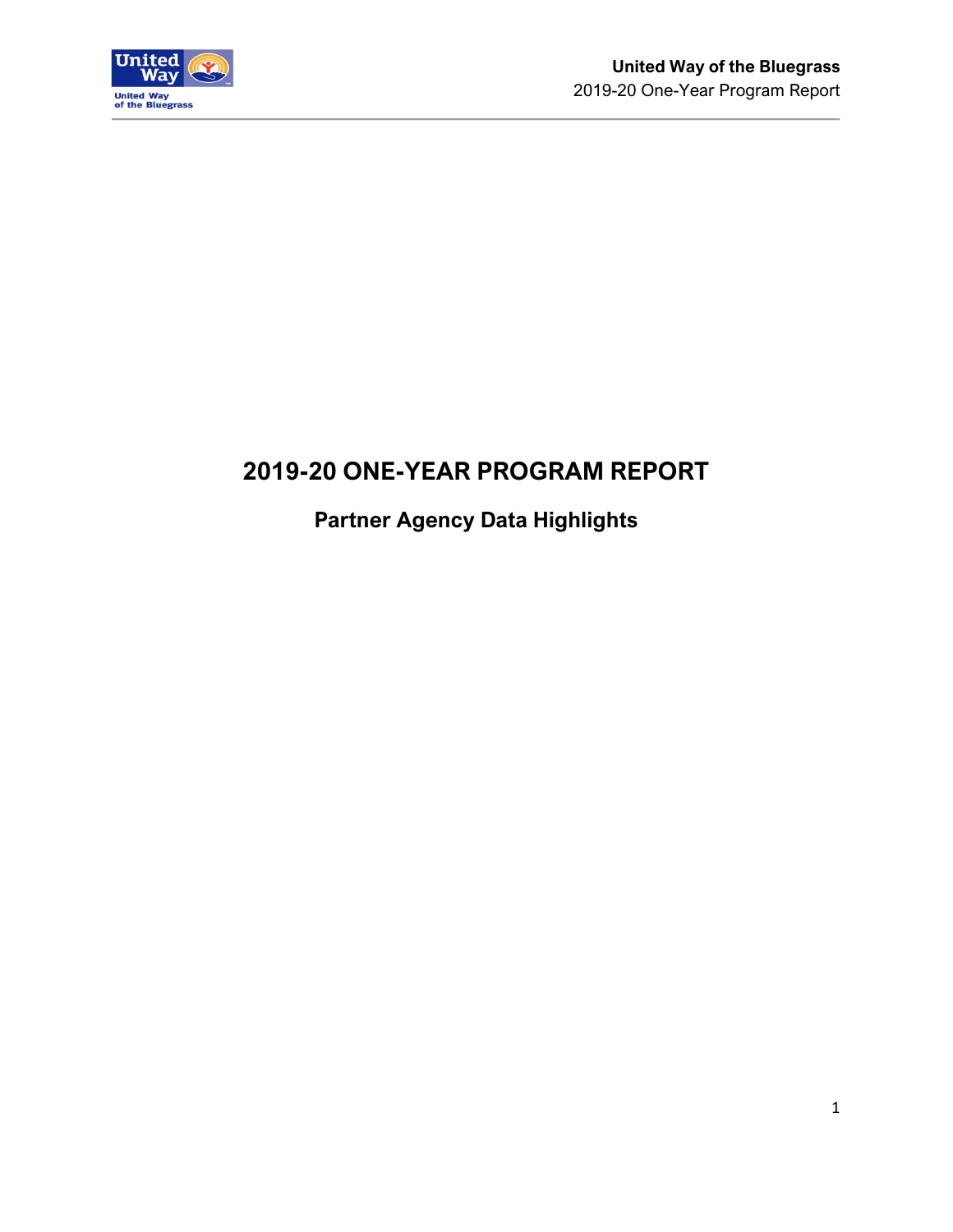



## **Executive Summary**

The official mission of the United Way of the Bluegrass (UWBG) is to "fight for the education, basic needs, and financial stability of every person in the Bluegrass." The "Bluegrass" refers to our regional service area, known as the Bluegrass Region, which includes Fayette, Anderson, Bourbon, Clark, Jessamine, Madison, Montgomery, Scott, and Woodford counties (Franklin now included as of August 1, 2020). UWBG works cooperatively with partners – businesses, volunteers, individuals, and nonprofit agencies – to invest our resources (about \$1.5 million in grant and fundraising revenue) towards programs aligned with UWBG's mission.

UWBG operates three programs via state or federal grants, including 2-1-1, our 24/7 contact center which connects people with resources like food, housing, healthcare, senior services, childcare, and legal aid. UWBG also funds 134 programs operated by 76 nonprofit partner agencies (as of 2019-20). UWBG currently has two separate grants for which regular program reports are submitted. One of those grants is the annual "Local" grant, through which UWBG invests in programs that are based in and mainly serve residents of a specific county, although some programs may serve residents from other counties. This is an annual grant which currently has a funding cap of \$5,000 per program.

The other grant is the "Regional" grant. This is a substantially larger grant, generally well over \$5,000 per program per year, with no funding cap. Programs receiving this grant mainly (but not in every case) serve citizens of multiple counties within our regional service area. This is a four-year grant cycle.

The Community Investments (CI) department oversees the work of UWBG's grant-funded programs and regularly collects program data. The One-Year Regional Program Report collects annual data from the Regional grant-funded programs, while the One-Year Local Program Report collects annual data from the Local grant-funded programs. This report showcases data highlights from partner agencies which submitted program reports. Note that all data marked as "unknown" by our partner agencies are excluded from percentage calculations. Also note that percentages may not total to exactly 100% due to rounding.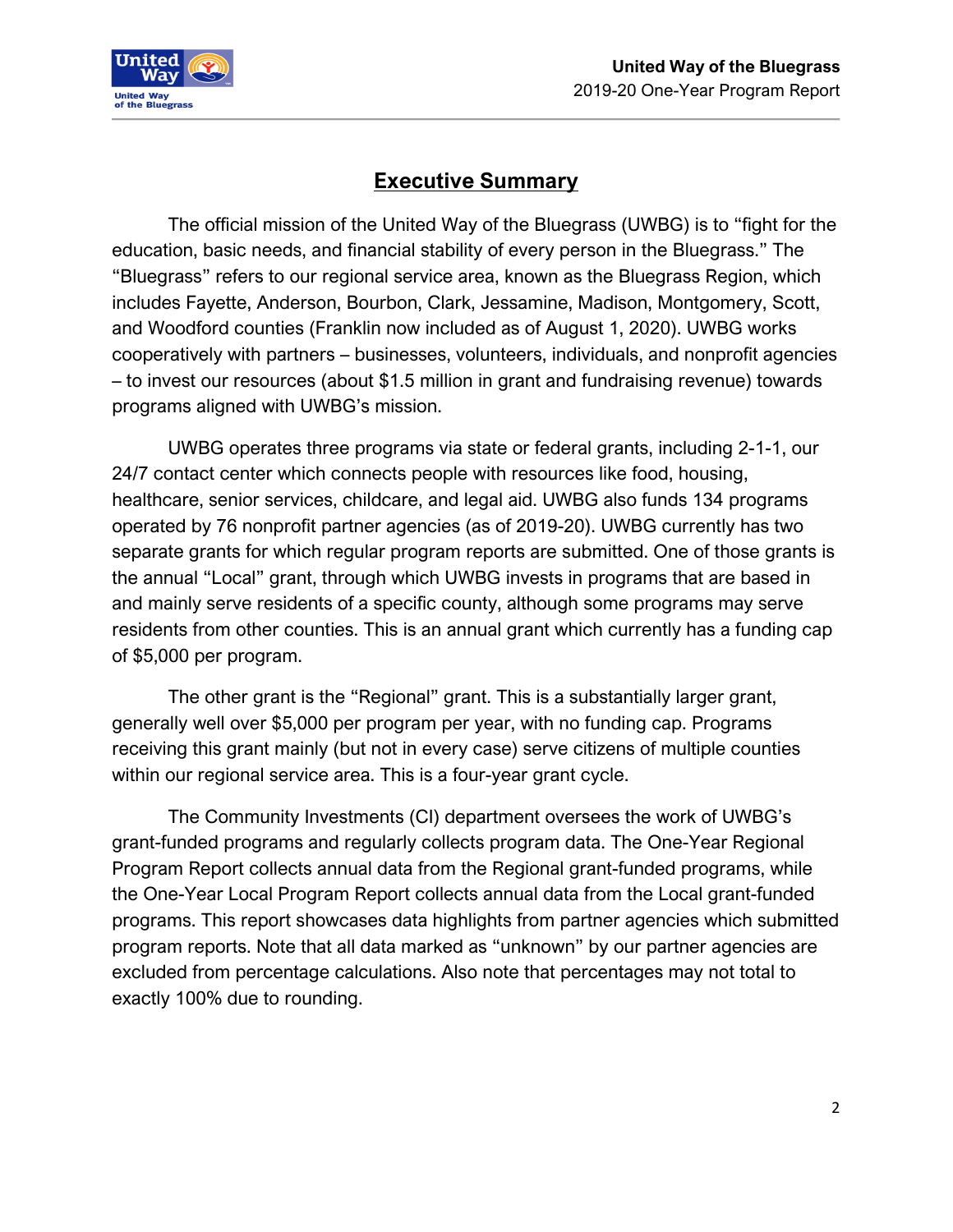

# **Bluegrass Highlights**

**123,301** people were served by our grant-funded programs over the past year (July 1, 2019 to June 30, 2020). Here's a closer look at the people served by these programs:

**46,939** served by our Regional grant-funded programs which submitted reports

- 86.3% in poverty
- $\div$  63.7% female
- 39.6% children (age ≤18)
- 22.9% age 55+
- Residence: 53.1% Fayette; 12% Clark; 11% Scott; 7.1% Out-of-Region; 4% Madison; 3.8% Jessamine; 3.8% Woodford; 2.3% Bourbon; 1.5% Montgomery; 1.3% Anderson
- 66% White; 20.9% Black; 7.8% Hispanic; 2.8% Multiracial; 1.4% Other; 0.8% Asian; 0.3% Native American
- $\div$  19.7% with a diagnosed disability
- 972 kids are now "kindergarten-ready" according to KY standards
- 532 students graduated high school "college- and/or career-ready" according to KY standards
- $\cdot$  1,846 people reported an increase in their income and/or savings
- $\div$  5,055 people received access to healthcare (insurance enrollment and/or direct health services)
- $\cdot$  1,698 grade-school students improved their grades in at least one subject area
- 577 people secured a job

**60,766** served by our Local grant-funded programs which submitted reports

- 95.6% in poverty
- 52.3% female
- $\div$  52.8% children (age ≤18)
- 20.2% age 55+
- Residence: 57.7% Scott; 14.6% Fayette; 10.7% Anderson; 8.6% Montgomery; 2.4% Clark; 1.7% Bourbon; 1.5% Madison; 1.2% Jessamine; 1.1% Out-of-Region; 0.5% Woodford
- 72.6% White; 12.7% Black; 7.5% Hispanic; 6.1% Multiracial; 0.6% Other; 0.3% Asian; 0.2% Native American
- 34.6% with a diagnosed disability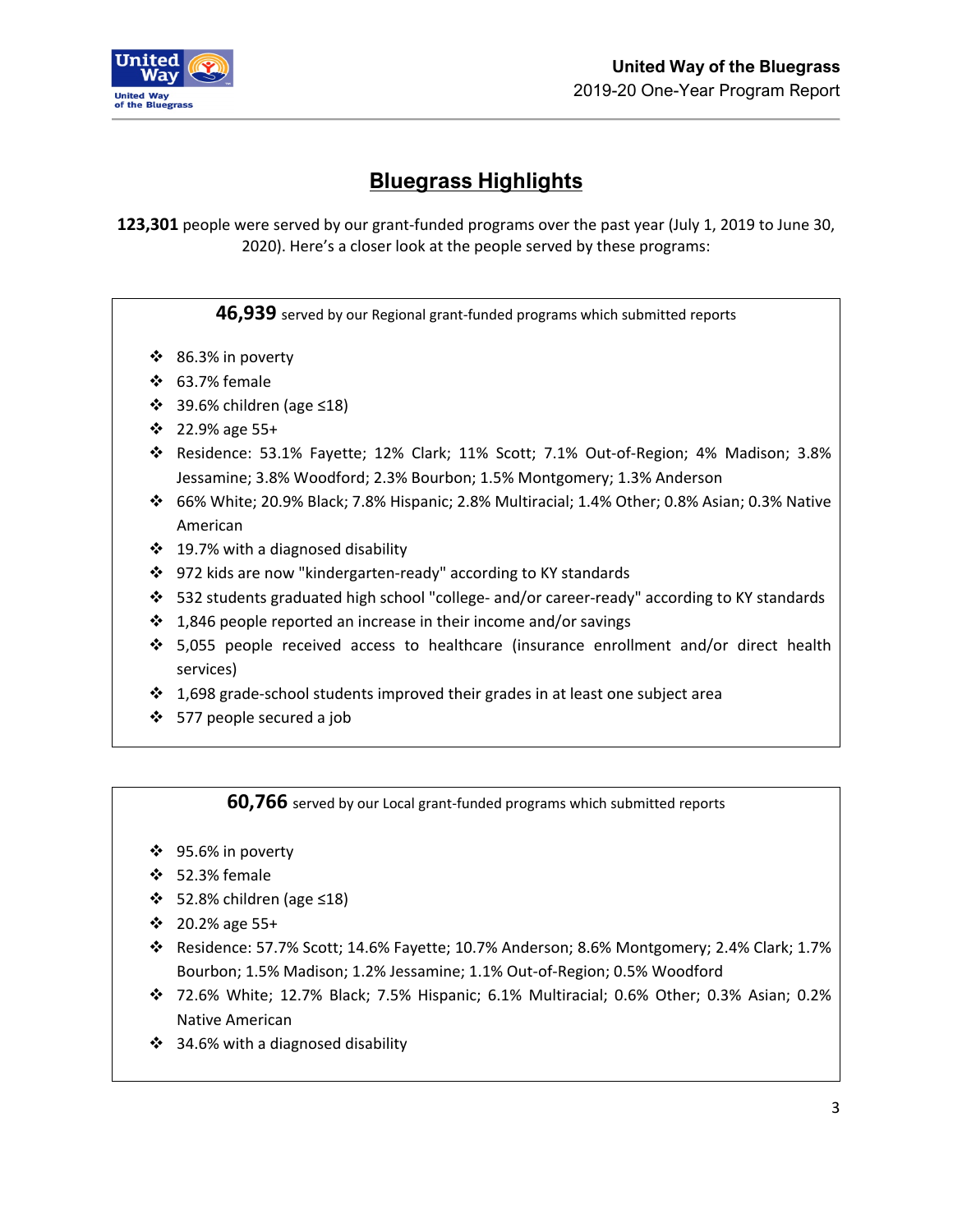

### **15,596** served by 2-1-1

- 33.1% for housing/shelter assistance
- 21.5% for utilities assistance
- 12.3% for food assistance
- 9.1% for employment/income assistance
- 4.9% for healthcare assistance
- 4.9% for clothing/household assistance
- 3.5% for transportation assistance
- 2.5% for government/legal assistance
- 1.3% for mental health/addiction assistance
- 6.2% for other assistance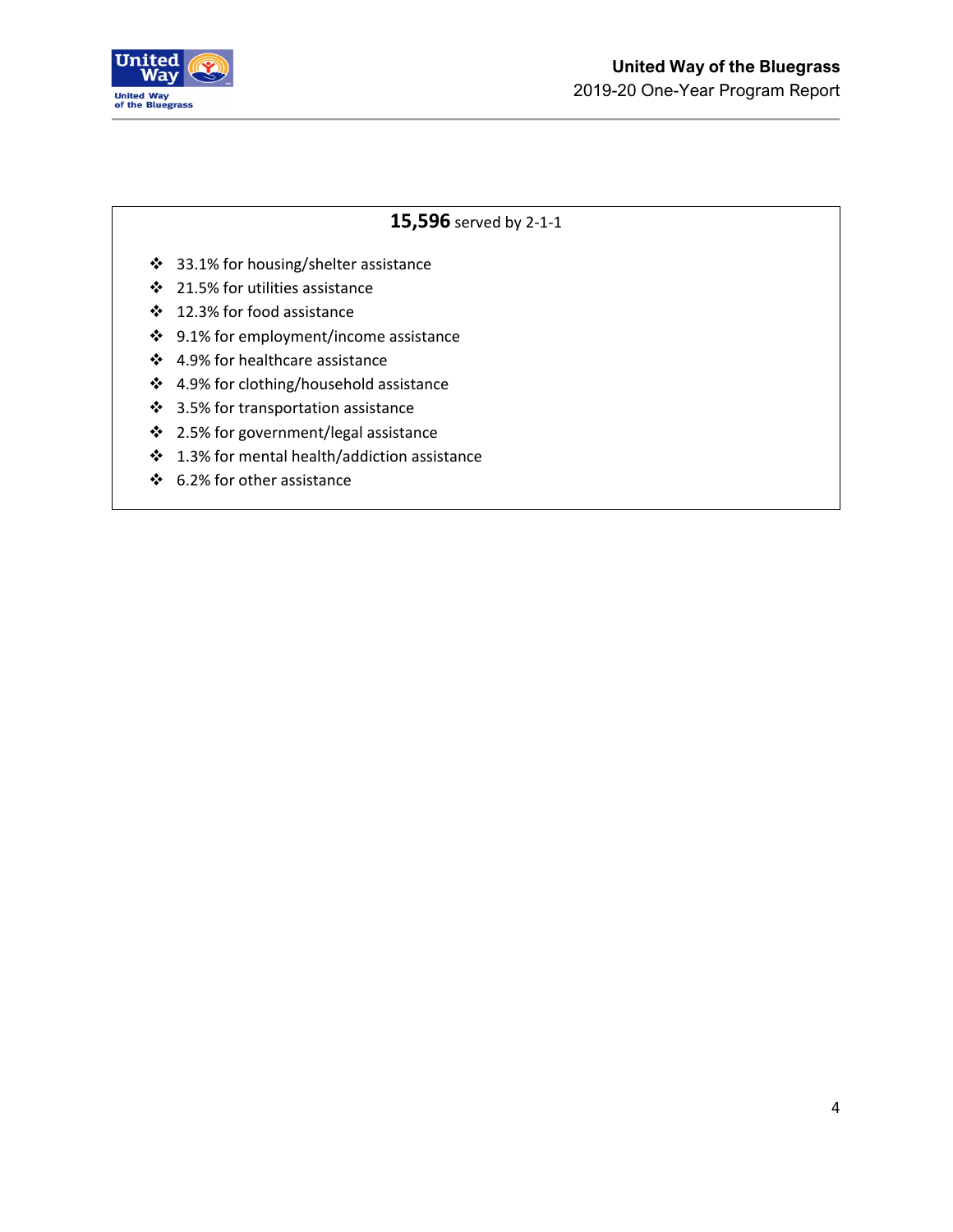

# **Agency Highlights**

## **4Kids, a Faith Community Partnership**

- Counties Served by UWBG Grant(s): Fayette; Jessamine
- Grant-Funded Program: 4Kids Leadership Academy for Southern Middle School (Local); 4Kids Leadership Academy for East Jessamine Middle School (Local)
- \* Agency Description: 4Kids provides in-school programming facilitated by community members in partnership with the local school system. Targeting middle school students, 4Kids focuses on developing critical thinking, leadership, and study skills.
- ❖ Demographics:
	- People Served: 594
	- Residence: 54.5% Jessamine; 45.5% Fayette
	- 100% age 7-17
	- 51.3% male; 48.7% female
	- Race/Ethnicity: 70.2% White; 13.5% Hispanic; 8.2% Black; 8.1% Other
	- 50.8% in poverty
- ◆ Notable Results/Outcomes:
	- **Lesson plans on critical thinking, leadership, and study skills administered to 6<sup>th</sup> grade** classes in Southern Middle School and East Jessamine Middle School throughout the 2018-19 school year

### **99 for 1 International Ministries**

- ❖ Counties Served by UWBG Grant(s): Woodford
- Grant-Funded Program: Warming Center (Local)
- $\div$  Agency Description: 99 for 1 operates the Warming Center, which provided basic needs such as shelter, food, toiletries, and clothing for people in Woodford County. It was open this past winter on nights during which temperatures fell below freezing.
- Demographics:
	- People Served: 42
	- Residence: 100% Woodford
	- 84% age 18-54; 8% age 0-6; 8% age 55+
	- 61.3% male; 38.7% female
	- Race/Ethnicity: 71.4% White; 28.6% Black
	- 9.5% with a diagnosed disability
- Notable Results/Outcomes: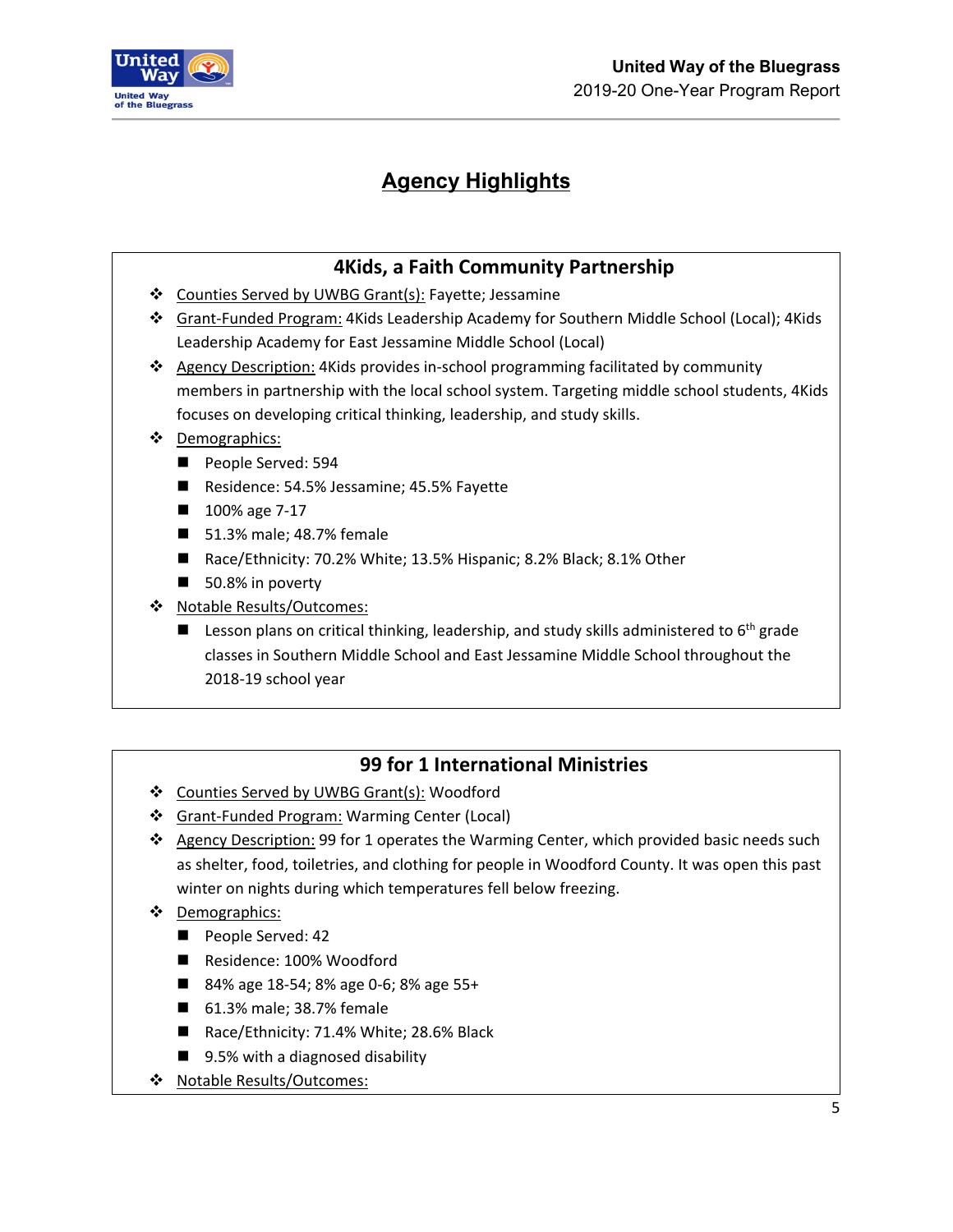

- Provided shelter to 42 individuals on nights during which temperatures fell below freezing
- Provided free food, toiletries, and showers to 17 individuals
- Hosted food drive during which 1,593 food items were donated

#### **AccuTran Industries**

- Counties Served by UWBG Grant(s): Bourbon
- Grant-Funded Program: AccuTran Industries and PROTECK (Regional)
- Agency Description: AccuTran helps people in Bourbon, Harrison and Nicholas counties with developmental, physical and/or cognitive disabilities receive rehabilitative and career training services.
- Demographics:
	- People Served: 23
	- Residence: 95.7% Bourbon; 4.3% Other
	- 52.2% age 55+; 47.8% age 18-54
	- 56.5% female; 43.5% male
	- Race/Ethnicity: 56.5% White; 43.5% Black
	- 100% with a diagnosed disability
	- 95.7% in poverty
- \* Notable Results/Outcomes:
	- 12 people volunteered a total of 240 hours for AccuTran, mainly helping people unemployed due to COVID apply for several benefits such as unemployment, as well as with administrative responsibilities

### **AIDS Volunteers (AVOL)**

- ❖ Counties Served by UWBG Grant(s): Entire Region
- **❖** Grant-Funded Program: Into the Black: Empowering Financial Stability (Regional)
- \* Agency Description: AVOL provides critical and essential services to low income men and women at-risk for and living with HIV/AIDS in the Bluegrass Region. AVOL provides emergency rent, mortgage, and utility assistance to prevent homelessness, as well as critical supportive services which address food, transportation, mental health, and substance abuse issues.
- ❖ Demographics:
	- People Served: 1,052
	- Residence: 77.9% Fayette; 12.5% Out-of-Region; 2.3% Madison; 2.1% Jessamine; 1.5% Scott; 1.3% Clark; 1% Bourbon; 1% Woodford; 0.3% Montgomery; 0.2% Anderson
	- 85% age 18-54; 10.6% age 55+; 4.4% age 7-17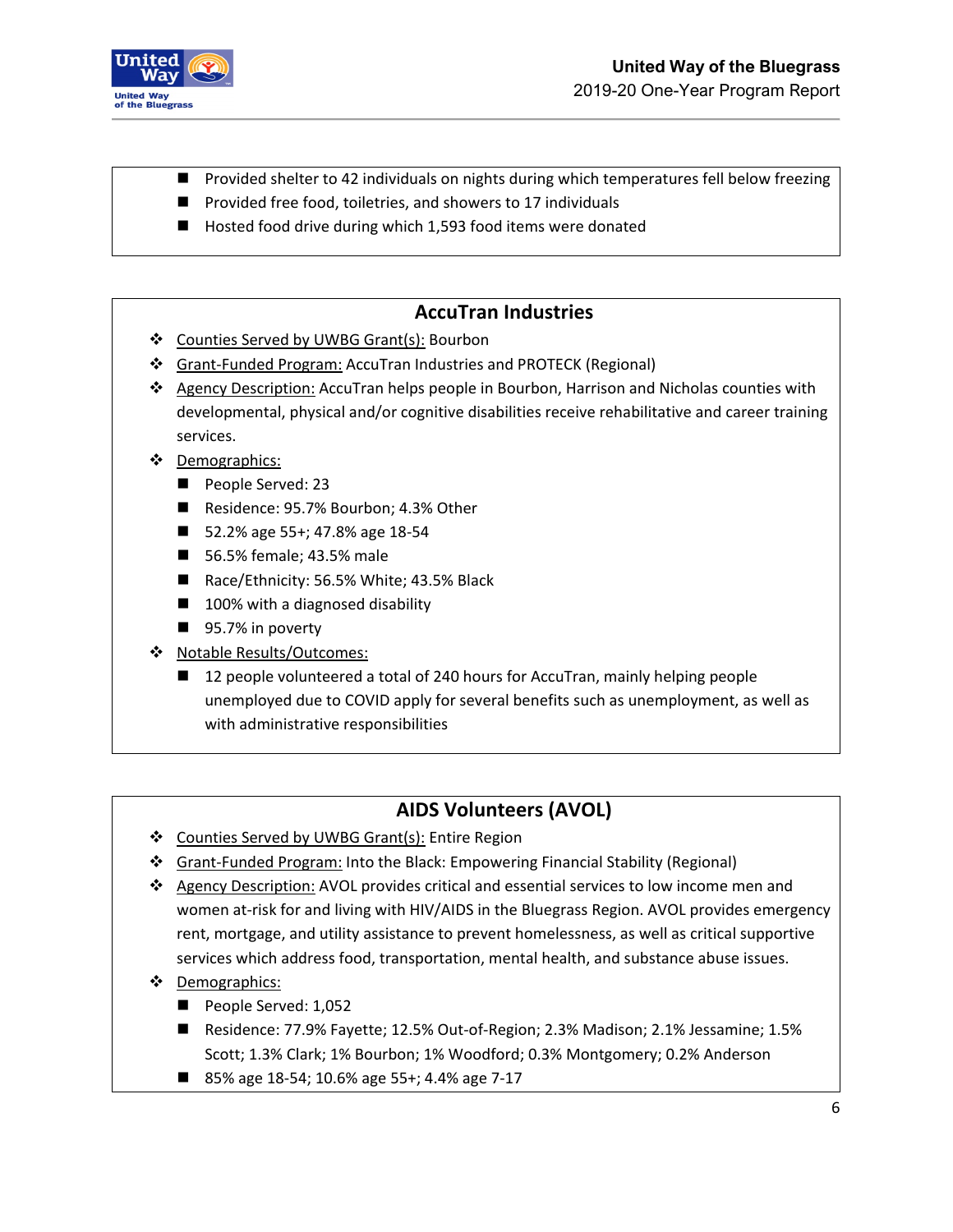

- 72.4% male; 27.6% female
- Race/Ethnicity: 55.1% White; 31.2% Black; 8.5% Hispanic; 2.6% Multiracial; 1.4% Asian; 1.2% Native American
- 27.7% with a diagnosed disability
- 100% in poverty
- Notable Results/Outcomes:
	- 291 people secured long-term healthcare access via direct services and/or referrals
	- 40 people secured long-term or permanent housing

#### **AMEN House**

- Counties Served by UWBG Grant(s): Scott
- Grant-Funded Programs: Emergency Services (Regional); Clothing Bank (Local); Financial Assistance (Local); Food Bank (Local)
- Agency Description: The AMEN House provides emergency food, clothing, and financial assistance to families in Scott County.
- ❖ Demographics:
	- People Served: 8,346
	- Residence: 100% Scott
	- 46.8% age 18-54; 21.6% age 7-17; 19.4% age 55+; 12.2% age 0-6
	- 54.1% male; 45.9% female
	- Race/Ethnicity: 73.2% White; 12.1% Black; 9.9% Hispanic; 3.4% Multiracial; 0.8% Other; 0.5% Native American; 0.2% Asian
	- 8.1% with a diagnosed disability
	- 97.1% in poverty
- ◆ Notable Results/Outcomes:
	- 172 people secured long-term or permanent housing

#### **American Red Cross, Bluegrass Chapter**

- ❖ Counties Served by UWBG Grant(s): Entire Region
- Grant-Funded Programs: Disaster Response and Preparedness (Regional); Disaster/Emergency Services (Local); Ready and Resilient Bourbon County (Local); Ready and Resilient Clark County (Local); Ready and Resilient Scott County (Local)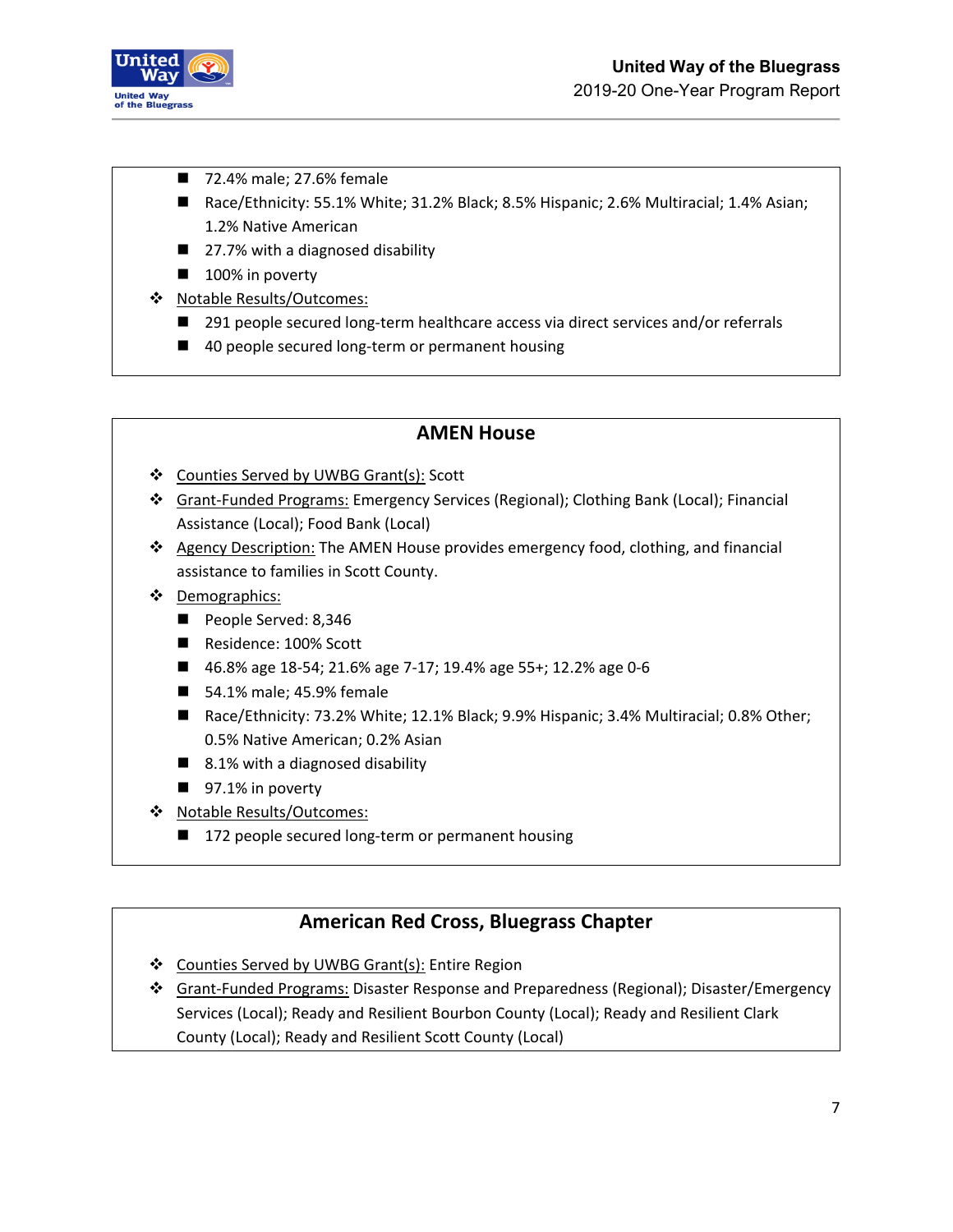

- \* Agency Description: The American Red Cross helps families across the Bluegrass region prepare for and recover from disasters.
- Demographics:
	- People Served: 2,214
	- Residence: 30.8% Scott; 26.9% Clark; 15.6% Fayette; 10.3% Bourbon; 7.1% Madison; 3.1% Anderson; 2.8% Jessamine; 2.1% Woodford; 1.4% Montgomery
	- 43.2% age 18-54; 39.4% age 7-17; 12.5% age 55+; 4.9% age 0-6
	- 53.9% female, 46.1% male
	- Race/Ethnicity: 80.5% White; 13% Black; 6.1% Hispanic; 0.4% Asian
	- 92.2% in poverty
- ◆ Notable Results/Outcomes:
	- 306 grade-school students learned emergency preparedness plans via Red Cross trainings at schools throughout the Bluegrass region

### **Ampersand**

- Counties Served by UWBG Grant(s): Anderson; Clark; Fayette; Jessamine; Madison; Scott; Woodford
- Grant-Funded Programs: Fayette County Crisis Response (Local); Madison County Crisis Response (Local); Scott County Crisis Response (Local)
- Agency Description: Ampersand provides crisis intervention, advocacy, and therapy services for victims of sexual violence and their family/friends. These services include a 24-hour crisis line, crisis counseling, medical accompaniment, legal advocacy, long-term psychotherapy, consultation, and referral services.
- Demographics:
	- People Served: 1,404
	- Residence: 74.4% Fayette; 12% Out-of-Region; 4.3% Madison; 3% Jessamine; 2.6% Clark; 1.9% Anderson; 1.7% Scott; 0.2% Woodford
	- 81% age 18-54; 11.6% age 55+; 7.4% age 7-17
	- 88.7% female; 11.3% male
	- Race/Ethnicity: 77.6% White; 10.3% Black; 6% Hispanic; 3.4% Other; 1.7% Multiracial; 0.9% Asian
	- 9.4% with a diagnosed disability
- Notable Results/Outcomes:
	- 2 people who worked on Ampersand's 24/7 support hotline went on to get their Master's in Social Work (MSW)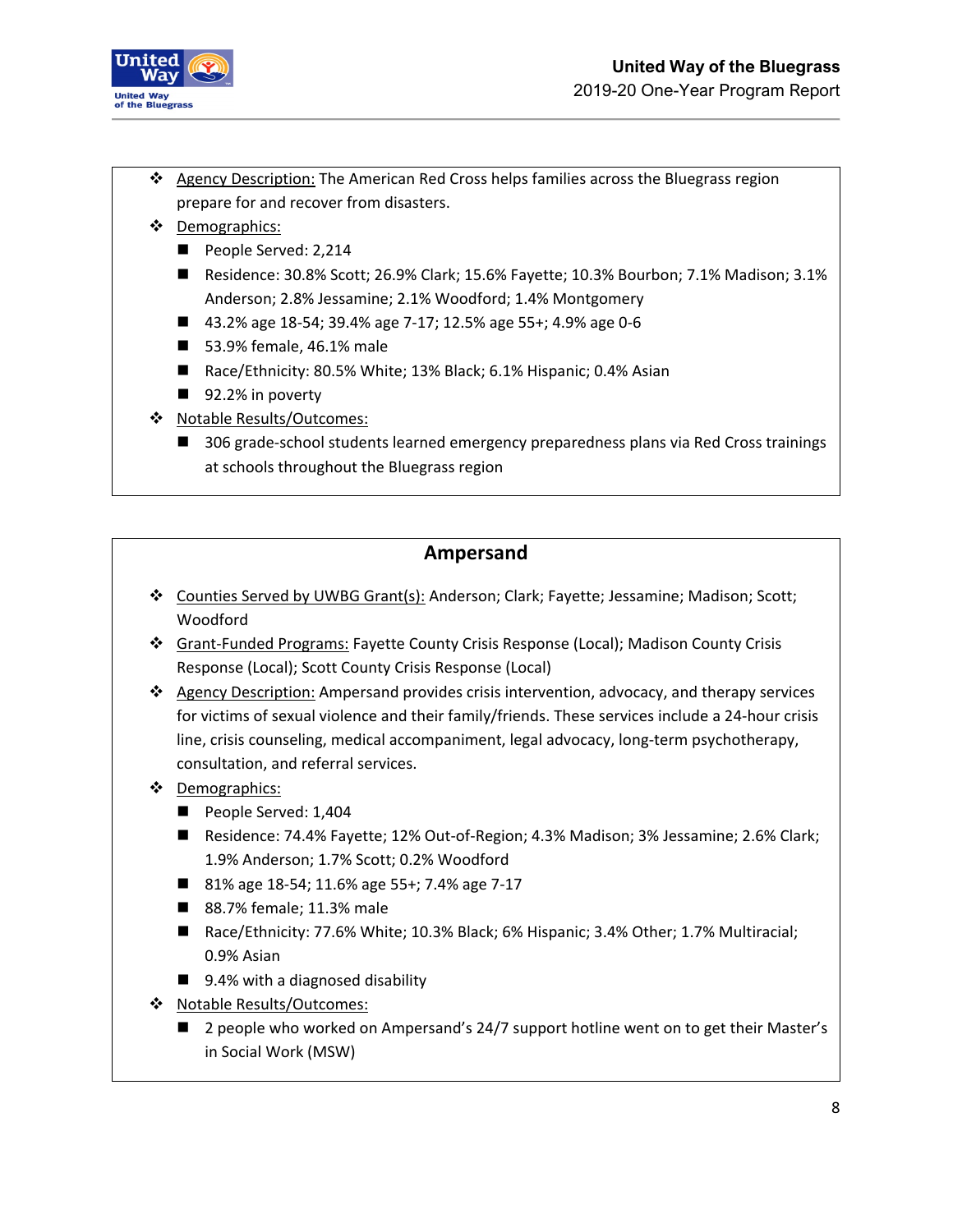

#### **Anderson Community Education**

- Counties Served by UWBG Grant(s): Anderson
- Grant-Funded Program: Anderson County Adult Education and Literacy (Local)
- Agency Description: The mission of the Anderson Community Education Center is to promote and support programs for lifelong learning, adult education and literacy, humanities programs, and volunteer efforts in our community. The Center has been providing free quality educational and community services to Anderson County since 1991.
- ❖ Demographics:
	- People Served: 6,300
	- Residence: 100% Anderson
	- 79.4% age 7-17; 15.9% age 18-54; 3.2% age 55+; 1.6% age 0-6
	- Race/Ethnicity: 63.5% White; 15.9% Black; 15.9% Multiracial; 4.8% Hispanic
- ◆ Notable Results/Outcomes:
	- 527 people volunteered 1,300 hours organizing and leading GED prep and grade school tutoring activities (including 4 UWBG RSVP Trailblazer volunteers, who volunteered 315 hours)

#### **Apprisen**

- Counties Served by UWBG Grant(s): Clark; Fayette; Jessamine; Madison; Montgomery; Woodford
- Grant-Funded Program: Financial Coaching and Community Financial Education (Regional)
- ❖ Agency Description: Apprisen helps people improve their financial well-being through activities that increase financial literacy, such as counseling, training, workshops, and community events.
- ❖ Demographics:
	- People Served: 238
	- Residence: 92.4% Fayette; 2.9% Madison; 2.1% Out-of-Region; 1.3% Jessamine; 0.4% Clark; 0.4% Montgomery; 0.4% Woodford
	- 89% age 18-54; 11% age 55+
	- 62% male; 38% female
	- Race/Ethnicity: 78% White; 16.5% Black; 1.7% Hispanic; 1.7% Other; 1.3% Native American; 0.8% Multiracial
	- 85.8% in poverty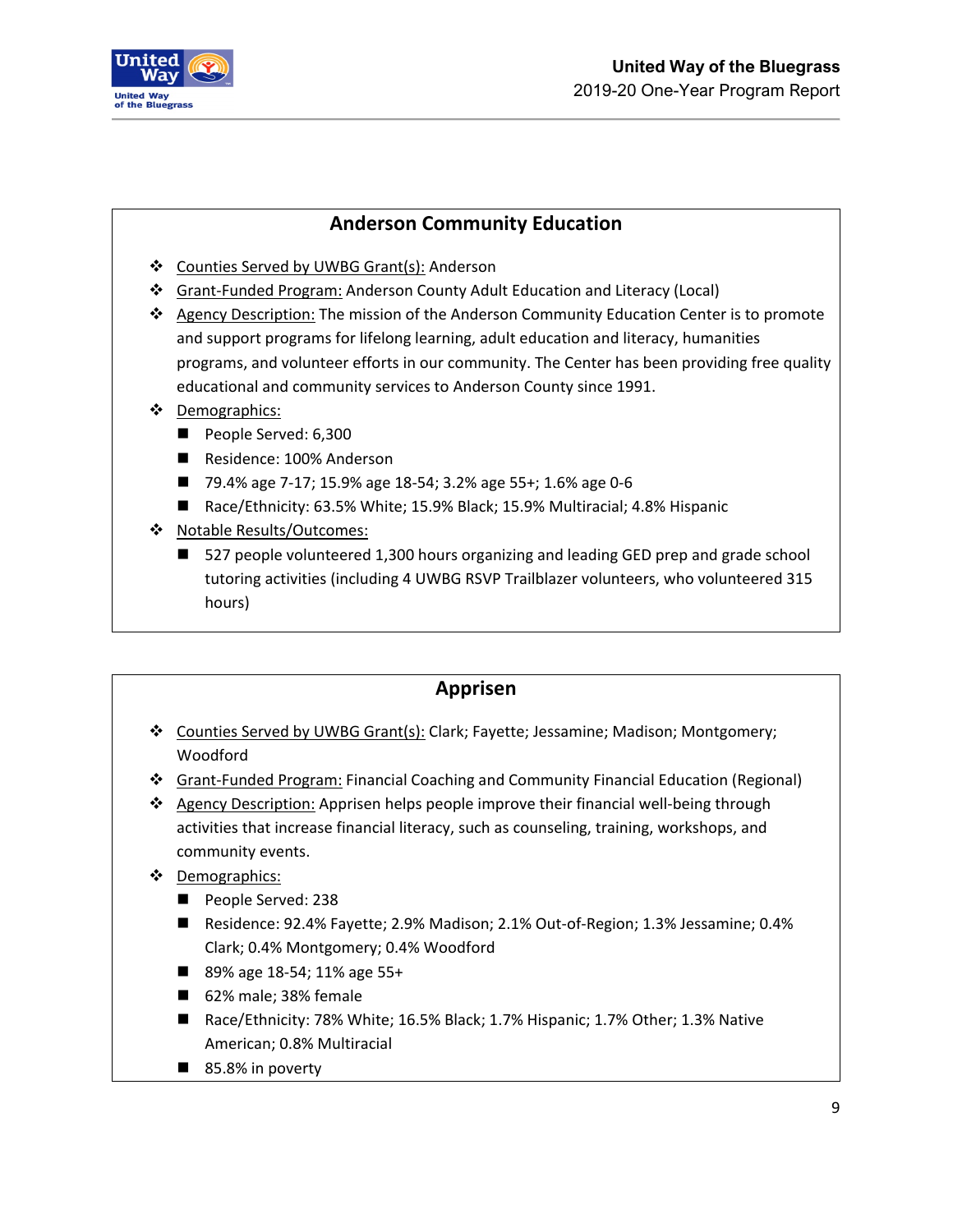

#### ❖ Notable Results/Outcomes:

■ 29 people worked with financial coaches to develop individualized long-term budget plans, with regular (at least once a month) meetings throughout the year

#### **Arbor Youth Services**

- Counties Served by UWBG Grant(s): Anderson; Fayette; Jessamine; Madison; Woodford
- Grant-Funded Programs: MASH Drop Inn Emergency Shelter (Regional); Outreach Drop-In Center (Regional)
- ❖ Agency Description: Arbor Youth Services is the only emergency shelter for unaccompanied children and teens in Central Kentucky. Arbor provides a safe, supportive, and welcoming environment to children and teens who may be homeless, abused, neglected, or at risk of being victimized.
- ❖ Demographics:
	- People Served: 390
	- Residence: 87.2% Fayette; 7.7% Out-of-Region; 2.8% Madison; 1.3% Woodford; 0.8% Jessamine; 0.3% Anderson
	- 61.8% age 18-54; 34.4% age 7-17; 3.8% age 0-6
	- 55.8% male; 44.2% female
	- Race/Ethnicity: 59.2% White; 32.3% Black; 5.4% Multiracial; 3.1% Hispanic
	- 100% in poverty
- Notable Results/Outcomes:
	- 3,791 hot meals served to youths

### **Big Brothers Big Sisters of the Bluegrass (BBBS)**

- Counties Served by UWBG Grant(s): Fayette; Jessamine
- Grant-Funded Program: School-Based Mentoring Program (Regional)
- Agency Description: BBBS matches qualified adult volunteers ("Bigs") and children ("Littles") age 6-18 in communities and schools across the Bluegrass region. This enables the development of positive relationships that have a direct and lasting effect on the lives of our youth, from their social lives to their academic performance.
- Demographics:
	- People Served: 20
	- Residence: 60% Fayette; 40% Jessamine
	- 100% age 7-17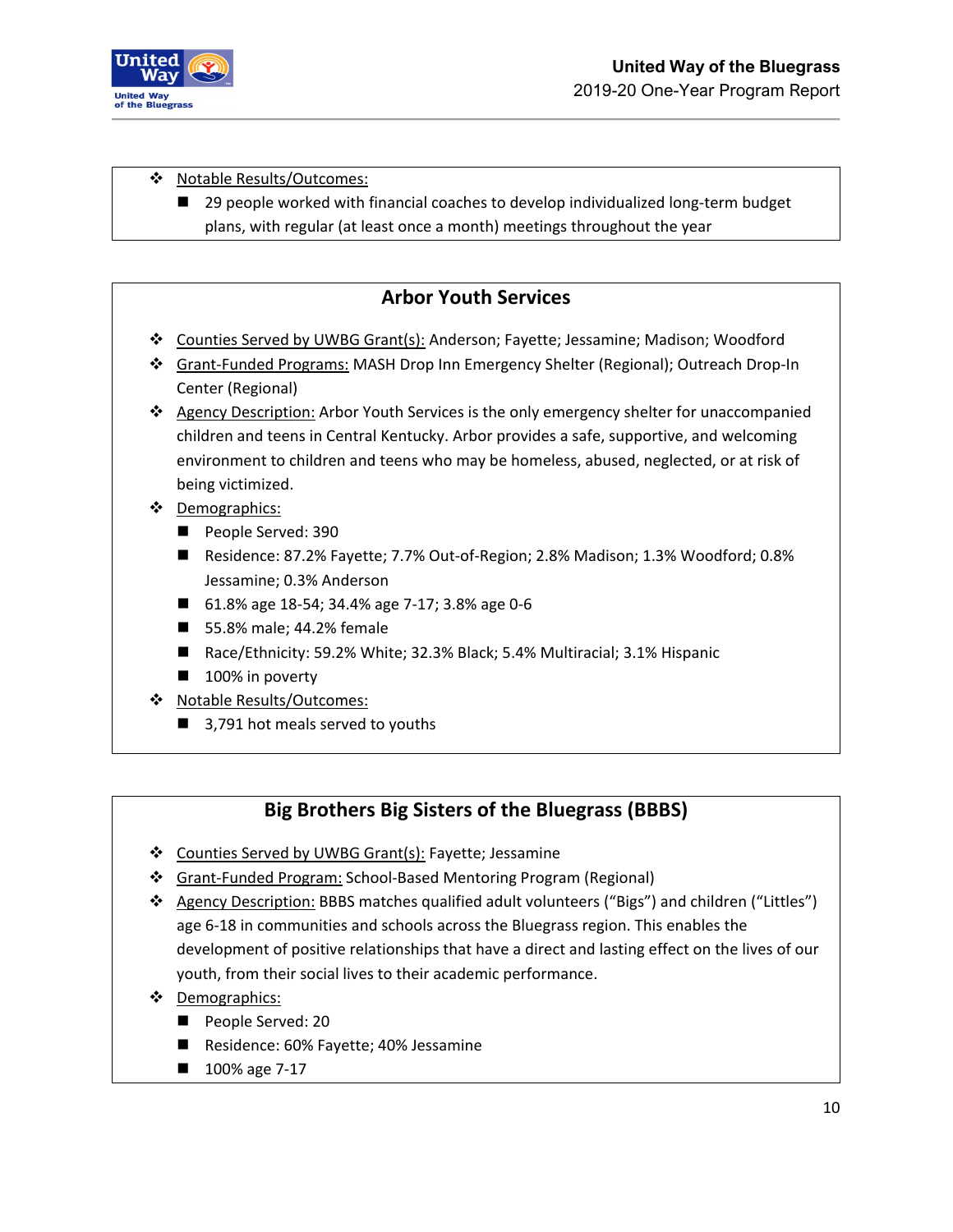

- 55% female; 45% male
- Race/Ethnicity: 50% White; 30% Black; 10% Hispanic; 10% Multiracial
- 100% in poverty
- Notable Results/Outcomes:
	- 7 students improved their grades in at least one subject area

#### **Bluegrass Community & Technical College Foundation (BCTC)**

- ❖ Counties Served by UWBG Grant(s): Anderson
- Grant-Funded Program: Adult Education in Anderson County (Local)
- ❖ Agency Description: The BCTC provides free adult education services to Anderson County residents. Services include GED prep sessions and financial assistance to pay for not only the GED but also GED prep materials.
- ❖ Demographics:
	- People Served: 25
	- Residence: 100% Anderson
	- 96% age 18-54; 4% age 55+
	- 68% female; 32% male
	- Race/Ethnicity: 72% White; 16% Hispanic; 8% Black; 4% Multiracial
	- 40% with a diagnosed disability
	- 68% in poverty
- Notable Results/Outcomes:
	- 9 people earned their GEDs

### **Bluegrass Community Action Partnership (BCAP)**

- Counties Served by UWBG Grant(s): Anderson; Bourbon; Fayette; Jessamine; Scott; Woodford
- Grant-Funded Programs: Adult Day Programs (Regional); Bluegrass Head Start (Regional); Elder Nutrition Program (Regional); Senior Citizens Centers (Regional); Senior Companion Program (Regional)
- Agency Description: BCAP enables low-income, disadvantaged, and disabled individuals of all ages and ethnic backgrounds to acquire the necessary skills and resources to perform better in school and become healthier.
- ❖ Demographics:
	- People Served: 2,143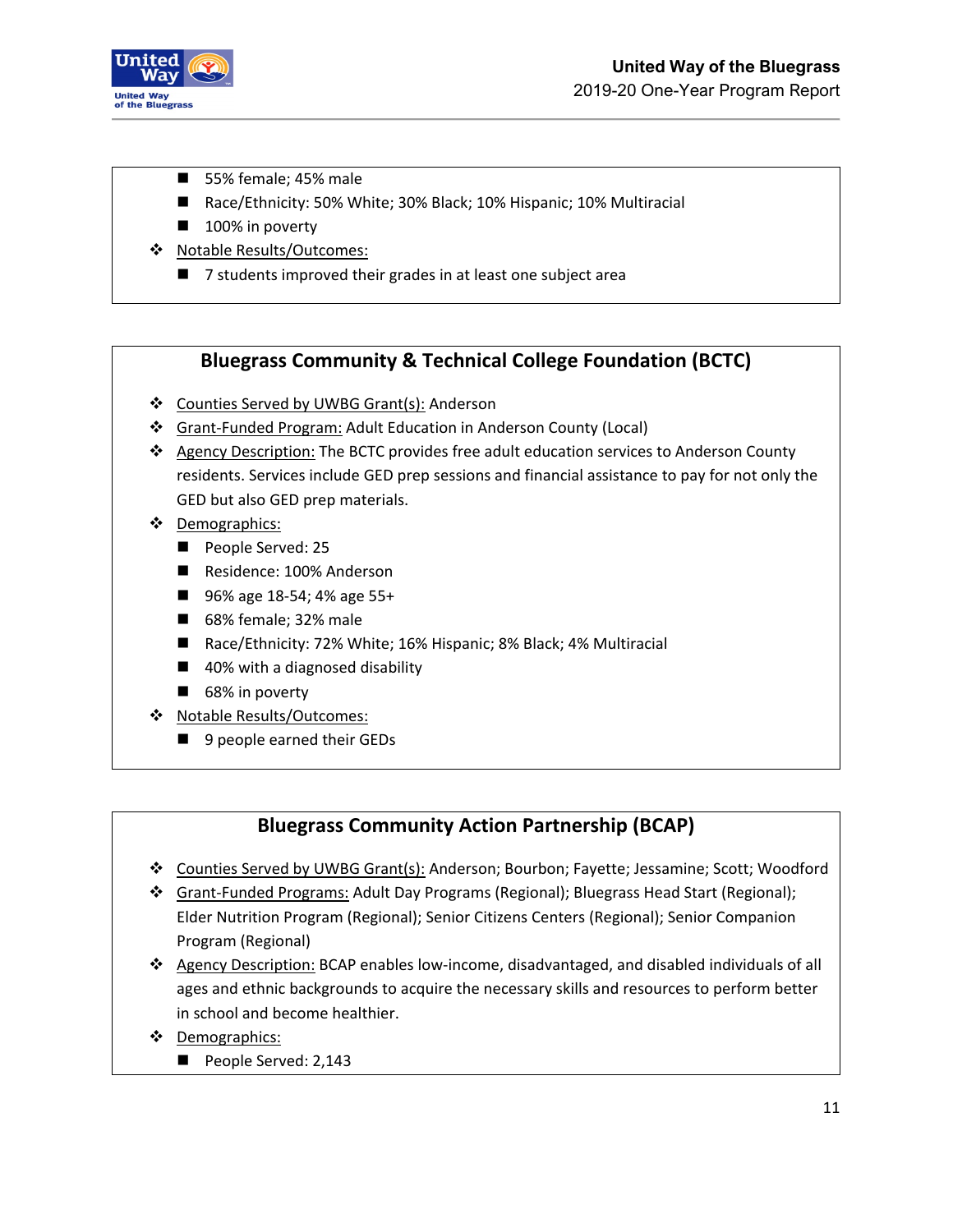

- Residence: 32.5% Fayette; 16.1% Jessamine; 11.8% Anderson; 11.8% Scott; 10.9% Bourbon; 9.2% Woodford; 7.7% Out-of-Region
- 85% age 55+; 14.1% age 0-6; 0.8% age 18-54
- 63.1% female; 36.9% male
- Race/Ethnicity: 61.7% White; 31.4% Black; 2.9% Multiracial; 2.6% Hispanic; 1.4% Asian
- 27.7% with a diagnosed disability
- 99.1% in poverty
- Notable Results/Outcomes:
	- 303 children enrolled in an All STARS-rated pre-K facility
	- 46 people received free in-home healthcare services
	- 22 people participated in exercise classes multiple times a week

### **Bluegrass Council of the Blind (BCB)**

- Counties Served by UWBG Grant(s): Anderson; Bourbon; Fayette; Jessamine; Madison; Montgomery; Scott; Woodford
- Grant-Funded Programs: Assistive Technology and Training (Regional); Peer Support Program (Regional)
- $\triangle$  Agency Description: BCB offers resources and services to all people affected by a loss of sight. Some of the services provided include support group meetings, one-on-one peer mentoring, community outings, educational seminars, group and one-on-one training on technologies like smartphones and tablets, a technology lending library, and much more.
- Demographics:
	- People Served: 622
	- Residence: 44.4% Out-of-Region; 40.2% Fayette; 3.5% Jessamine; 3.5% Scott; 3.2% Woodford; 1.9% Madison; 1.9% Bourbon; 1% Anderson; 0.3% Montgomery
	- 85.6% age 55+; 13.7% age 18-54; 0.7% age 7-17
	- 61.7% female; 38.3% male
	- Race/Ethnicity: 87.6% White; 10.5% Black; 2% Other
	- 85.9% with a diagnosed disability
	- 83.5% in poverty
- Notable Results/Outcomes:
	- 157 people volunteered 2,455 hours in support group meetings, one-on-one peer mentoring, group and one-on-one technology training, community outings, and educational seminars
	- 207 visually impaired people received boxes containing food and personal care items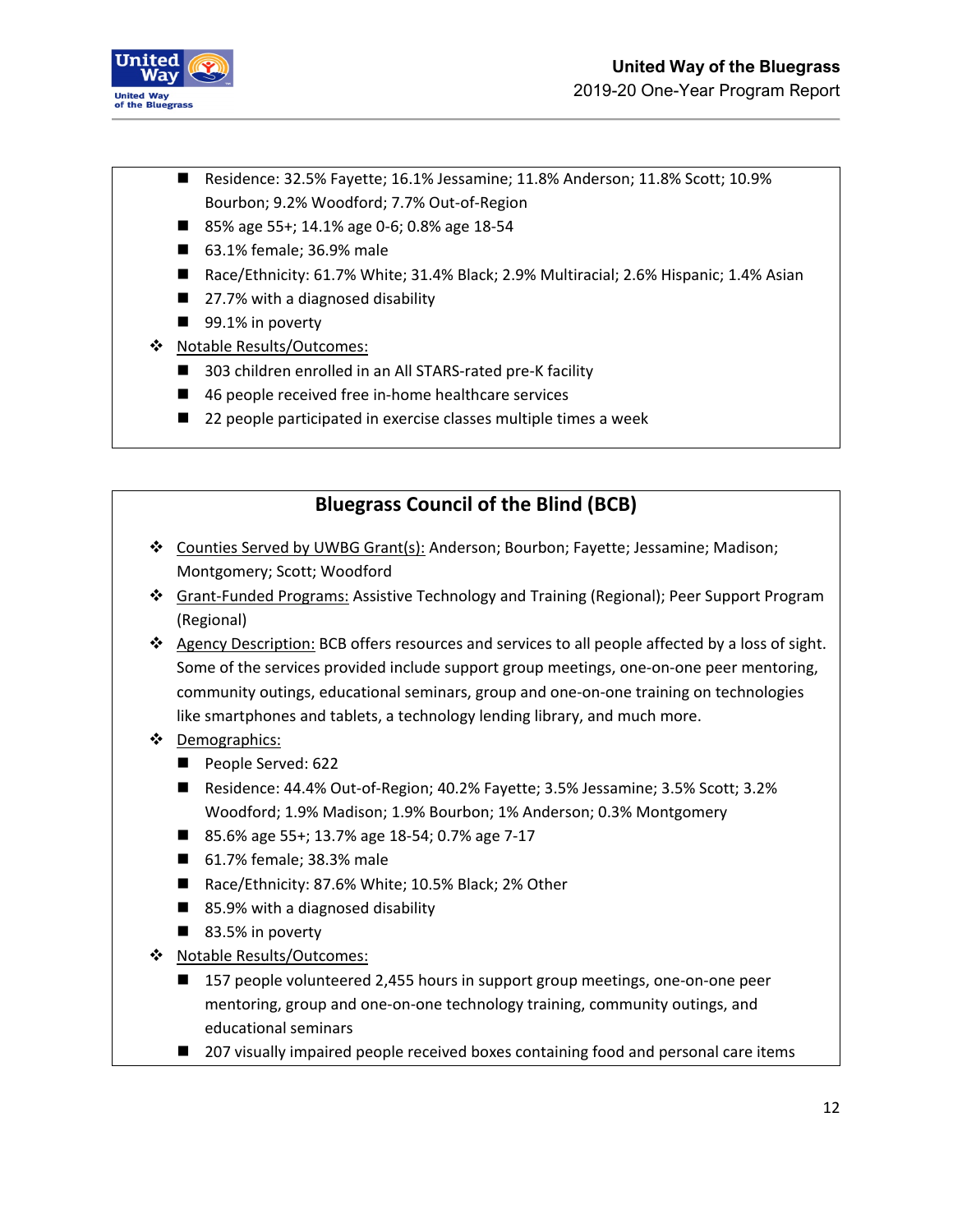

■ 240 visually impaired people received technologies which helped them manage daily tasks independently

### **Bourbon County 4-H Council**

- ❖ Counties Served by UWBG Grant(s): Bourbon
- Grant-Funded Program: Bourbon County 4-H (Local)
- Agency Description: The mission of Bourbon County's 4-H Program is to provide Bourbon County youth with opportunities to learn life skills via non-traditional activities such as camps and outdoor-oriented clubs.
- **\*** Demographics:
	- People Served: 706
	- Residence: 100% Bourbon
	- 97.6% age 7-17; 1.7% age 0-6; 0.7% age 18-54
	- 53.7% female; 46.3% male
	- Race/Ethnicity: 79.2% White; 11% Hispanic; 5.2% Black; 4.2% Multiracial; 0.3% Asian
- Notable Results/Outcomes:
	- **E** Supplies provided to 483  $4^{th} 5^{th}$  grade students in 22 classes for civic engagement and STEM activities

### **CASA of Madison County**

- ❖ Counties Served by UWBG Grant(s): Madison
- Grant-Funded Program: CASA of Madison County (Local)
- Agency Description: CASA of Madison County trains volunteers to advocate on behalf of abused and neglected children who have an open abuse, neglect, or dependency case in Madison County Family Court.
- **\*** Demographics:
	- People Served: 105
	- Residence: 100% Madison
	- 67.6% age 7-17; 30.5% age 0-6; 1.9% age 18-54
	- 52.9% female; 47.1% female
	- Race/Ethnicity: 79% White; 19% Multiracial; 1.9% Black
	- 6.7% with a diagnosed disability
	- 100% in poverty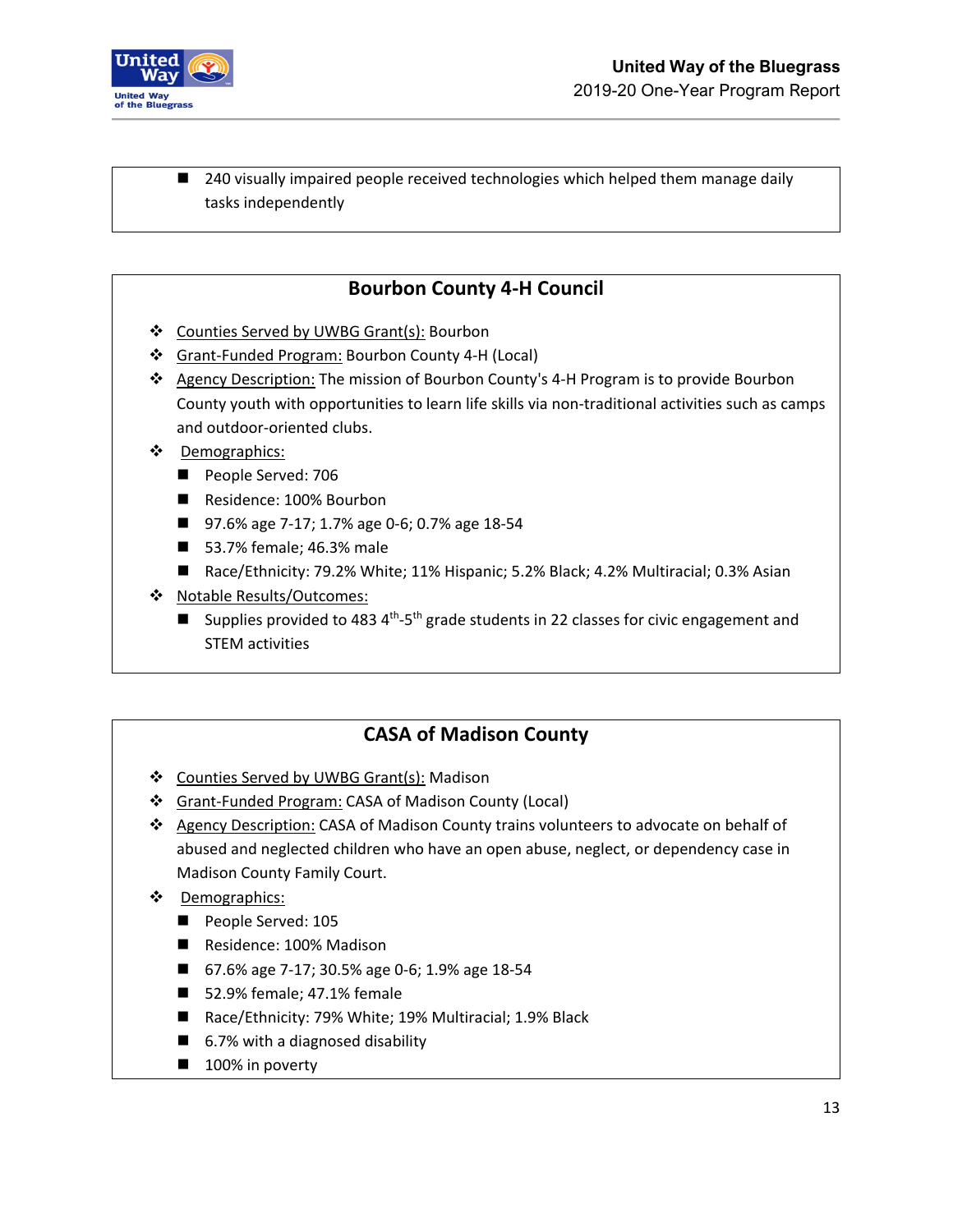

❖ Notable Results/Outcomes:

■ 3,455 volunteer hours devoted to advocating for 105 abused and neglected children in Madison County

### **CASA of the Bluegrass**

- Counties Served by UWBG Grant(s): Anderson
- Grant-Funded Program: CASA of the Bluegrass Anderson County Volunteer Coordination (Regional and Local)
- ❖ Agency Description: CASA of the Bluegrass trains volunteers to advocate on behalf of abused and neglected children who have an open abuse, neglect, or dependency case in Anderson County Family Court, as well as family courts in counties outside of the UWBG service region.
- **\*** Demographics:
	- People Served: 582
	- Residence: 84.5% Out-of-Region; 15.5% Anderson
	- 47.8% age 7-17; 46.4% age 0-6; 5.8% age 18-54
	- 53.6% male; 46.4% female
	- Race/Ethnicity: 79.4% White; 13.1% Multiracial; 3.4% Hispanic; 2.7% Black; 1.4% Other
	- 59.8% with a diagnosed disability
- ❖ Notable Results/Outcomes:
	- 116 volunteers (7 of whom are newly trained and in Anderson County) spent 7,200 hours advocating for abused and neglected children (45 of whom are in Anderson County)

### **Catholic Charities of the Diocese of Lexington**

- Counties Served by UWBG Grant(s): Fayette; Jessamine; Madison; Scott; Woodford
- Grant-Funded Programs: Bridging the Gap Rent and Utility Assistance Program (Regional)
- $\triangle$  Agency Description: Catholic Charities provides services which improve the health and financial stability of residents in the Lexington area.
- **\*** Demographics:
	- People Served: 1,220
	- Residence: 98.4% Fayette; 0.7% Jessamine; 0.5% Woodford; 0.3% Madison; 0.2% Scott
	- 75.2% age 18-54; 13.3% age 55+; 8.8% age 7-17; 2.7% age 0-6
	- 72% female; 28% male
	- Race/Ethnicity: 43.5% Black; 34.8% White; 21.7% Hispanic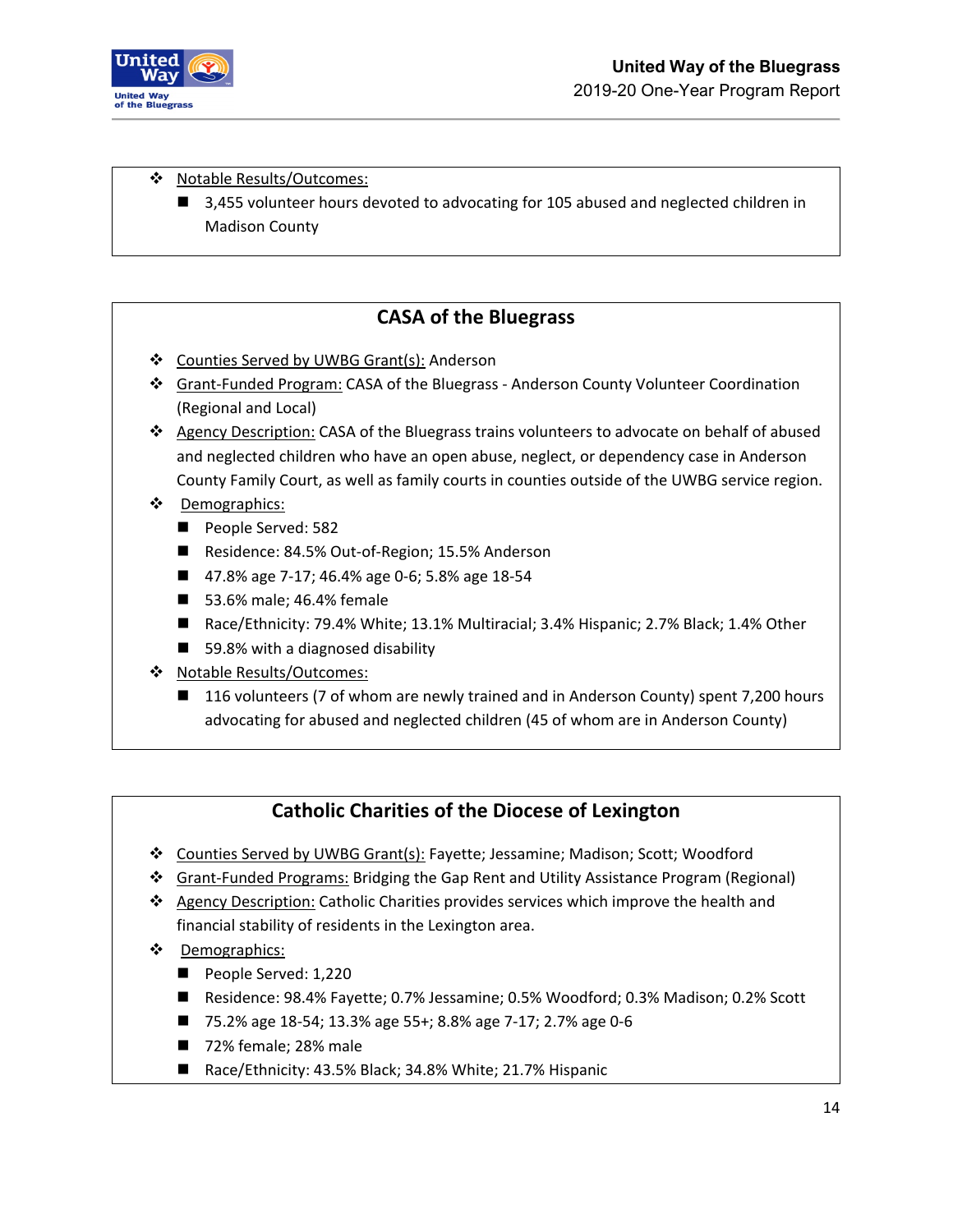

- 16.4% with a diagnosed disability
- $\blacksquare$  73.8% in poverty
- ❖ Notable Results/Outcomes:
	- $\blacksquare$  1,000 people received financial assistance for rent and/or utility bills

## **Child Care Council of Kentucky (CCCKY)**

- ❖ Counties Served by UWBG Grant(s): Entire Region
- Grant-Funded Programs: KinderPrep (Regional); Anderson County Parent Partners Program (Local); Bourbon County Parent Partners Program (Local); Clark County Parent Partners Program (Local); Scott County Parent Partners Program (Local)
- $\triangle$  Agency Description: CCCKY is committed to offering and expanding access to affordable, quality childcare. The agency promotes, expands, and enhances services that include educating parents, childcare providers, and the community at large, as well as providing access to quality childcare for low-income families.
- ❖ Demographics:
	- People Served: 691
	- Residence: 40.2% Fayette; 26.9% Scott; 12% Bourbon; 10.1% Clark; 4.3% Madison; 2.7% Jessamine; 1.3% Woodford; 1.2% Anderson; 1.2% Montgomery
	- **100%** age 0-6
- Notable Results/Outcomes:
	- 238 pre-K children scored "kindergarten-ready" according to the Brigance assessment

### **Child Development Center of the Bluegrass (CDCB)**

- Counties Served by UWBG Grant(s): Fayette; Jessamine; Madison; Montgomery; Woodford
- Grant-Funded Program: Child Development Center of the Bluegrass (Regional)
- Agency Description: CDCB helps children with and without disabilities reach their full potential by providing high-quality childcare programs.
- **\*** Demographics:
	- People Served: 172
	- Residence: 95.3% Fayette; 2.3% Jessamine; 1.2% Woodford; 0.6% Madison; 0.6% Montgomery
	- **100% age 0-6**
	- 51.2% male; 48.8% female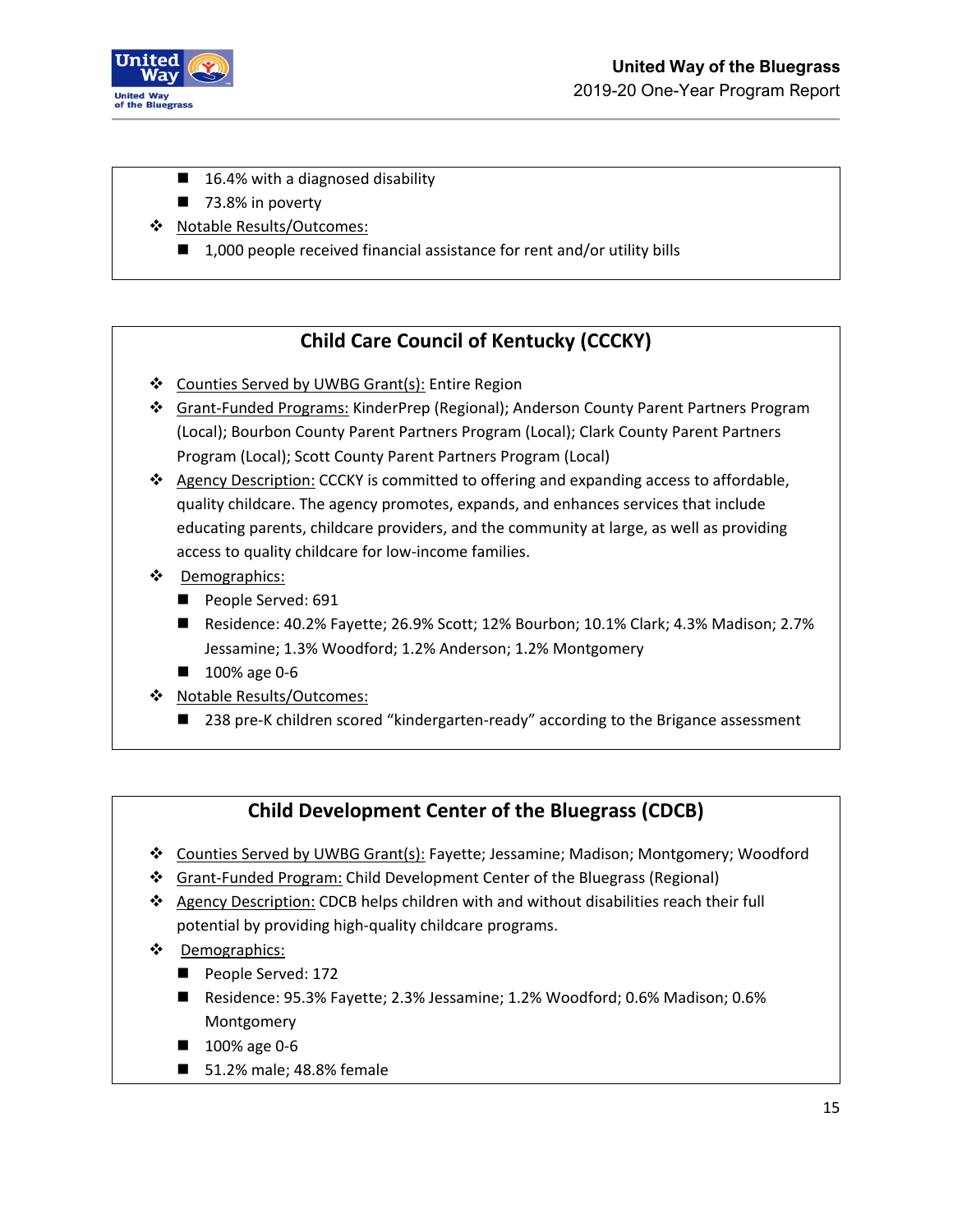

- Race/Ethnicity: 80% White; 9.4% Asian; 6.5% Multiracial; 2.4% Black; 1.2% Other; 0.6% Hispanic
- 35.5% with a diagnosed disability
- 4% in poverty
- Notable Results/Outcomes:
	- 80 pre-K children scored "kindergarten-ready" according to the Brigance assessment
	- At least 2,500 hours of All STARS-rated childcare provided to each child

## **Chrysalis House**

- Counties Served by UWBG Grant(s): Fayette
- Grant-Funded Programs: Chrysalis Childcare Program (Regional); Building Self-Sufficiency (Local)
- Agency Description: Chrysalis House is Kentucky's oldest and largest licensed substance abuse treatment program for women. In addition to substance use disorder treatment, Chrysalis House provides mental health treatment, case management, domestic violence counseling, computer training, GED tutoring, vocational training and job placement assistance, access to medical care, housing assistance, and childcare services.

#### ❖ Demographics:

- People Served: 16
- Residence: 100% Fayette
- 68.7% age 7-17; 31.3% age 0-6
- 62.5% male; 37.5% female
- Race/Ethnicity: 43.8% Black; 31.3% White; 25% Multiracial
- $\blacksquare$  12.5% with a diagnosed disability
- $\blacksquare$  100% in poverty
- Notable Results/Outcomes:
	- $\blacksquare$  6 K-3<sup>rd</sup> grade children improved their reading grades

## **Clark County Children's Council (CCCC)**

- ❖ Counties Served by UWBG Grant(s): Clark
- **Grant-Funded Program: Kids Karnival After-school (Regional)**
- \* Agency Description: Clark County Children's Council provides academically enriching afterschool activities for children ranging from pre-K to  $6<sup>th</sup>$  grade.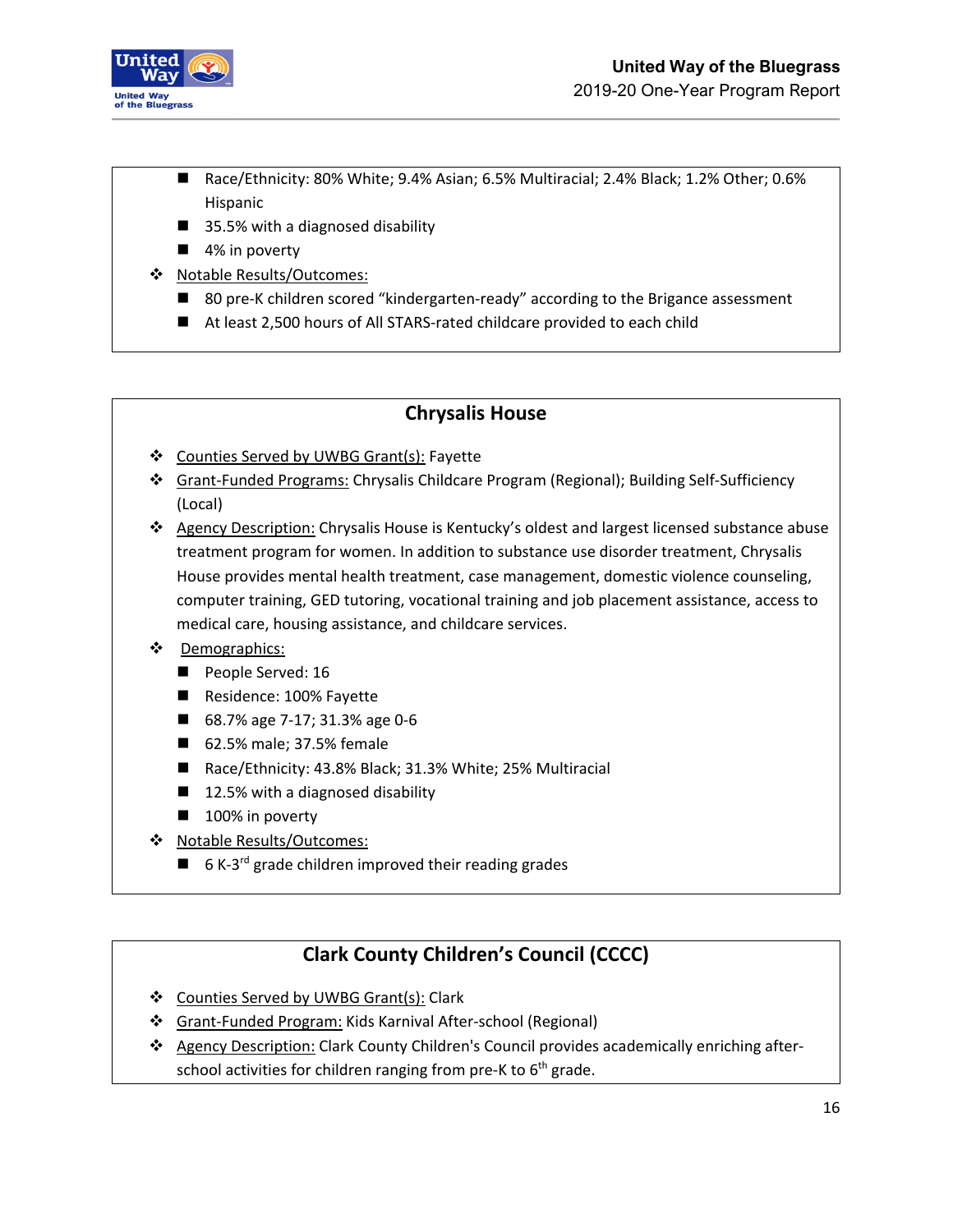

- **\*** Demographics:
	- People Served: 291
	- Residence: 100% Clark
	- 74.9% age 7-18; 25.1% age 0-6
	- 56% male; 44% female
	- Race/Ethnicity: 84.9% White; 7.6% Multiracial; 4.1% Black; 3.1% Hispanic; 0.3% Asian
	- 0.7% with a diagnosed disability
- ❖ Notable Results/Outcomes:
	- 2,380 hours of after-school tutoring activities in 6 Clark County schools

## **Clark County Community Services (CCCS)** Counties Served by UWBG Grant(s): Clark Grant-Funded Program: Basic Needs (Regional) ❖ Agency Description: CCCS is the primary source for food, clothing, shelter, and utility assistance for families in crisis in the Winchester/Clark County area. Demographics: People Served: 4,553 Residence: 100% Clark ■ 46.2% age 18-54; 26.9% age 55+; 18.2% age 7-17; 8.7% age 0-6 ■ 54.5% female; 45.5% male ■ Race/Ethnicity: 82.6% White; 8.7% Black; 4.3% Hispanic; 3% Other; 1.3% Multiracial; 0.1% Native American  $\blacksquare$  17.1% with a diagnosed disability **100% in poverty** ❖ Notable Results/Outcomes: ■ 15,581 food boxes distributed, including 5,688 to seniors via the Commodity Supplemental Food Program (CSFP)

■ 49 families secured long-term or permanent housing

## **Clark County Homeless Coalition (CCHC)**

 Counties Served by UWBG Grant(s): Bourbon; Clark; Fayette; Jessamine; Madison; Montgomery; Scott; Woodford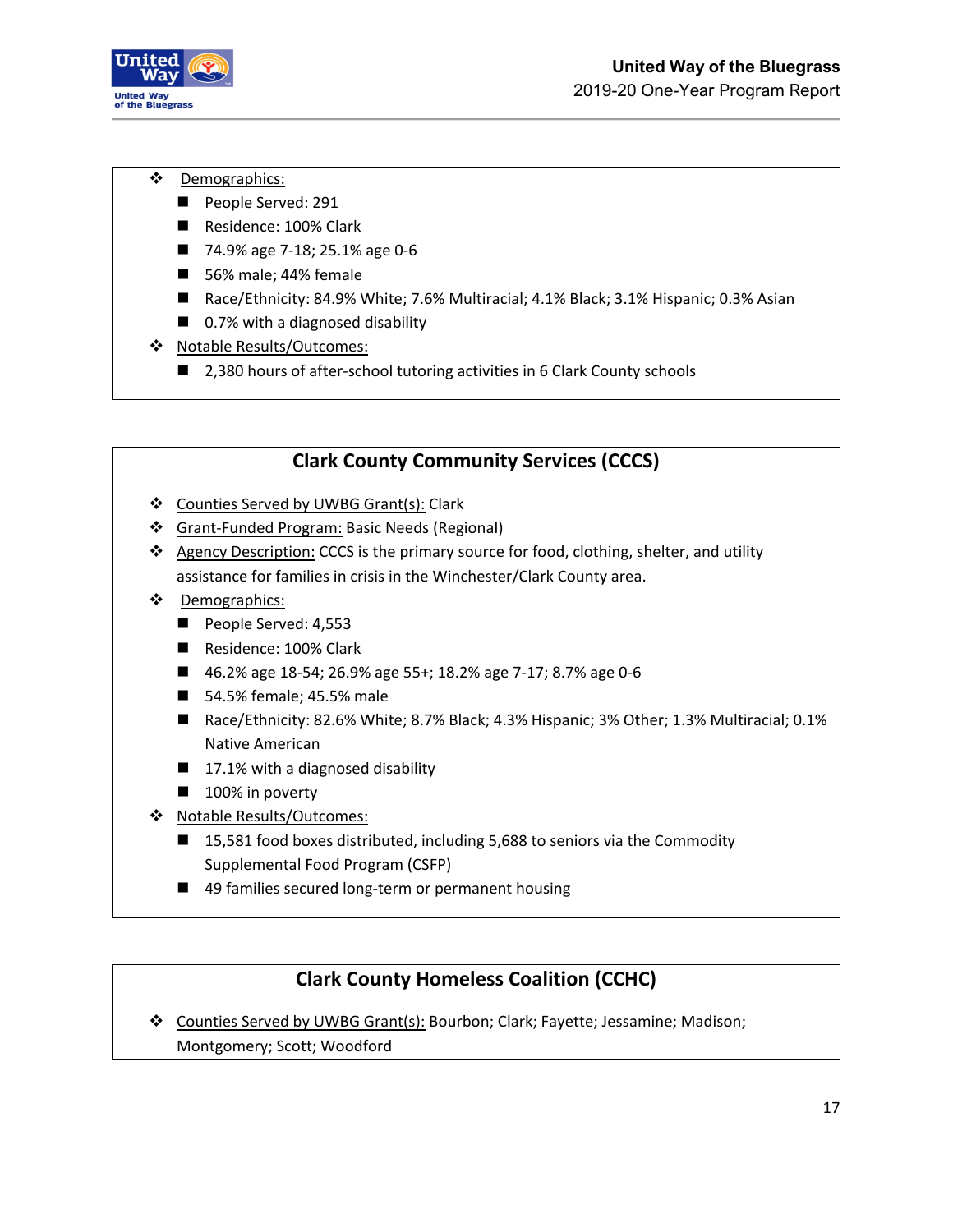

- Grant-Funded Programs: Wainscott Hall Crisis Homeless Shelter (Regional); Job Essentials (Local)
- ❖ Agency Description: CCHC provides shelter and extensive services to the men, women and families of Clark County and the surrounding area. Services include case management, GED prep, job skills classes, and substance abuse recovery.
- Demographics:
	- People Served: 129
	- Residence: 73.6% Clark; 16.3% Out-of-Region; 3.1% Fayette; 1.6% Bourbon; 1.6% Montgomery; 1.6% Scott; 1.6% Woodford; 0.8% Jessamine
	- 81.4% age 18-54; 7.8% age 55+; 5.4% age 7-17; 5.4% age 0-6; 7.8% age 55+
	- 55% female; 45% male
	- Race/Ethnicity: 92.2% White; 5.4% Black; 1.6% Hispanic; 0.8% Multiracial
	- 90.7% in poverty
- Notable Results/Outcomes:
	- 129 people secured long-term or permanent housing
	- 10,452 items of clothing and toiletries distributed

### **Community Action Council**

- Counties Served by UWBG Grant(s): Fayette; Jessamine; Scott
- Grant-Funded Programs: Foster Grandparent Program Fayette (Local); Foster Grandparent Program – Scott (Local); Retired and Senior Volunteer Program (Local)
- ❖ Agency Description: Community Action Council prevents and reduces poverty and financial insecurity across the Lexington area through direct services and advocacy.
- ❖ Demographics:
	- People Served: 151
	- Residence: 76.2% Fayette; 23.2% Jessamine; 0.7% Scott
	- 100% age 55+
	- 83.4% female; 16.6% male
	- Race/Ethnicity: 66.9% White; 33.1% Black
	- 7.9% with a diagnosed disability
- \* Notable Results/Outcomes:
	- The Foster Grandparent Program in Fayette County recruited 28 people to volunteer 19,230 hours at 9 child development centers, where they delivered donations (school supplies, blankets, toiletries, etc.) and spent time with children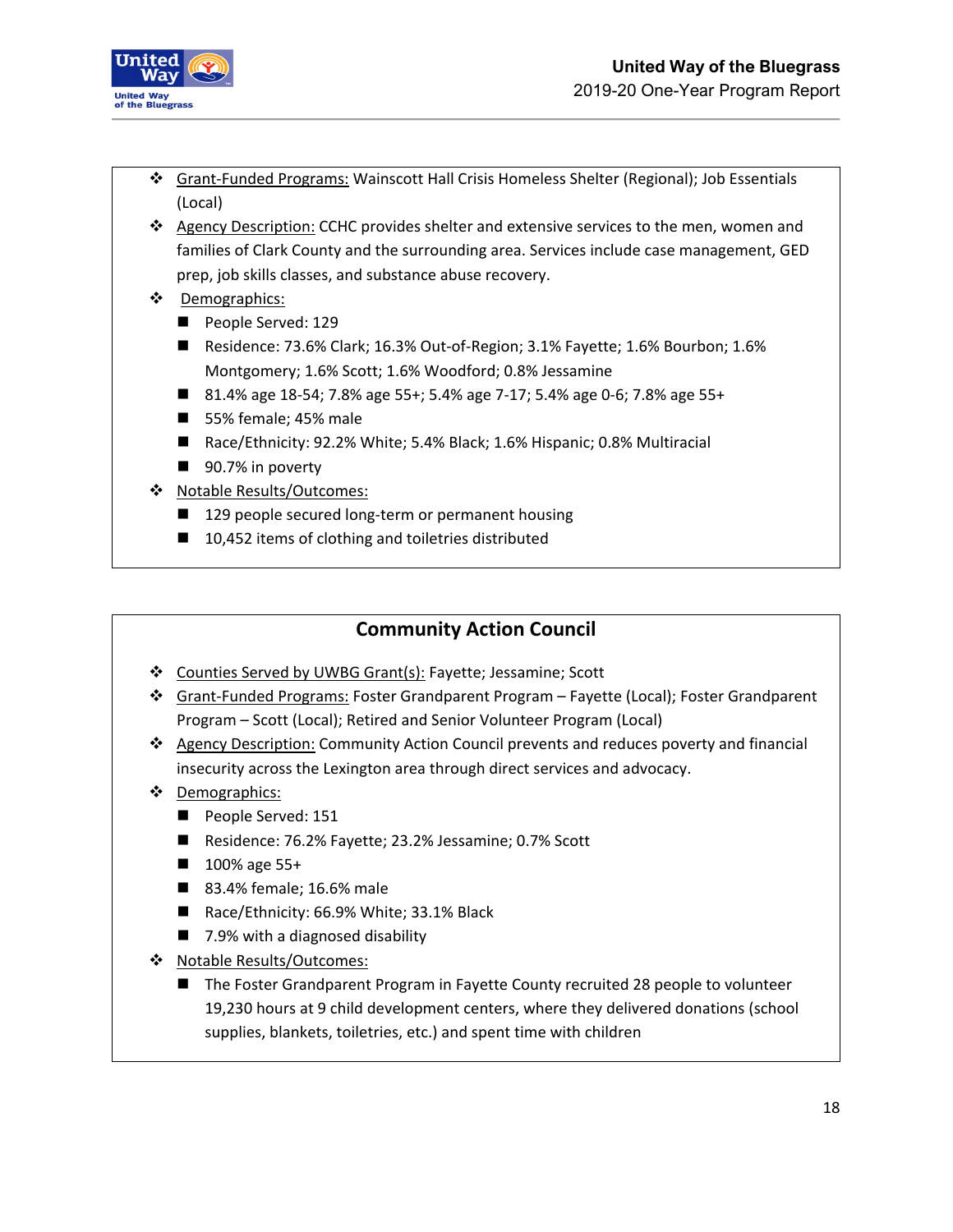

## **D.O.V.E.S. of Gateway**

- Counties Served by UWBG Grant(s): Clark; Fayette; Jessamine; Madison; Montgomery; Woodford
- Grant-Funded Program: D.O.V.E.S. of Gateway (Regional)
- Agency Description: D.O.V.E.S. of Gateway provides comprehensive services for domestic violence survivors. Services include a 24/7 crisis line, case management, counseling, assistance in finding housing, and legal advocacy.
- Demographics:
	- People Served: 574
	- Residence: 68.3% Out-of-Region; 29.3% Montgomery; 1.2% Clark; 0.5% Woodford; 0.3% Fayette; 0.2% Jessamine; 0.2% Madison
	- 85.4% age 18-54; 6.6% age 0-6; 4.5% age 7-17; 3.5% age 55+
	- 90.6% female; 9.4% male
	- Race/Ethnicity: 92.4% White; 2.7% Black; 2.7% Multiracial; 1.9% Hispanic; 0.4% Asian
	- 5.9% with a diagnosed disability
	- 97.9% in poverty
- Notable Results/Outcomes:
	- 7 students from Morehead State University's Social Work program volunteered 1,245 hours to providing (under supervision from certified staff) services such as counseling and childcare

## **DuBois Community Center**

- Counties Served by UWBG Grant(s): Clark; Fayette; Montgomery; Scott
- Grant-Funded Program: Saving DuBois One Student at a Time (Local)
- \* Agency Description: The DuBois Community Center organizes year-round mentoring and tutoring services, as well as community-wide events for families.
- ❖ Demographics:
	- People Served: 265
	- Residence: 83% Montgomery; 5.7% Clark; 4.9% Out-of-Region; 4.5% Fayette; 1.9% Scott
	- 80.8% age 7-17; 11.8% age 18-54; 4.1% age 55+; 3.3% age 0-6
	- 55.1% male; 44.9% female
	- Race/Ethnicity: 52% Black; 30% White; 10% Multiracial; 7.2% Hispanic; 0.8% Asian
	- 56.6% with a diagnosed disability
	- $\blacksquare$  72.3% in poverty
- Notable Results/Outcomes: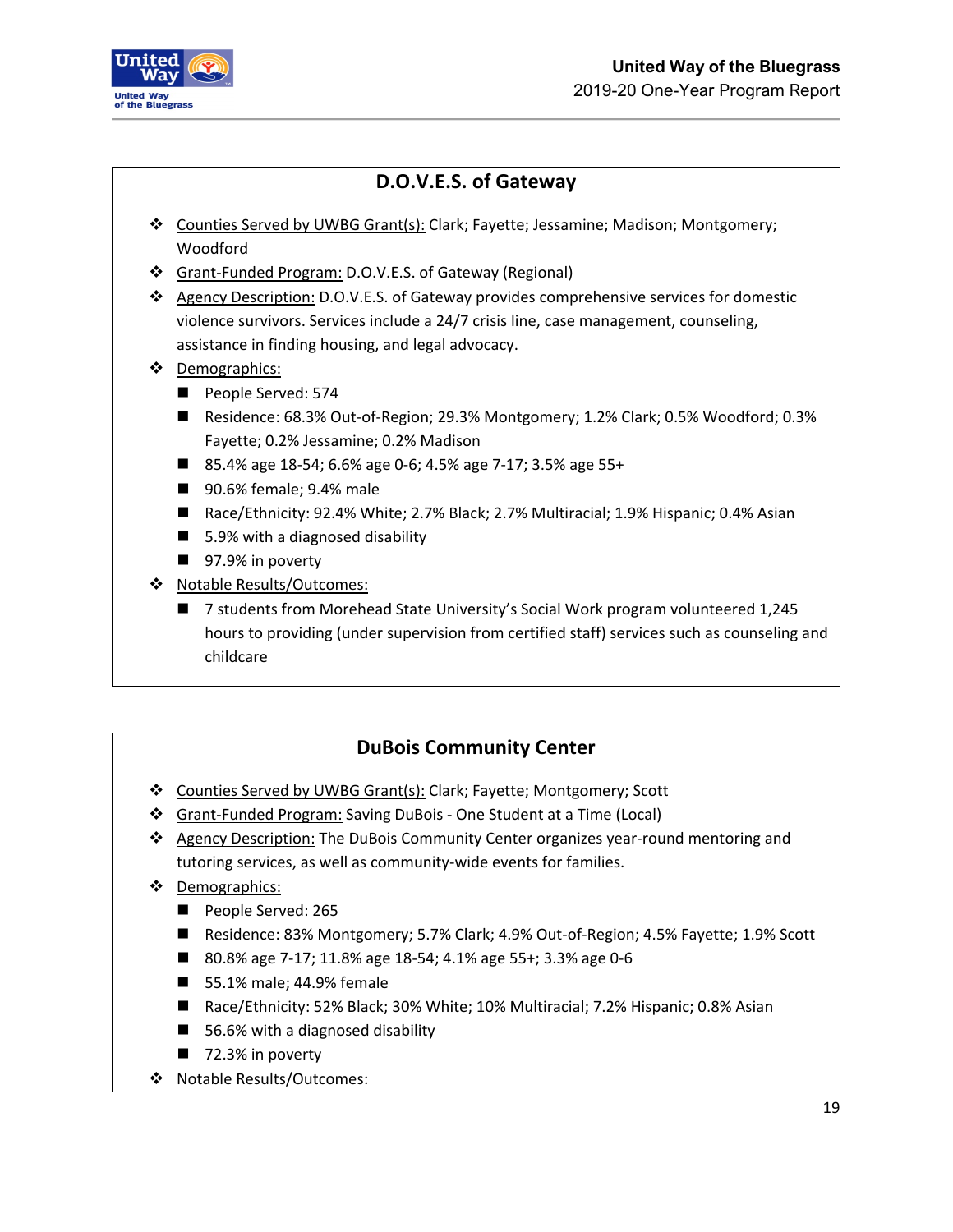

#### ■ Tutoring sessions and Black history lessons organized

### **Elizabeth's Village**

- ❖ Counties Served by UWBG Grant(s): Scott
- Grant-Funded Programs: Elizabeth's Domestic Violence Shelter (Local); Elizabeth's Outreach Program (Local); Elizabeth's Transitional Home (Local)
- \* Agency Description: Elizabeth's Village helps Scott County families experiencing emergencies such as housing insecurity, food insecurity, and domestic violence.
- Demographics (as of 2018-19):
	- People Served: 352
	- Residence: 100% Scott
	- 46.9% age 19-54; 22.7% age 55+; 21.6% age 0-6; 8.8% age 7-18
	- 81.3% female; 18.8% male
	- Race/Ethnicity: 69.5% White; 30.5% Black
	- 12.2% with a diagnosed disability
	- 92% in poverty
- \* Notable Results/Outcomes (as of 2018-19):
	- 45 families secured long-term or permanent housing

## **Faith Feeds of Kentucky (dba GleanKY)**

- Counties Served by UWBG Grant(s): Bourbon; Fayette; Madison; Woodford
- Grant-Funded Programs: GleanKY Harvesting for the Hungry (Local); Harvesting for the Hungry Bourbon County (Local); Harvesting for the Hungry Woodford County (Local)
- $\div$  Agency Description: GleanKY gathers and redistributes excess fresh fruits and vegetables to nourish Kentucky's hungry.
- Demographics:
	- People Served: 304
	- Residence: 64.5% Fayette; 19.7% Out-of-Region; 10.5% Woodford; 3.9% Madison; 1.3% Bourbon
- ❖ Notable Results/Outcomes:
	- Over 200,000 pounds of produce collected and distributed to 76 recipient agencies throughout the UWBG service region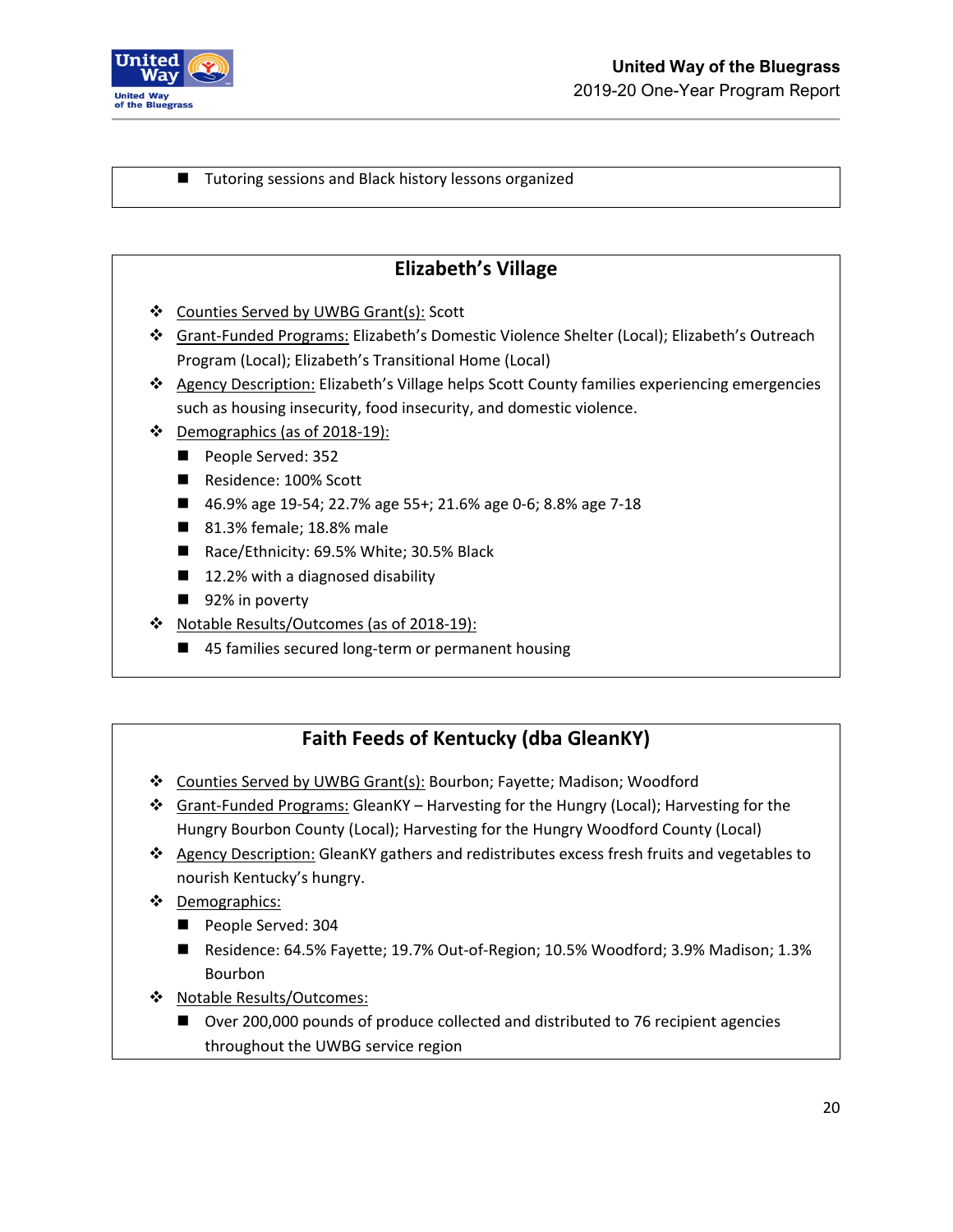

## **Fayette County Public Schools (FCPS)**

- Counties Served by UWBG Grant(s): Fayette
- Grant-Funded Program: First 5 Lex (Local)
- \* Agency Description: The mission of FCPS is to create a collaborative community that ensures all students achieve at high levels and graduate prepared to excel in a global society. The work needed to achieve this mission begins in early childhood, which is why FCPS supports First 5 Lex, a program that connects families and caregivers to fun and stimulating activities and experiences that will support their young child's development and learning.
- Demographics:
	- People Served: 5,000
	- Residence: 100% Fayette
	- 100% in poverty
- Notable Results/Outcomes:
	- Hosted and maintained 13 free Read to Me libraries at locations throughout Fayette County, where students and parents could pick up free books and family engagement kits

## **Food Pantry for Woodford County (FPWC)**

- Counties Served by UWBG Grant(s): Woodford
- Grant-Funded Program: Food Pantry for Woodford County (Regional)
- Agency Description: FPWC provides food for low-income Woodford County residents in emergency situations.
- ❖ Demographics:
	- People Served: 382
	- Residence: 100% Woodford
	- 56.3% age 55+; 43.7% age 18-54
	- 67.8% female; 32.2% male
	- Race/Ethnicity: 76.2% White; 16% Black; 6.5% Hispanic; 0.5% Asian; 0.5% Native American; 0.3% Multiracial
	- 33.5% with a diagnosed disability
	- $\blacksquare$  22.1% in poverty
- ❖ Notable Results/Outcomes:
	- 192 volunteers spent 8,035 hours assisting in food pick-up and delivery, sorting and stocking shelves, assisting clients, and performing clerical duties such as data entry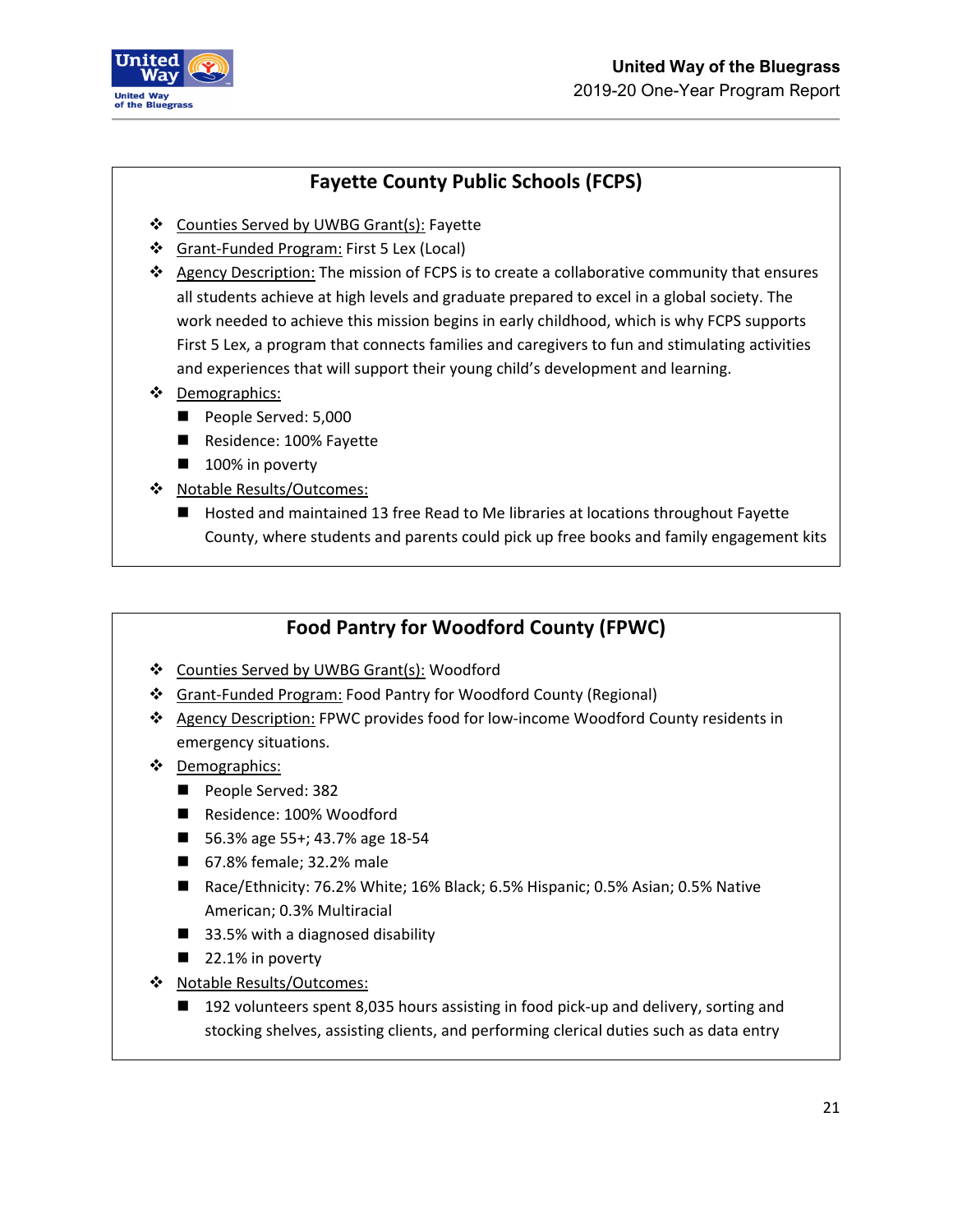

## **Gathering Place Mission**

- Counties Served by UWBG Grant(s): Scott
- Grant-Funded Programs: Emmaus Kitchen (Local); Men's Shelter (Local); Women's Shelter (Local)
- Agency Description: The Gathering Place Mission enables a person to move from shelter dependency to self-sufficiency. The Mission provides services such as food, personal needs, emergency shelter, case management, and referrals to connect with appropriate resources.
- Demographics:
	- People Served: 29,917
	- Residence: 100% Scott
	- 50.7% male; 49.3% female
	- 62.5% with a diagnosed disability
	- $\blacksquare$  100% in poverty
- Notable Results/Outcomes:
	- 22,675 meals served

#### **Georgetown-Scott County (GSC) Immigrant Initiative**

- Counties Served by UWBG Grant(s): Fayette; Scott
- Grant-Funded Program: GED in Spanish (Local)
- Agency Description: The GSC Immigrant Initiative provides free GED prep materials and classes to people who are not fluent in English.
- ❖ Demographics:
	- People Served: 50
	- Residence: 84% Fayette; 16% Scott
	- 100% age 18-54
	- 6o% male; 40% female
	- Race/Ethnicity: 100% Hispanic
	- 100% in poverty
- Notable Results/Outcomes:
	- 8 people earned their GEDs

#### **Girl Scouts of Kentucky's Wilderness Road Council**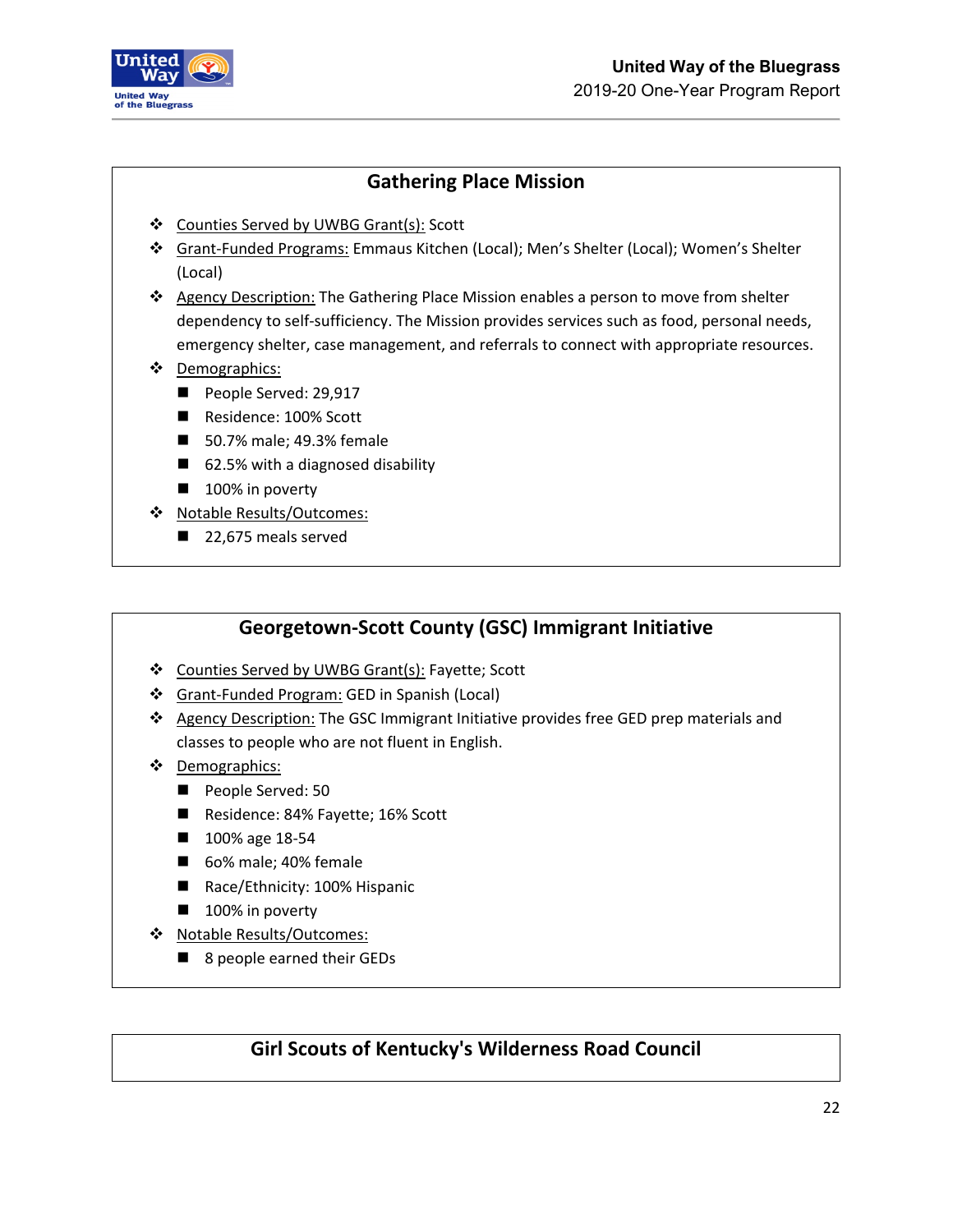

- ❖ Counties Served by UWBG Grant(s): Entire Region
- Grant-Funded Program: Girl Scout STEM Program (Regional)
- ❖ Agency Description: The Girl Scouts offer programs which not only strengthen important life skills like team-building and leadership, but also provide opportunities for young girls to participate in STEM-related activities.
- Demographics:
	- People Served: 322
	- Residence: 50.6% Fayette; 18% Madison; 14% Jessamine; 4.7% Scott; 4% Woodford; 3.7% Anderson; 3.1% Clark; 1.9% Bourbon
	- 88.8% age 7-17; 11.2% age 0-6
	- 100% female
	- Race/Ethnicity: 65.2% White; 17.8% Black; 5.9% Hispanic; 5.2% Other; 3.7% Asian; 1.4% Multiracial; 0.7% Native American
	- 100% in poverty
- ◆ Notable Results/Outcomes:
	- 151 grade-school girls participated in a year-long after-school STEM enrichment series at 8 schools

## **God's Outreach Madison County Food Bank**

- ❖ Counties Served by UWBG Grant(s): Madison
- Grant-Funded Program: God's Outreach Madison County Food Bank (Local)
- ❖ Agency Description: God's Outreach provides emergency food assistance to the underserved in Madison County.
- ❖ Demographics:
	- People Served: 100
	- Residence: 100% Madison
	- 100% in poverty
- Notable Results/Outcomes:
	- 2,400 backpacks filled with a weekend's supply of food for children at 20 Madison County schools

## **GreenHouse17**

❖ Counties Served by UWBG Grant(s): Entire Region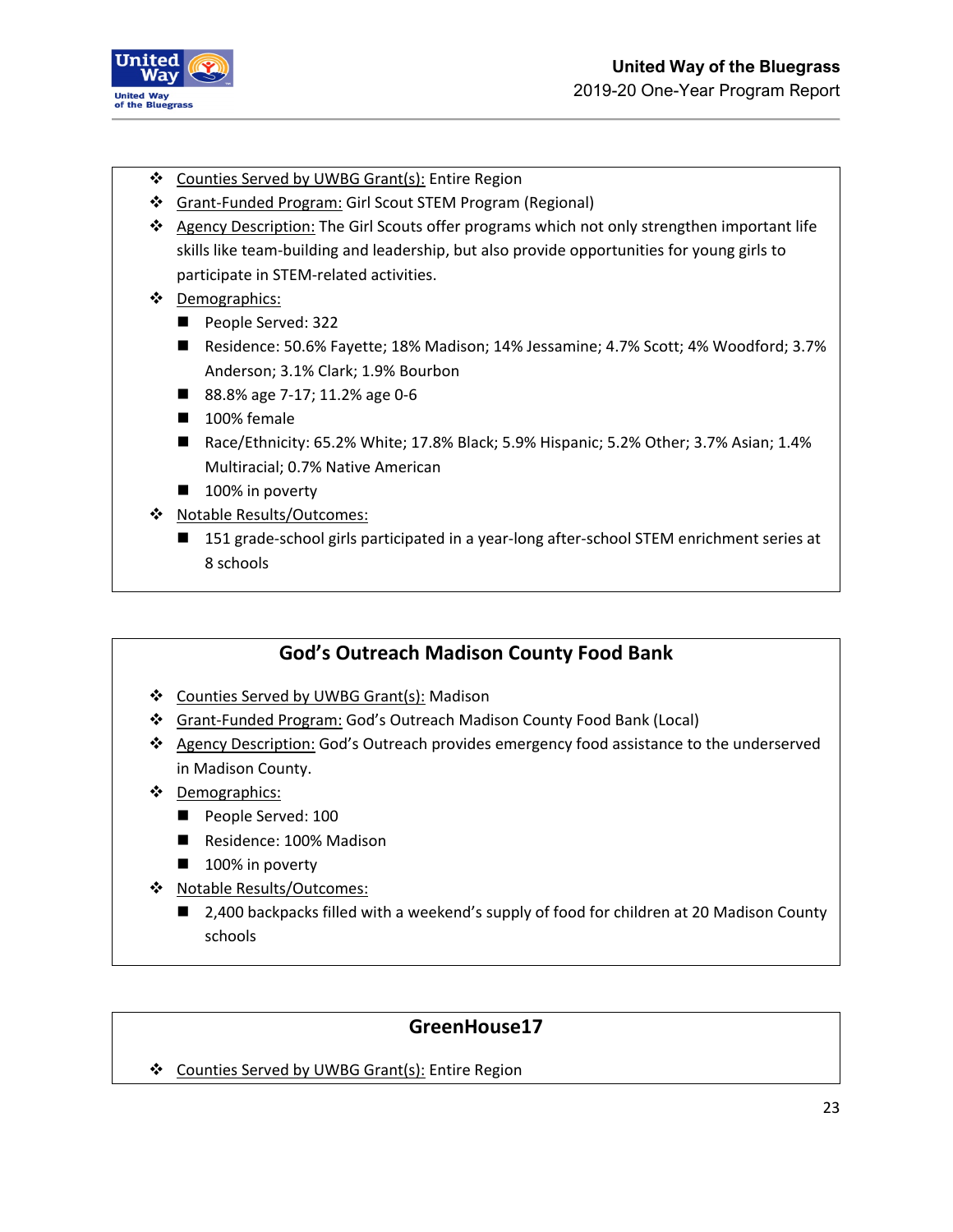

- Grant-Funded Programs: Critical Crisis Stabilization Services (Regional); Farm Program (Regional)
- ❖ Agency Description: GreenHouse17 provides emergency and long-term assistance to domestic violence survivors.
- Demographics:
	- People Served: 5,302
	- Residence: 45.2% Fayette; 28.2% Out-of-Region; 6.8% Madison; 6.3% Scott; 4.1% Jessamine; 3.3% Clark; 2.8% Woodford; 1.8% Bourbon; 1.6% Anderson; <0.1% Montgomery
	- 90.9% age 18-54; 3.5% age 0-6; 3.3% age 55+; 2.3% age 7-17
	- 86.9% female; 13.1% male
	- Race/Ethnicity: 65.2% White; 19.7% Black; 7% Hispanic; 4% Multiracial; 2.9% Other; 1% Asian; 0.1% Native American
	- $\blacksquare$  5.8% with a diagnosed disability
	- $\blacksquare$  51.4% in poverty
- \* Notable Results/Outcomes:
	- 13,906 counseling sessions provided

### **Growing Together Preschool**

- Counties Served by UWBG Grant(s): Bourbon; Fayette; Jessamine; Madison; Scott; Woodford
- Grant-Funded Program: Growing Together Preschool (Regional)
- ❖ Agency Description: Growing Together Preschool provides quality early childhood care, education, therapeutic services, and three healthy meals daily to children with and without disabilities.
- ❖ Demographics:
	- People Served: 162
	- Residence: 83.3% Fayette; 7.4% Scott; 3.1% Woodford; 2.5% Out-of-Region; 1.9% Madison; 1.2% Bourbon; 0.6% Jessamine
	- 100% age 0-6
	- 51.2% female; 48.8% male
	- Race/Ethnicity: 78.4% White; 11.1% Black; 8% Multiracial; 2.5% Hispanic
	- $\blacksquare$  17.9% with a diagnosed disability
	- $\blacksquare$  24.1% in poverty
- ◆ Notable Results/Outcomes: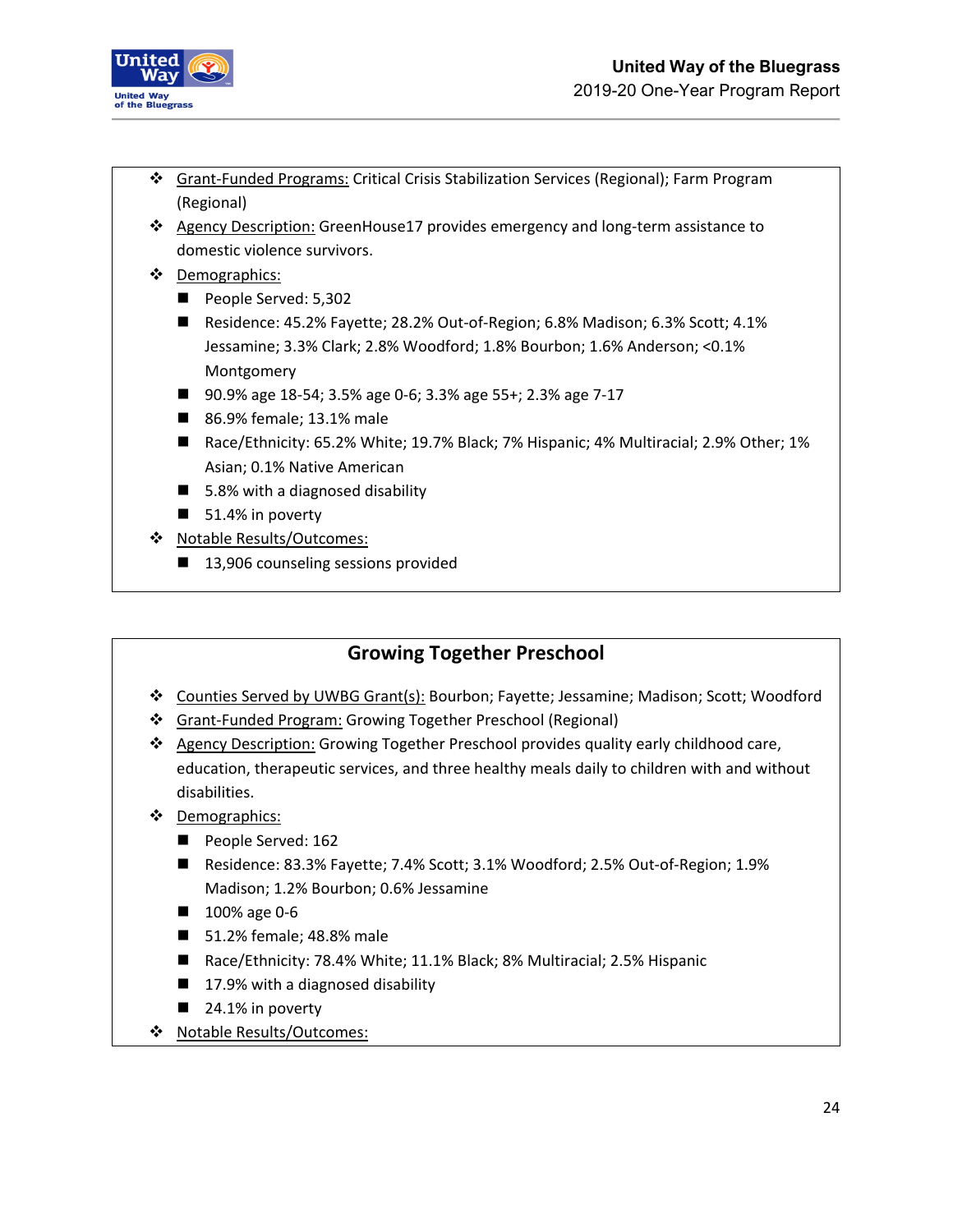

■ 29 pre-K children received early intervention therapy services to address deficiencies in development and learning

## **Harvest Christian Ministries**

- ❖ Counties Served by UWBG Grant(s): Anderson
- Grant-Funded Program: LIGHT Center (Local)
- ❖ Agency Description: The LIGHT Center connects Anderson County residents with emergency needs such as food, shelter, medical services, and financial assistance.
- Demographics:
	- People Served: 36
	- Residence: 100% Anderson
	- 41.7% age 18-54; 19.4% age 0-6; 13.9% age 13-17; 13.9% age 55+; 11.1% age 7-12
	- 58.3% female; 41.7% male
	- Race/Ethnicity: 83.3% White; 13.9% Black; 2.8% Multiracial
- ❖ Notable Results/Outcomes:
	- 36 people received rent, utility, gas, and/or food assistance

#### **Hope Center**

- Counties Served by UWBG Grant(s): Fayette
- Grant-Funded Programs: Men's Recovery Program (Regional); Women's Recovery Program (Regional)
- Agency Description: The Hope Center cares for homeless and at-risk persons by providing lifesustaining and life-rebuilding services that are comprehensive and address underlying causes.
- ❖ Demographics:
	- People Served: 376
	- Residence: 100% Fayette
	- 93.6% age 18-54; 6.4% age 55+
	- 61.2% male; 38.8% female
	- Race/Ethnicity: 88.8% White; 10.1% Black; 0.5% Hispanic; 0.3% Asian; 0.3% Native American
	- 100% in poverty
- Notable Results/Outcomes:
	- 212,571 free meals served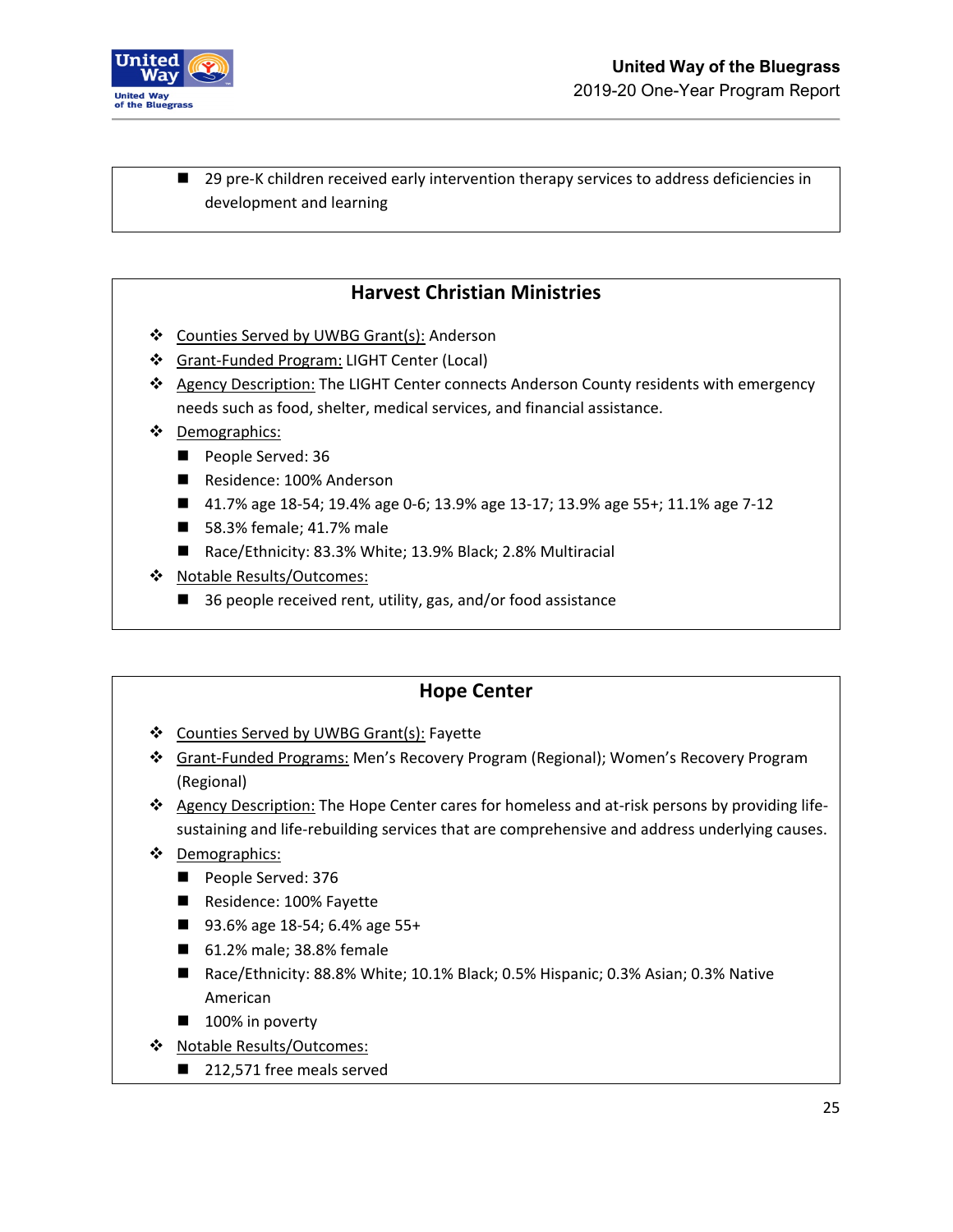

■ 690 people received free health assessments

#### **Jessamine County Adult Education**

- ❖ Counties Served by UWBG Grant(s): Jessamine
- Grant-Funded Program: GED A First Step (Local)
- Agency Description: Jessamine County Adult Education provides services that remove educational barriers which impede students' abilities to take and pass the GED Test, gain employment, or enroll in college.
- Demographics:
	- People Served: 245
	- Residence: 100% Jessamine
	- 93.5% age 18-54; 6.5% age 55+
	- 62.4% female; 37.6% male
	- Race/Ethnicity: 52.2% White; 25.7% Hispanic; 11.4% Black; 8.2% Asian; 2.4% Native American
- Notable Results/Outcomes:
	- 9 students received scholarships which completely covered GED costs (\$120 each)

## **Jubilee Jobs of Lexington**

- Counties Served by UWBG Grant(s): Clark; Fayette; Jessamine; Madison; Scott; Woodford
- Grant-Funded Program: Jubilee Jobs of Lexington (Regional and Local)
- Agency Description: Jubilee Jobs of Lexington specializes in finding entry-level jobs for the unemployed and underemployed residents of Central Kentucky.
- ❖ Demographics:
	- People Served: 566
	- Residence: 92.9% Fayette; 2.5% Out-of-Region; 1.8% Clark; 0.7% Jessamine; 0.7% Madison; 0.7% Scott; 0.7% Woodford
	- 89.2% age 18-54; 10.8% age 55+
	- 67.5% male; 32.5% female
	- Race/Ethnicity: 68.6% White; 24.5% Black; 2.5% Other; 1.8% Hispanic; 1.8% Multiracial; 0.7% Asian
	- $\blacksquare$  5.3% with a diagnosed disability
	- 100% in poverty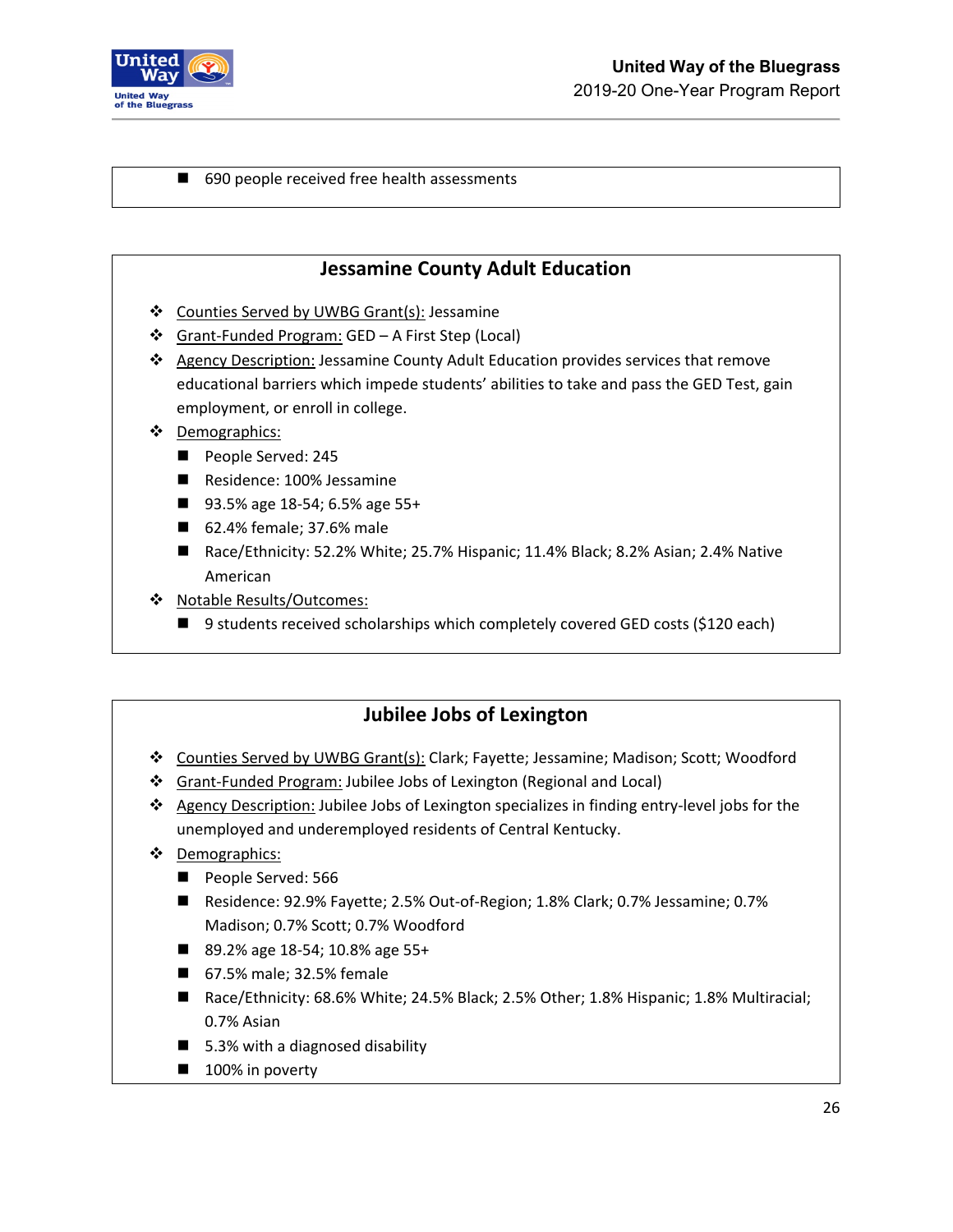

\* Notable Results/Outcomes:

■ 217 people secured permanent full-time jobs

## **Kentucky Equal Justice Center (KEJC)**

- Counties Served by UWBG Grant(s): Entire Region
- Grant-Funded Program: Maxwell Street Legal Clinic (Regional)
- \* Agency Description: KEJC provides legal, advocacy, and application assistance services for lowincome and immigrant residents throughout the Bluegrass region.
- Demographics:
	- People Served: 212
	- Residence: 66.5% Fayette; 14.6% Out-of-Region; 5.2% Madison; 5.2% Scott; 3.8% Woodford; 2.3% Jessamine; 1.4% Bourbon; 0.9% Montgomery
	- 91% age 18-54; 6.6% age 7-17; 2.4% age 55+
	- 58% female; 42% male
	- Race/Ethnicity: 86.3% Hispanic; 8.5% Black; 3.3% Asian; 0.9% Other; 0.9% White
	- 0.5% with a diagnosed disability
	- 100% in poverty
- Notable Results/Outcomes:
	- 95 people are approved for DACA renewal
	- 93 people enrolled in health insurance plans

### **Kentucky River Foothills Development Council (KRFDC)**

- ❖ Counties Served by UWBG Grant(s): Clark; Madison
- Grant-Funded Programs: Aging Services Program (Regional); Berea Senior Citizens Center (Local); Clark County Aging Services (Local); Richmond Senior Citizens Center (Local)
- Agency Description: KRFDC offers a myriad of services that promote stability and independence throughout the life cycle.
- Demographics:
	- People Served: 1,282
	- Residence: 73.9% Madison; 26.1% Clark
	- 100% age 55+
	- 72.2% female; 27.8% female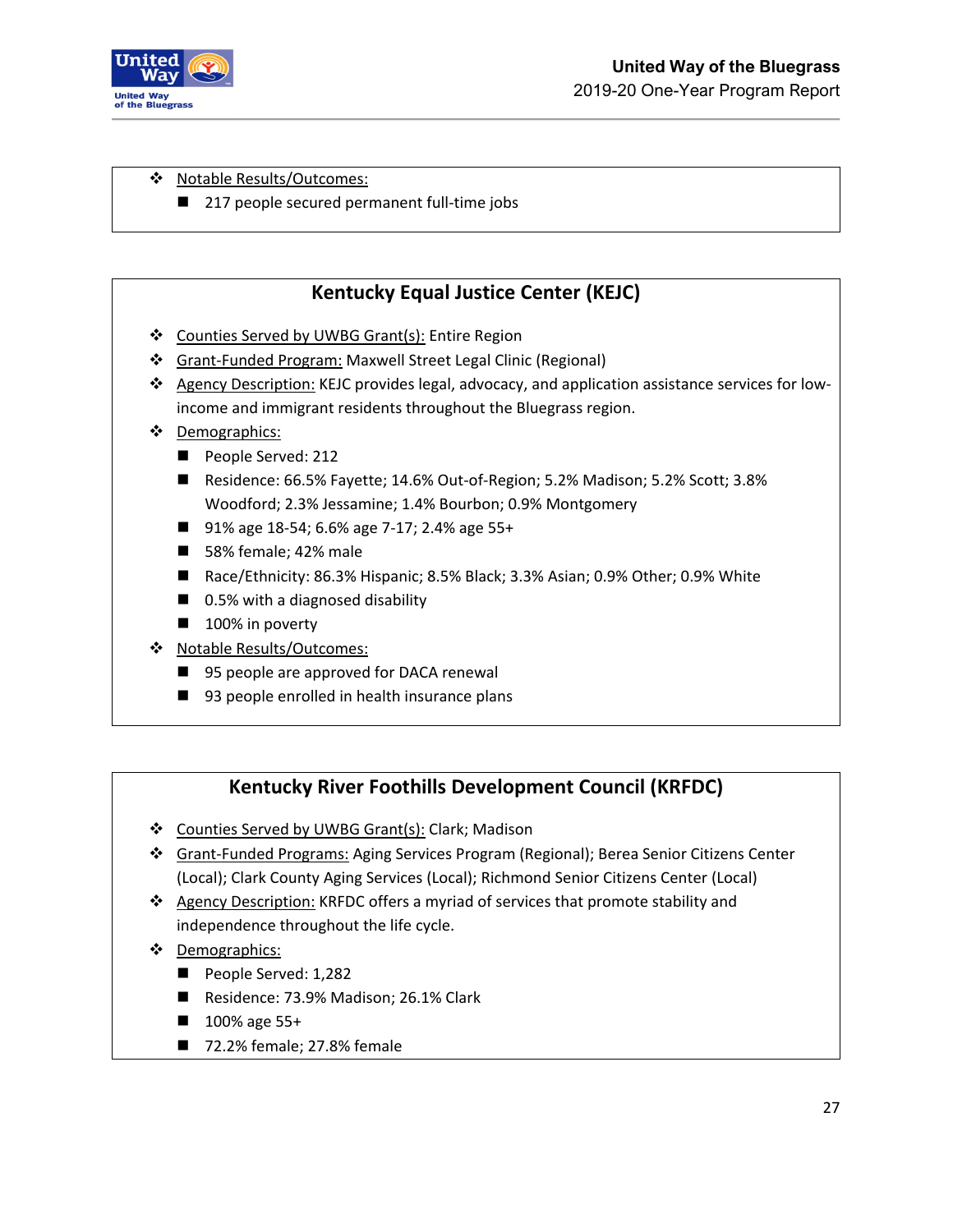

- Race/Ethnicity: 92.7% White; 5.5% Black; 0.8% Hispanic; 0.6% Asian; 0.5% Native American
- 72.5% with a diagnosed disability
- 57.9% in poverty
- Notable Results/Outcomes:
	- 45,124 meals served

## **Kidney Health Alliance of Kentucky (KHAKY)**

- ❖ Counties Served by UWBG Grant(s): Entire Region
- Grant-Funded Programs: Nutritional Supplement Program (Regional)
- Agency Description: KHAKY educates the public about kidney ailments and provides services which improve the lives of those with such ailments.
- ❖ Demographics:
	- People Served: 354
	- Residence: 60.7% Out-of-Region; 26.8% Fayette; 3.7% Scott; 2.5% Jessamine; 2% Woodford; 1.7% Madison; 1.1% Clark; 0.8% Anderson; 0.3% Bourbon; 0.3% Montgomery
	- 77.4% age 55+; 22.6% age 18-54
	- 50.8% male; 49.2% female
	- Race/Ethnicity: 76% White; 18.3% Black; 4.9% Hispanic; 0.6% Asian; 0.3% Other
	- $\blacksquare$  100% with a diagnosed disability
	- 100% in poverty
- ◆ Notable Results/Outcomes:
	- 120 dialysis patients received nutritional supplements at little or no cost due to KHAKY's discount program

## **Lamp and Light Ministries**

- Counties Served by UWBG Grant(s): Anderson
- Grant-Funded Program: Healthy Eating Program (Local)
- \* Agency Description: Lamp and Light Ministries provides underserved Anderson County residents with emergency food assistance and free courses on healthy eating habits.
- Demographics (as of 2018-19):
	- People Served: 8
	- Residence: 100% Anderson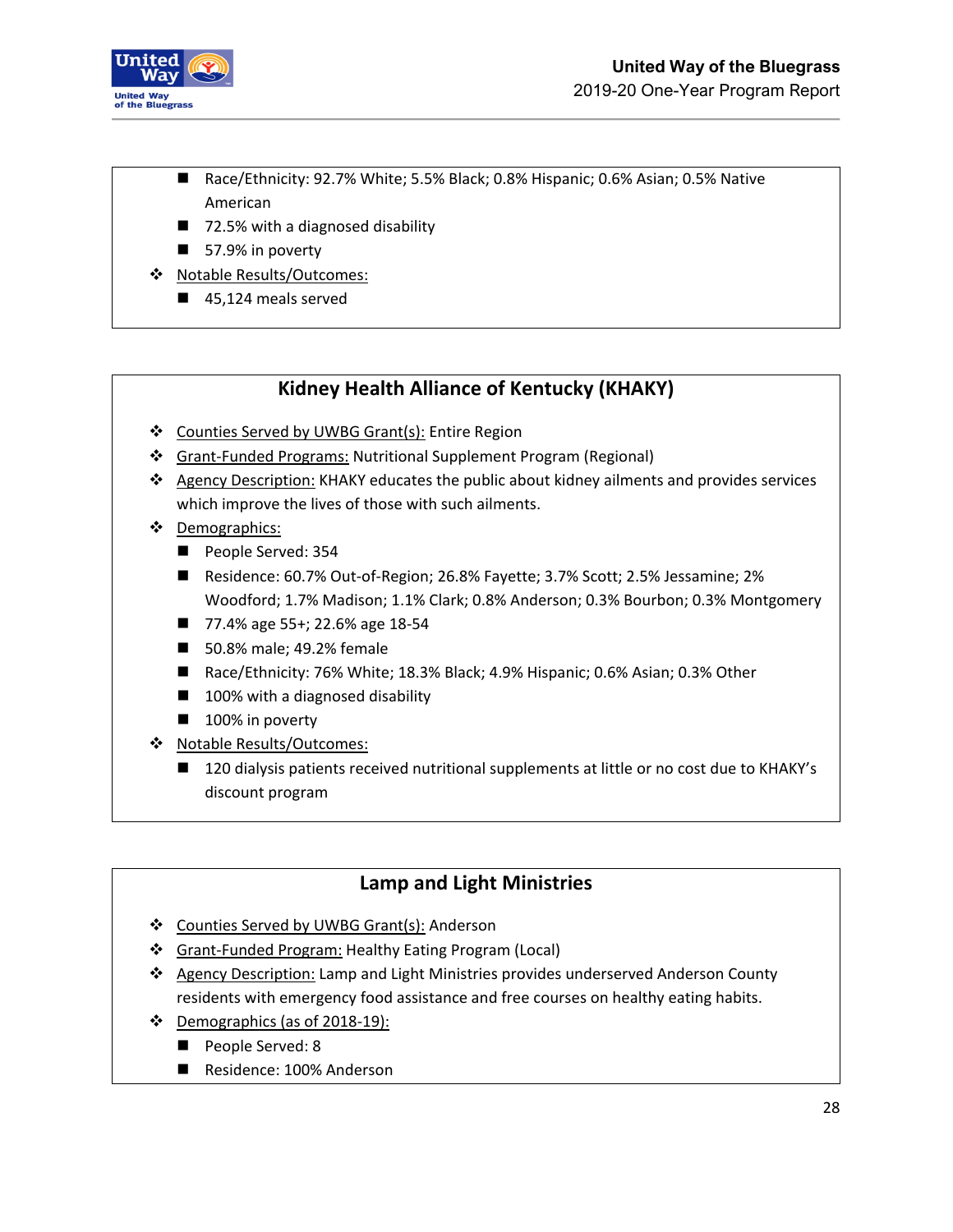

- 87.5% age 55+; 12.5% age 19-54
- 100% female
- Race/Ethnicity: 87.5% White; 12.5% Black
- 100% in poverty
- Notable Results/Outcomes (as of 2018-19):
	- 8 people with diabetes completed Healthy Eating Program courses, during which all 8 learned meal planning and exercise tips for people with diabetes

### **Legal Aid of the Bluegrass**

- Counties Served by UWBG Grant(s): Anderson; Bourbon; Fayette; Jessamine; Montgomery; Scott; Woodford
- Grant-Funded Program: Removing Barriers to Self-Sufficiency (Regional)
- Agency Description: Legal Aid of the Bluegrass provides high-quality legal representation and assistance for low-income residents throughout Central Kentucky.
- ❖ Demographics:
	- People Served: 2,086
	- Residence: 70.5% Fayette; 11.6% Jessamine; 5.6% Montgomery; 4.1% Bourbon; 4.1% Scott; 2.2% Woodford; 2% Anderson
	- 36.3% age 18-54; 29.6% age 55+; 22.4% age 7-17; 11.6% age 0-6
	- 63% female; 37% female
	- Race/Ethnicity: 59% White; 31.3% Black; 4.2% Other; 3.8% Hispanic; 0.9% Native American; 0.8% Asian
	- $\blacksquare$  10.4% with a diagnosed disability
	- 95.7% in poverty
- Notable Results/Outcomes:
	- 176 people secured long-term or permanent housing due to their housing-related legal issues being resolved
	- 143 people enrolled in health insurance plans

## **Lexington Hearing & Speech Center (LHSC)**

- Counties Served by UWBG Grant(s): Anderson; Fayette; Jessamine; Scott
- Grant-Funded Programs: Preschool & Kindergarten Program (Regional); Sliding Scale Program for Ages 0-3 (Local)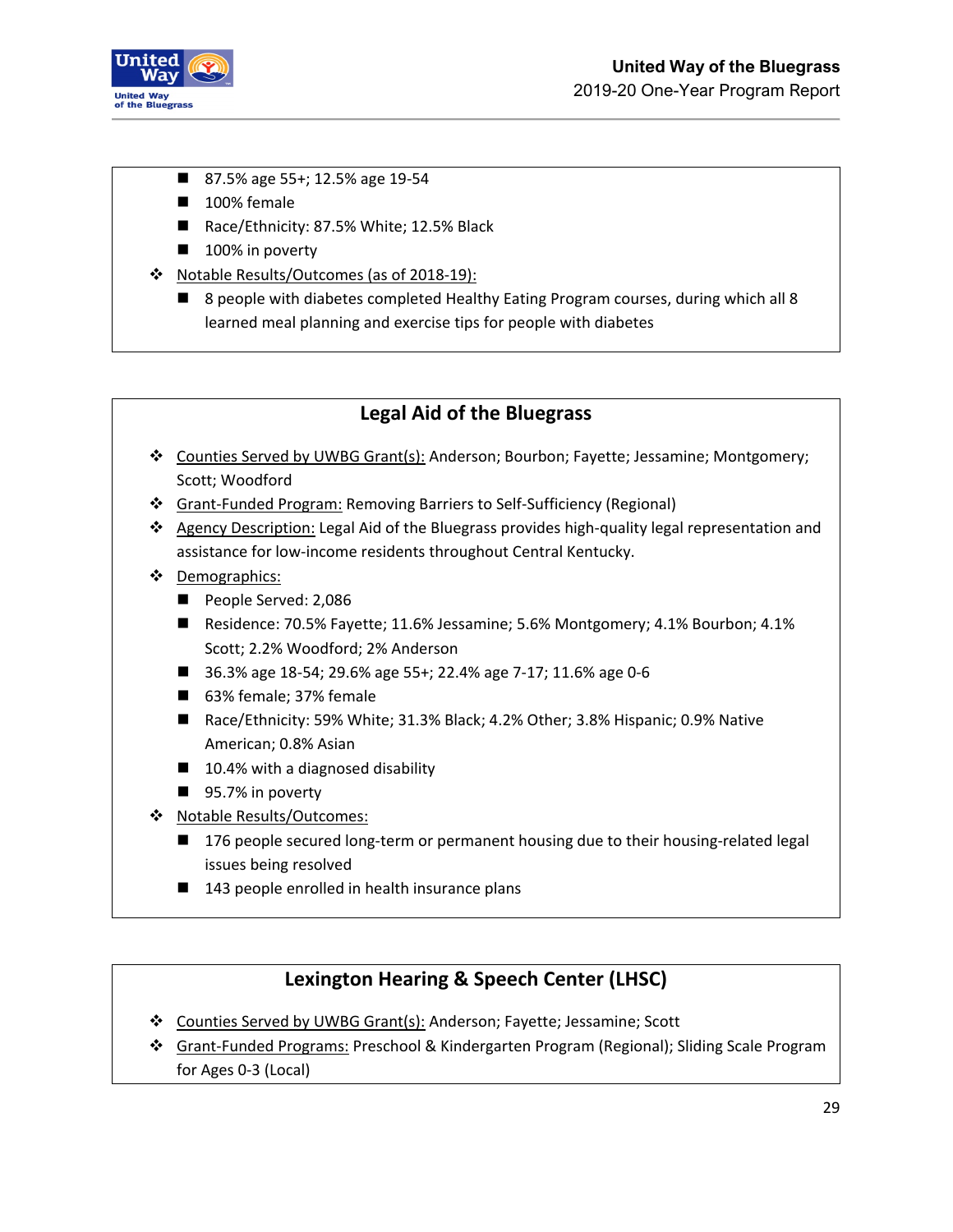

- \* Agency Description: LHSC provides high-quality educational, therapeutic, and family support services for children with hearing, speech, and language impairments.
- Demographics:
	- People Served: 100
	- Residence: 89% Fayette; 4% Anderson; 4% Scott; 2% Jessamine; 1% Madison
	- 100% age 0-6
	- 62% male; 38% female
	- Race/Ethnicity: 84% White; 9% Multiracial; 5% Black; 2% Asian
	- 62% with a diagnosed disability
	- $\blacksquare$  8.2% in poverty
- Notable Results/Outcomes:
	- 34 families received full-tuition assistance
	- 26 pre-K and kindergarten students with special needs now have an individualized education plan (IEP) to help them succeed in grade school

### **Lexington Woman's Club/Clothing Center**

- ❖ Counties Served by UWBG Grant(s): Fayette
- Grant-Funded Program: Lexington Woman's Club/Clothing Center (Regional)
- \* Agency Description: The Lexington Woman's Club provides new and "gently used" clothing to underprivileged children (K-5<sup>th</sup> grade) in Fayette County schools.
- Demographics:
	- People Served: 1,279
	- Residence: 100% Fayette
	- 59% age 7-17; 41% age 0-6
	- 50% female; 50% male
	- Race/Ethnicity: 45.2% Black; 24.3% White; 23.7% Hispanic; 5.5% Multiracial; 1.3% Asian
	- 100% in poverty
- Notable Results/Outcomes:
	- 111 people volunteered 1,564 hours to help sort and distribute 28,138 items of new clothing given to 1,279 students

## **Mentors & Meals (M&Ms)**

Counties Served by UWBG Grant(s): Clark; Scott; Woodford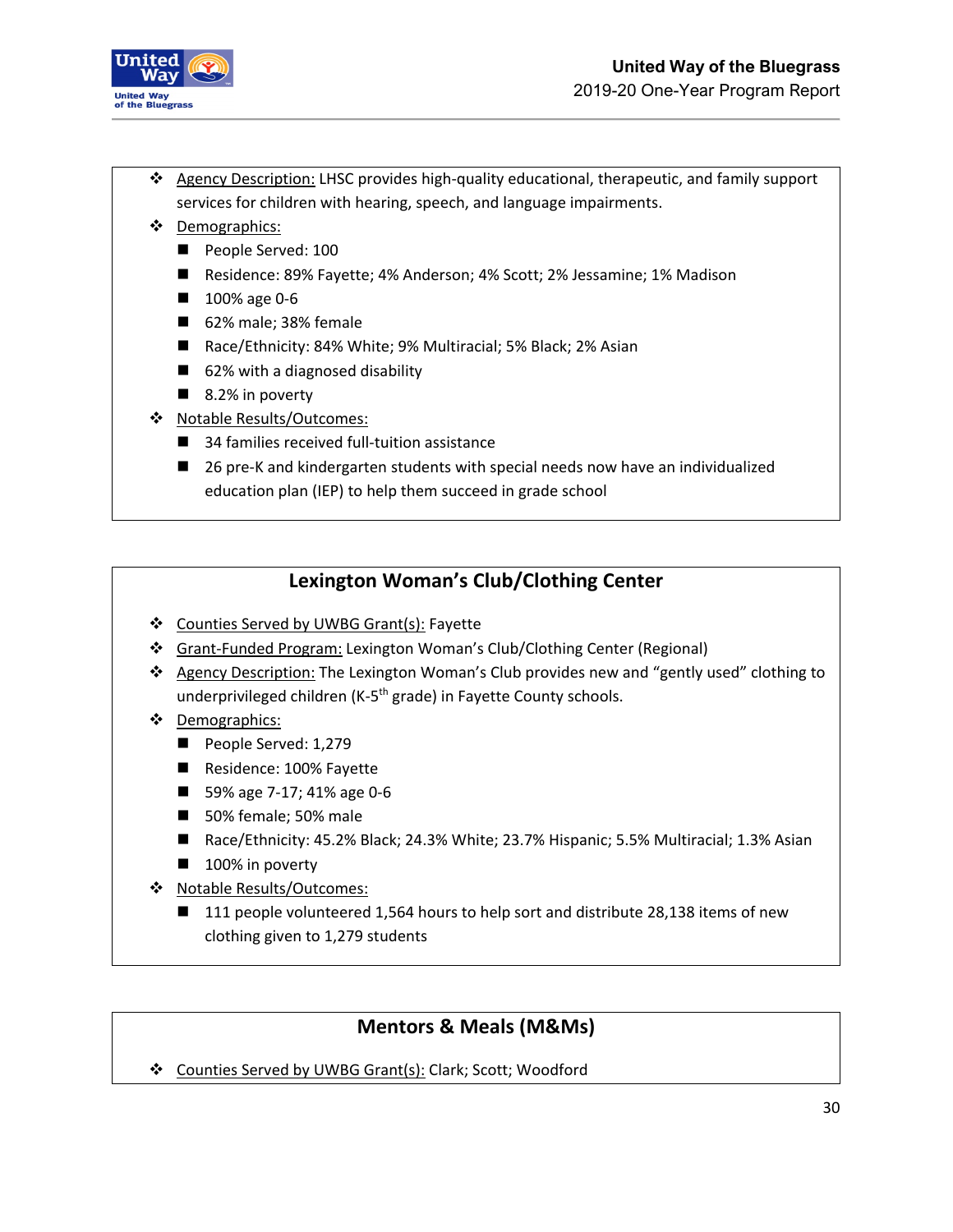

- Grant-Funded Programs: M&Ms with STEM Component (Regional); Tech Savvy (Local)
- Agency Description: M&Ms provides after-school snacks, homework help/tutoring, hot meals, and structured group activities for 6th-8th grade students, Monday through Thursday, from 3:00-6:00 p.m.
- Demographics:
	- People Served: 158
	- Residence: 44.3% Woodford; 31.6% Clark; 14.6% Out-of-Region; 9.5% Scott
	- 100% age 7-17
	- 51.3% male; 48.7% female
	- Race/Ethnicity: 48.7% Hispanic; 35.4% White; 15.8% Black
	- 3.2% with a diagnosed disability
	- 89.9% in poverty
- ❖ Notable Results/Outcomes:
	- 152 students improved their grades in least one subject area

#### **Mission Lexington**

- ❖ Counties Served by UWBG Grant(s): Fayette
- Grant-Funded Program: Free Pharmacy, Medical, Dental, Mental Health, and Vision Care (Regional and Local)
- Agency Description: Mission Lexington provides free healthcare services for low-income residents throughout the Bluegrass region.
- Demographics:
	- People Served: 2,004
	- Residence: 100% Fayette
	- 68.3% age 18-54; 31.7% age 55+
	- 60.2% female; 39.8% male
	- Race/Ethnicity: 34.1% Black; 27.2% White; 22.2% Hispanic; 10.4% Multiracial; 3.4% Other; 2.7% Asian
	- 100% in poverty
- Notable Results/Outcomes:
	- 400 people received free dental and vision care
	- 334 new patients seen at the Medical Clinic, free of charge
	- 268 people received free medications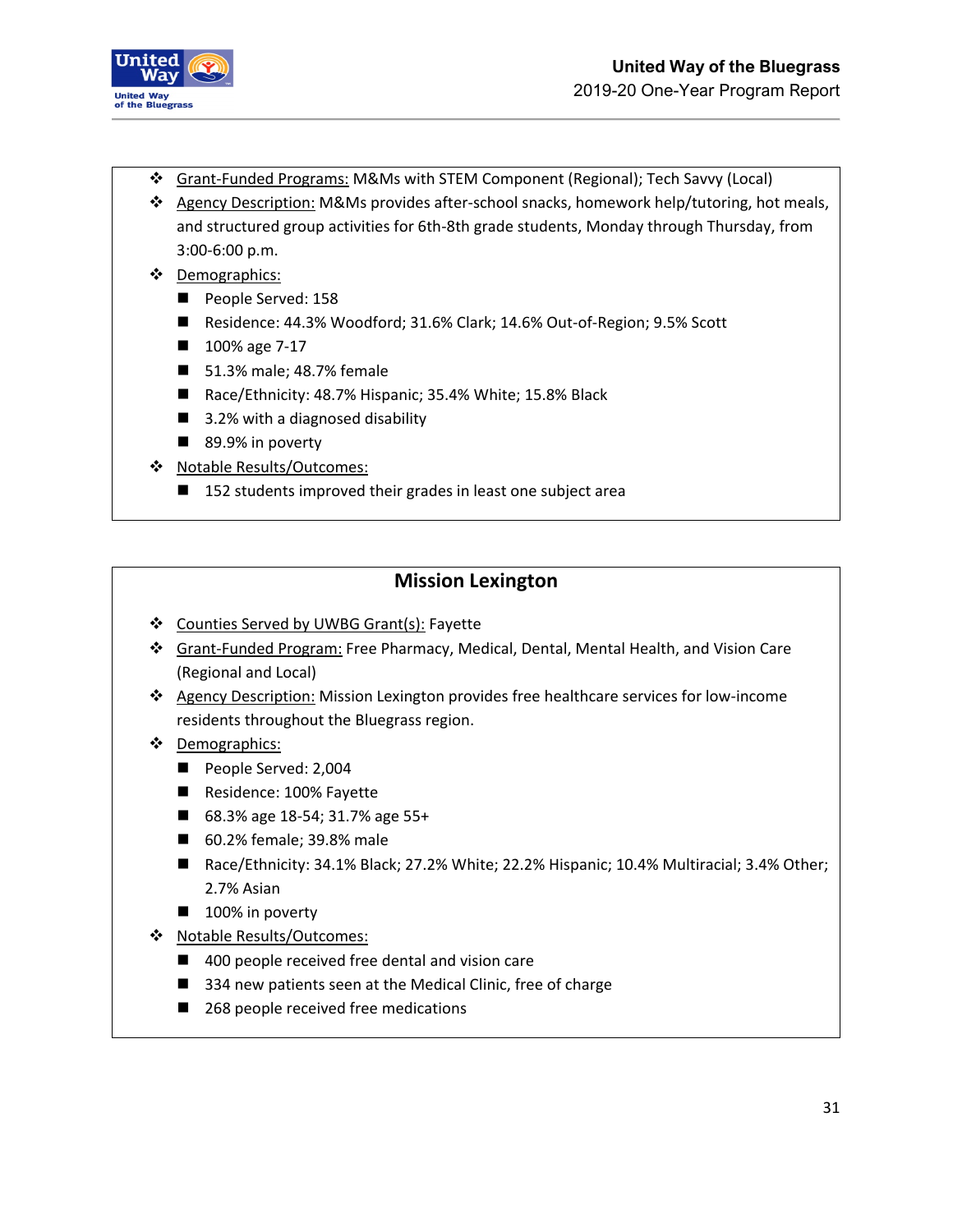

### **Montgomery County 4-H Council**

- Counties Served by UWBG Grant(s): Montgomery
- Grant-Funded Program: Montgomery County 4-H Youth Development (Local)
- Agency Description: Montgomery County 4-H Council provides experiential learning and leadership development opportunities for Montgomery County youths.
- Demographics:
	- People Served: 1,608
	- Residence: 100% Montgomery
	- 92.8% age 7-17; 6% age 0-6; 1.2% age 18-54
	- 50.7% female; 49.3% male
	- Race/Ethnicity: 91.4% White; 4.4% Hispanic; 2.1% Black; 1.4% Multiracial; 0.6% Asian; 0.2% Native American
	- $\blacksquare$  18% with a diagnosed disability
	- 48.9% in poverty
- ◆ Notable Results/Outcomes:
	- 75 grade-school students completed the Officer/Leadership Program, a leadership development program

### **Montgomery County Education Foundation (MCEF)**

- Counties Served by UWBG Grant(s): Montgomery
- Grant-Funded Program: MCEF Lecture Series (Local)
- $\triangle$  Agency Description: MCEF supports educational and professional development opportunities for Montgomery County youths.
- $\div$  Demographics (as of 2018-19):
	- People Served: 449
	- Residence: 100% Montgomery
	- 89.3% age 7-18; 10.7% age 19-54
	- 58.8% female; 41.2% male
	- Race/Ethnicity: 82.4% White; 15.4% Black; 1.3% Hispanic; 0.9% Asian
	- $\blacksquare$  74.8% in poverty
- \* Notable Results/Outcomes (as of 2018-19):
	- 27 students attended the Youth Leadership Summer Camp, during which students toured and learned about manufacturing companies in Georgetown, Morehead, and Mt. Sterling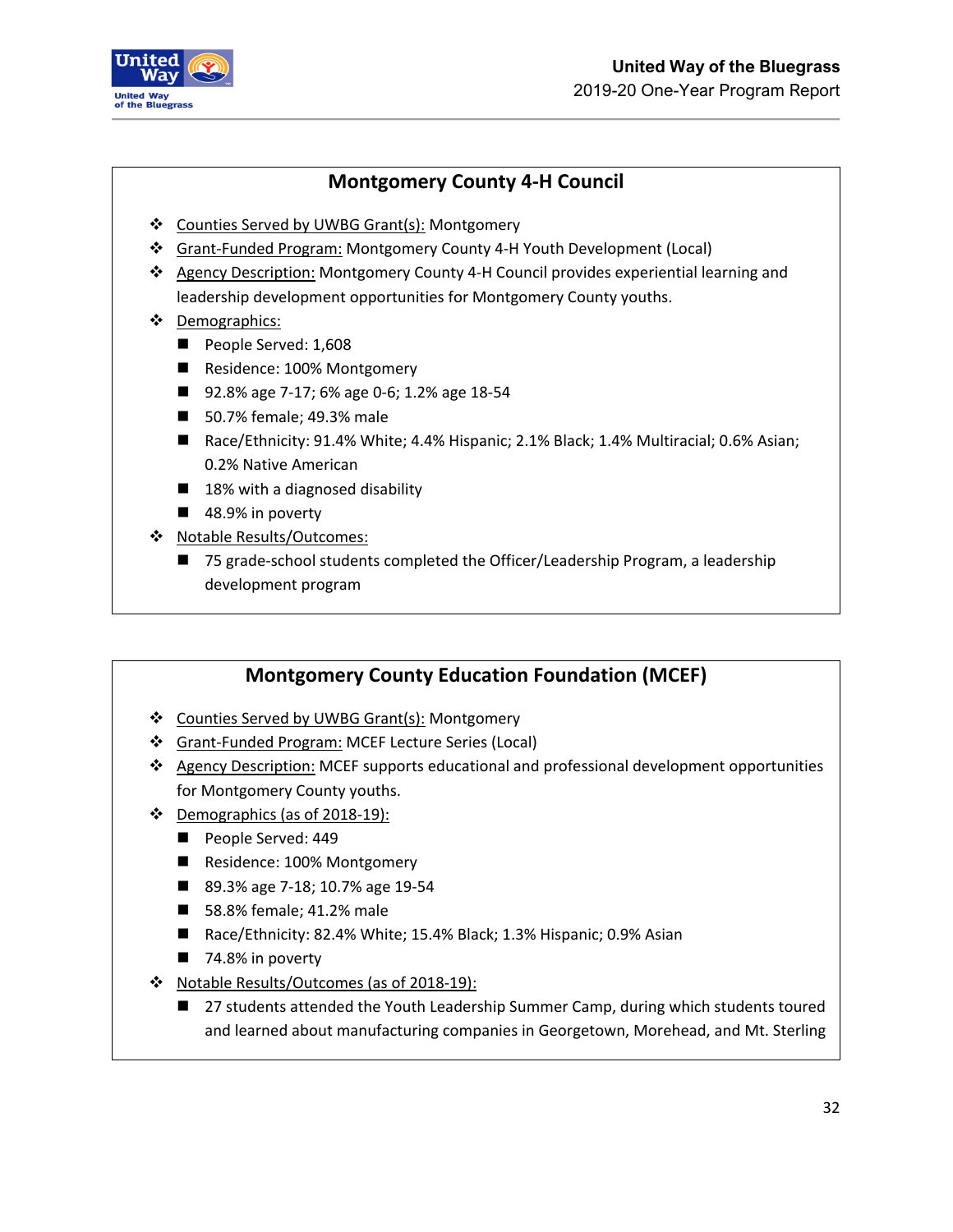

## **NewSong Counseling Center**

- Counties Served by UWBG Grant(s): Bourbon; Clark; Fayette; Montgomery
- Grant-Funded Program: Transformation Station (Local)
- Agency Description: NewSong provides affordable, professional counseling services that empower, nurture, and educate individuals, couples, families, and groups ranging in age from three to senior adulthood.
- Demographics:
	- People Served: 343
	- Residence: 50.1% Montgomery; 46.6% Out-of-Region; 2% Clark; 0.9% Bourbon; 0.3% Fayette
	- 50.3% age 18-54; 41.7% age 7-17; 7.1% age 55+; 0.9% age 0-6
	- 62.1% female; 37.9% male
	- Race/Ethnicity: 95.9% White; 2% Black; 0.9% Hispanic; 0.6% Multiracial; 0.3% Asian; 0.3% **Other**
	- 2% with a diagnosed disability
	- 60.1% in poverty
- Notable Results/Outcomes:
	- 2 people received the necessary 35-40 training hours to become Registered Play Therapists through grant funding, which in turn helped serve 39 children

### **Nursing Home Ombudsman Agency of the Bluegrass (NHOA)**

- Counties Served by UWBG Grant(s): Anderson; Bourbon; Clark; Fayette; Jessamine; Madison; Scott; Woodford
- Grant-Funded Programs: NHOA Program (Regional); Clark County Friendly Visitor Volunteer Program (Local); Jessamine County Friendly Visitor Volunteer Program (Local); Madison County Friendly Visitor Volunteer Program (Local)
- \* Agency Description: NHOA provides advocacy and case management services to residents of long-term care facilities.
- Demographics:
	- People Served: 3,785
	- Residence: 55.7% Fayette; 13.8% Jessamine; 13.6% Madison; 5.3% Clark; 3.8% Scott; 2.9% Woodford; 2.7% Bourbon; 2.2% Anderson
	- 94.1% age 55+; 5.9% age 18-54
	- 73.6% female; 26.4% male
	- Race/Ethnicity: 82.1% White; 13.5% Black; 2.5% Hispanic; 1.2% Asian; 0.8% Multiracial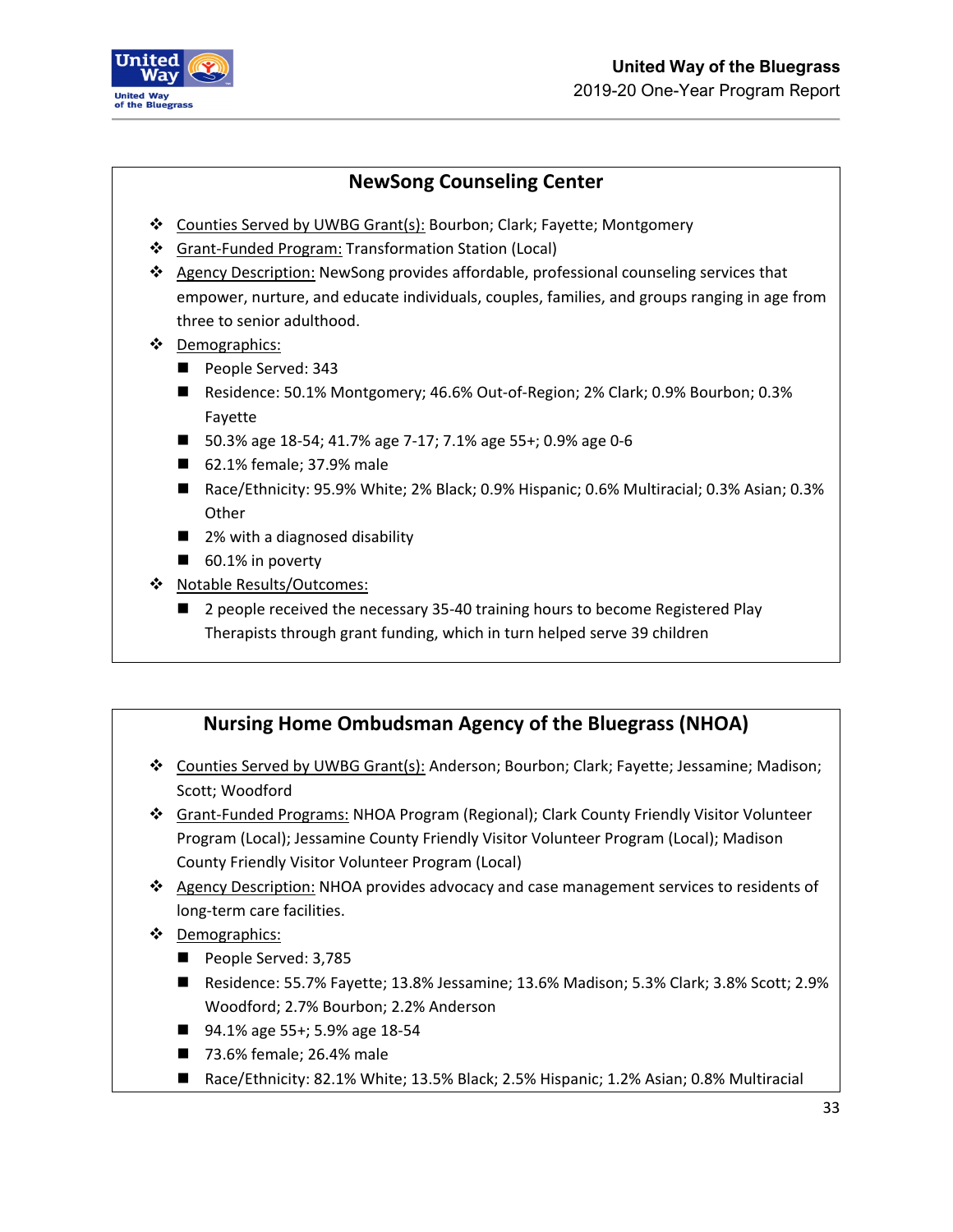

- 100% with a diagnosed disability
- $\blacksquare$  81.6% in poverty
- ◆ Notable Results/Outcomes:
	- 695 residents of long-term care facilities received comprehensive case management services for complaints related to abuse and neglect

### **Paris-Bourbon County YMCA**

- Counties Served by UWBG Grant(s): Bourbon; Clark; Fayette; Scott
- Grant-Funded Program: Child Development Center (Regional)
- ❖ Agency Description: Paris-Bourbon County YMCA provides programs which nurture the academic potential of children and teens and improve their health and well-being.
- Demographics:
	- People Served: 500
	- Residence: 92.2% Bourbon; 4% Out-of-Region; 1.8% Clark; 1.6% Scott; 0.4% Fayette
	- 69.8% age 7-17; 30.2% age 0-6
	- 56.9% male; 43.1% female
	- Race/Ethnicity: 76.2% White; 11.8% Multiracial; 7.2% Black; 4.8% Hispanic
	- 0.4% with a diagnosed disability
	- $\blacksquare$  34.4% in poverty
- Notable Results/Outcomes:
	- 75 children scored "kindergarten-ready" according to KY standards

#### **Partners in Education**

- Counties Served by UWBG Grant(s): Clark
- Grant-Funded Program: Bucks for Books (Local)
- ❖ Agency Description: Partners in Education runs annual book fairs and provides mentoring and tutoring services to Clark County schools.
- Demographics:
	- People Served: 511
	- Residence: 100% Clark
	- 76.5% age 0-6; 23.5% age 7-17
	- $\blacksquare$  100% in poverty
- Notable Results/Outcomes: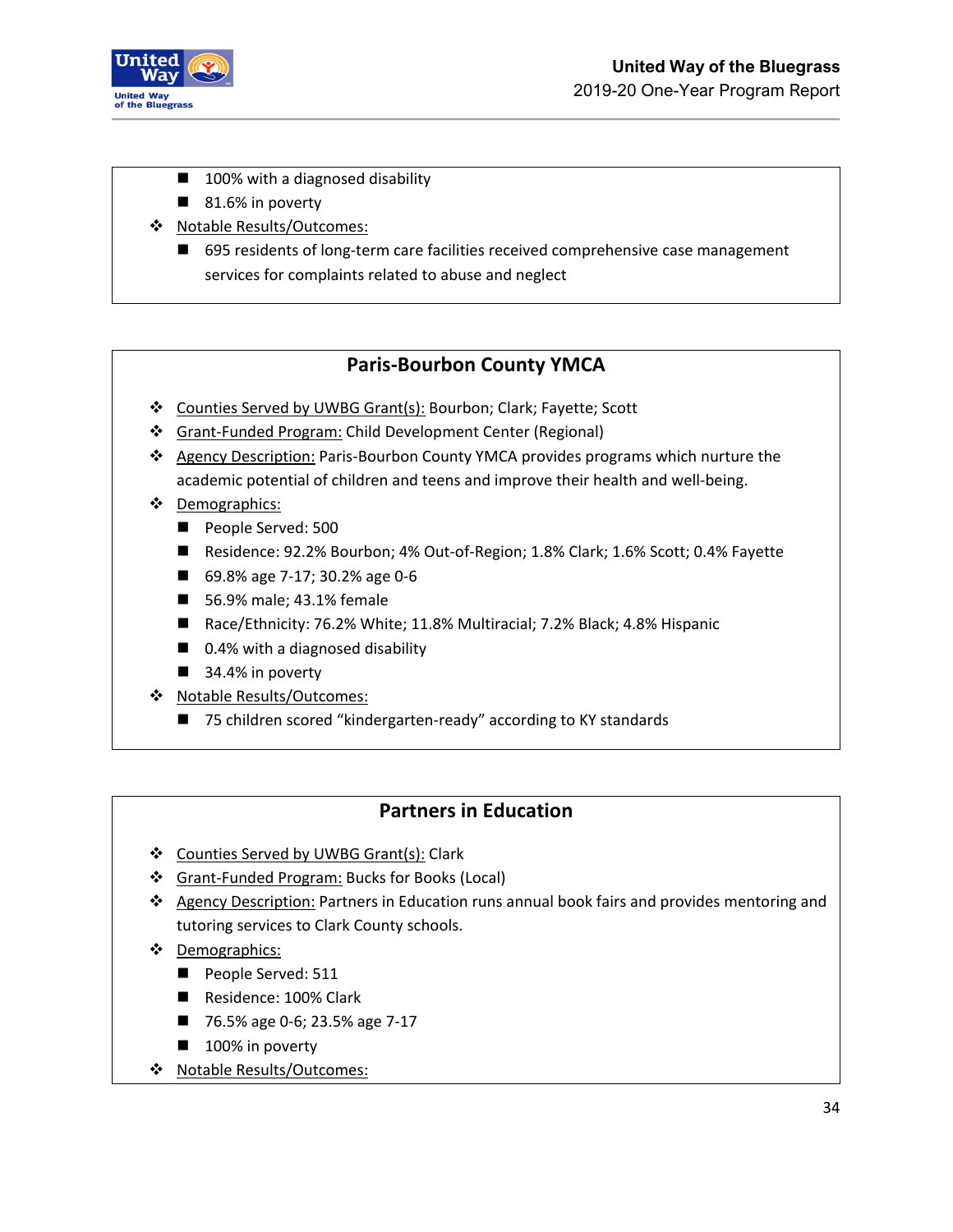

■ Book drives held at three Clark County schools, where 511 low-income students received vouchers to purchase books

## **Post Clinic**

- Counties Served by UWBG Grant(s): Bourbon; Clark; Fayette; Montgomery; Scott
- Grant-Funded Program: Post Clinic (Regional)
- Agency Description: The Post Clinic provides free healthcare services to low-income, uninsured, and underinsured people.
- Demographics:
	- People Served: 442
	- Residence: 72.6% Montgomery; 23.3% Out-of-Region; 2% Clark; 1.6% Bourbon; 0.2% Fayette; 0.2% Scott
	- 53.8% age 18-54; 38.7% age 55+; 7% age 7-17; 0.5% age 0-6
	- 54.5% female; 45.5% male
	- Race/Ethnicity: 92.3% White; 3.8% Black; 3.6% Hispanic; 0.2% Asian
	- 100% in poverty
- ❖ Notable Results/Outcomes:
	- 846 patient visits, free of charge, for 442 low-income, uninsured, and underinsured patients

### **Refuge for Women**

- ❖ Counties Served by UWBG Grant(s): Jessamine
- Grant-Funded Program: Refuge for Women (Regional)
- Agency Description: Refuge for Women provides specialized long-term care for women who have escaped human trafficking or sexual exploitation.
- $\cdot \cdot$  Demographics (as of 2018-19):
	- People Served: 12
	- Residence: 100% Jessamine
	- 100% age 19-54
	- 100% female
	- Race/Ethnicity: 66.7% White; 16.7% Black; 16.7% Native American
	- $\blacksquare$  100% in poverty
- \* Notable Results/Outcomes (as of 2018-19):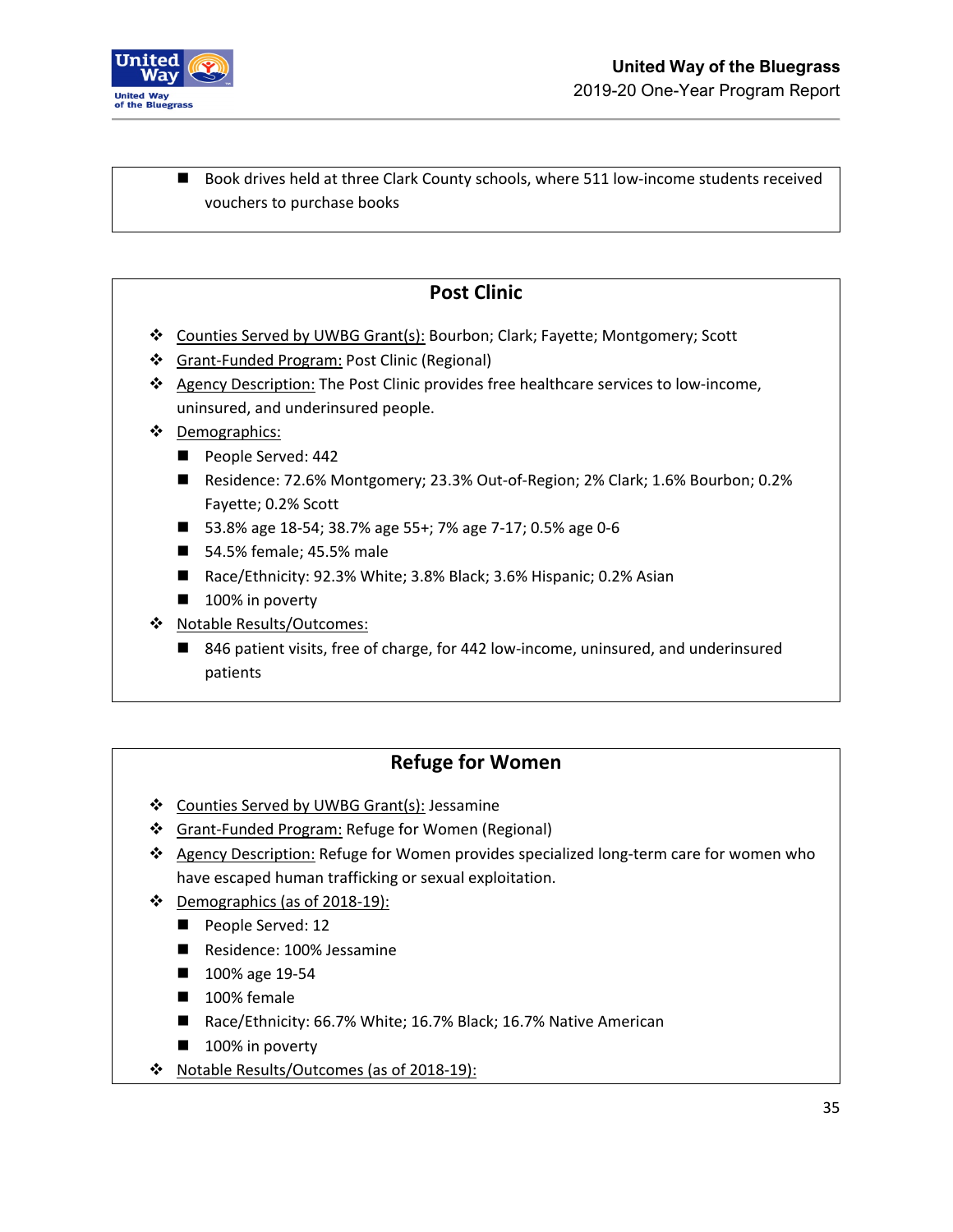

#### ■ 12 women secured long-term or permanent housing

#### **Repairers Lexington**

- Counties Served by UWBG Grant(s): Fayette
- Grant-Funded Program: E7 Kids Café (Regional)
- Agency Description: Repairers Lexington's E7 Kids Café serves children ages 4-17 in Lexington's East End neighborhood and provides them with free meals, tutoring, mentoring, experiential learning, and group-oriented activities like summer camp.
- Demographics:
	- People Served: 40
	- Residence: 100% Fayette
	- 90% age 7-17; 10% age 0-6
	- 55% female; 45% male
	- Race/Ethnicity: 85% Black; 15% Hispanic
	- 12.5% with a diagnosed disability
	- $\blacksquare$  100% in poverty
- ◆ Notable Results/Outcomes:
	- 15 students improved their grades in at least one subject area

## **Shepherd's House**

- Counties Served by UWBG Grant(s): Bourbon; Fayette; Madison; Woodford
- Grant-Funded Program: Shepherd's House (Regional)
- ❖ Agency Description: Shepherd's House helps men who want to recover from drug addiction by providing long-term housing, counseling, and financial education.
- $\div$  Demographics (as of 2018-19):
	- People Served: 55
	- Residence: 72.7% Fayette; 20% Out-of-Region; 3.6% Bourbon; 1.8% Madison; 1.8% Woodford
	- 96.4% age 19-54; 3.6% age 55+
	- 100% male
	- Race/Ethnicity: 85.5% White; 12.7% Black; 1.8% Multiracial
	- 10.9% with a diagnosed disability
	- 92.7% in poverty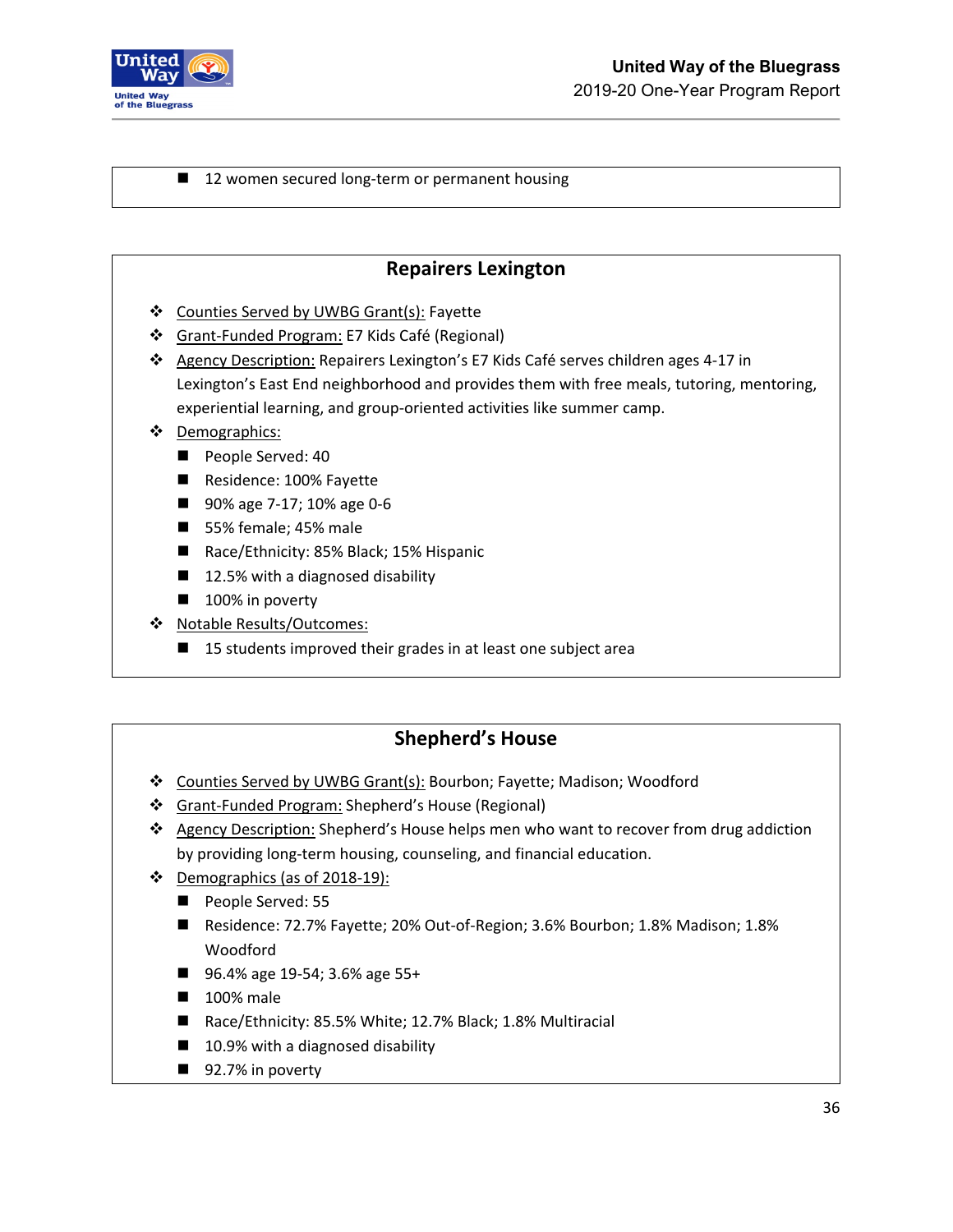

#### \* Notable Results/Outcomes (as of 2018-19):

- 5,720 group therapy sessions
- 39 people found jobs within the first four weeks of program participation

### **Sterling Community Food Coalition**

- Counties Served by UWBG Grant(s): Montgomery
- Grant-Funded Program: Sterling Community Food Coalition (Local)
- Agency Description: Sterling Community Food Coalition provides emergency food assistance to Montgomery County residents.
- ❖ Demographics:
	- People Served: 3,200
	- Residence: 100% Montgomery
	- 75% age 55+; 25% age 18-54
	- 75% female; 25% male
	- Race/Ethnicity: 95.5% White; 4% Black; 0.5% Hispanic
	- 10% with a diagnosed disability
	- 100% in poverty
- Notable Results/Outcomes:
	- 150 people served per week pre-pandemic, surging 50% to 300 people per week between mid-March and the end of July

#### **Telford Community Center YMCA**

- ❖ Counties Served by UWBG Grant(s): Madison
- Grant-Funded Programs: Telford YMCA Primetime After-School Childcare (Regional and Local)
- Agency Description: Telford Community Center YMCA provides children in Madison County with opportunities to learn via academic and experiential activities.
- Demographics:
	- People Served: 296
	- Residence: 100% Madison
	- 77.4% age 7-17; 22.6% age 0-6
	- 50.3% female; 49.7% male
	- Race/Ethnicity: 77% White; 11.5% Black; 6.1% Multiracial; 5.4% Hispanic
	- 15.2% with a diagnosed disability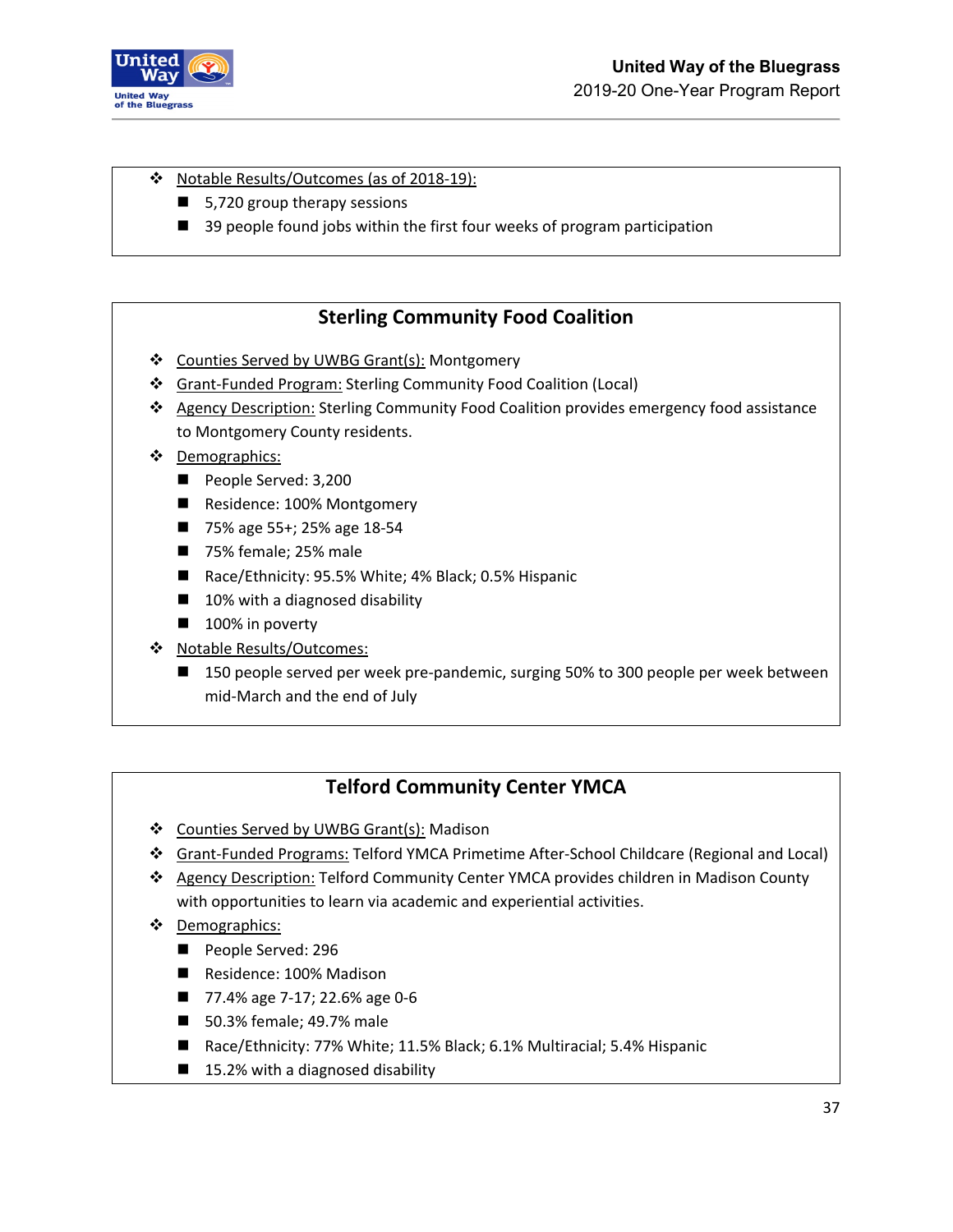

- 28.4% in poverty
- Notable Results/Outcomes:
	- 239 students improved their grades in least one subject area
	- 191 low- to middle-income students attended the Primetime After School Program

### **The Beacon of Hope Emergency Shelter**

- ❖ Counties Served by UWBG Grant(s): Entire Region
- Grant-Funded Program: General Operating Cost (Local)
- \* Agency Description: The Beacon of Hope Emergency Shelter provides services which help lowincome Clark County residents get back on their feet, such as food, shelter, drug counseling, therapy, case management, job placement, and financial education.
- Demographics:
	- People Served: 130
	- Residence: 53.8% Clark; 11.5% Fayette; 7.7% Bourbon; 7.7% Jessamine; 4.6% Out-of-Region; 3.8% Madison; 3.1% Anderson; 3.1% Montgomery; 3.1% Scott; 1.5% Woodford
	- 69.2% age 18-54; 30.8% age 55+
	- 50% female; 50% male
	- Race/Ethnicity: 65.4% White; 26.2% Black; 4.6% Hispanic; 3.8% Multiracial
	- 7.7% with a diagnosed disability
	- 100% in poverty
- Notable Results/Outcomes:
	- 60 people avoided homelessness due to short-term shelter

### **The Cleveland Home (dba Life Adventure Center of the Bluegrass)**

- ❖ Counties Served by UWBG Grant(s): Woodford
- Grant-Funded Programs: Resiliency Adventure Camp for At-Risk Youth (Regional and Local)
- Agency Description: The Life Adventure Center's evidence-based camps and retreats help children with high ACE scores (Adverse Childhood Experiences) build resilience and selfregulation as they recover from complex developmental trauma.
- Demographics:
	- People Served: 15
	- Residence: 100% Woodford
	- 100% age 7-17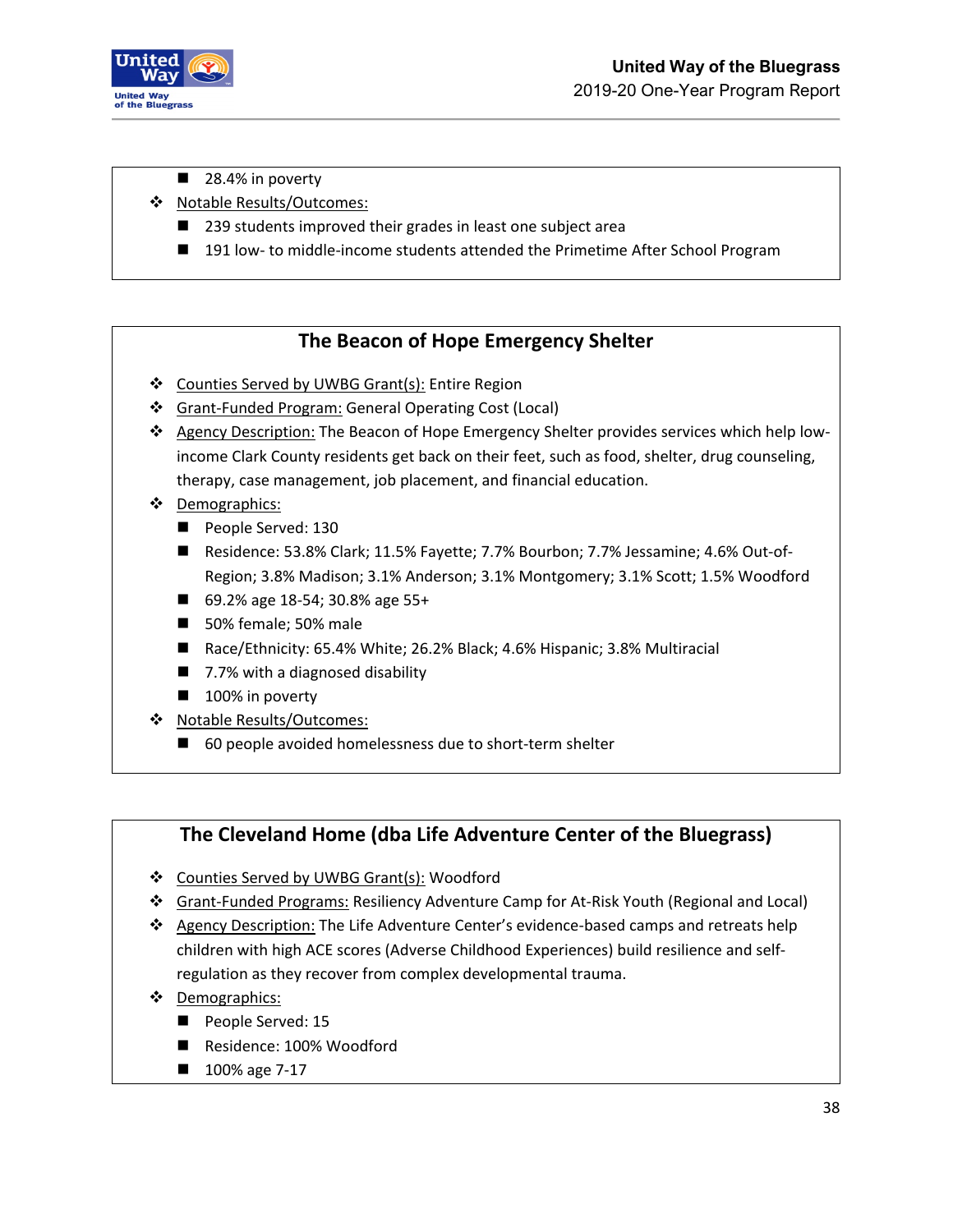

- 53.3% female; 46.7% male
- Race/Ethnicity: 60% Hispanic; 26.7% White; 13.3% Black
- 100% in poverty
- Notable Results/Outcomes:
	- 1,800 hours of evidence-based outdoor adventure activities, aimed at helping children recover from developmental trauma

#### **The Nest**

- Counties Served by UWBG Grant(s): Anderson; Bourbon; Clark; Fayette; Jessamine; Madison; Scott; Woodford
- Grant-Funded Programs: Childcare Program (Regional); Crisis Care Program (Regional); Domestic Violence Program (Regional)
- $\triangle$  Agency Description: The Nest provides a safe place for education, counseling, and support to children and families in crisis.
- ❖ Demographics:
	- People Served: 2,063
	- Residence: 96% Fayette; 1.6% Jessamine; 0.8% Out-of-Region; 0.5% Madison; 0.4% Scott; 0.4% Clark; 0.1% Bourbon; 0.1% Anderson; 0.1% Montgomery; 0.1% Woodford
	- 84.7% age 18-54; 8.3% age 0-6; 6.6% age 55+; 0.4% age 7-17
	- 83.7% female; 16.3% male
	- Race/Ethnicity: 38.2% White; 37.9% Black; 14.5% Hispanic; 5.9% Multiracial; 2% Asian; 1.3% Other; 0.2% Native American
	- $\blacksquare$  11.3% with a diagnosed disability
	- $\blacksquare$  97.1% in poverty
- Notable Results/Outcomes:
	- 4,007 toiletry items provided to families via the Crisis Care Program
	- 170 children enrolled in an All STARS-rated pre-K facility, free of charge

#### **The Salvation Army**

- ❖ Counties Served by UWBG Grant(s): Fayette; Scott
- Grant-Funded Programs: Boys & Girls Club (Regional); Early Learning Center (Regional); Human Services (Regional); Scott County Educational Children's Program (Local); Scott County Social Services (Local)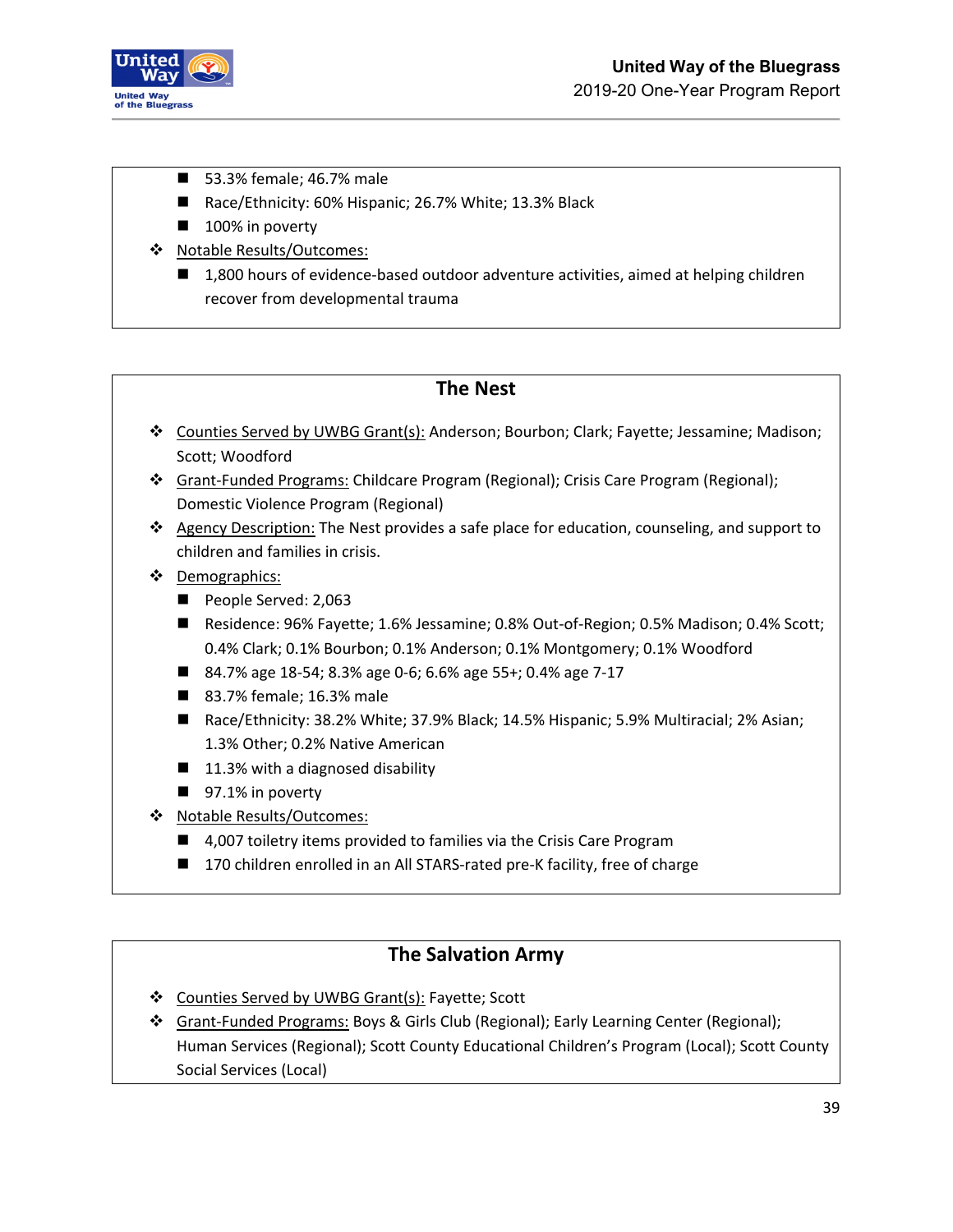

- \* Agency Description: The Salvation Army provides food, shelter, clothing, childcare, counseling, and youth development services to Lexington-area residents in need.
- Demographics:
	- People Served: 1,434
	- Residence: 99.9% Fayette; 0.1% Scott
	- 59.3% age 18-54; 16.2% age 7-17; 13.9% age 0-6; 10.5% age 55+
	- 83.8% female; 16.2% male
	- Race/Ethnicity: 57.9% White; 35.1% Black; 3.5% Hispanic; 1.7% Multiracial; 1% Native American; 0.6% Asian; 0.1% Other
	- $\blacksquare$  18.3% with a diagnosed disability
	- 81.2% in poverty
- Notable Results/Outcomes:
	- 51,124 free meals provided to 1,264 homeless shelter residents
	- 46,543 free nights of lodging provided to 1,264 homeless shelter residents
	- 21,865 total free meals provided to Boys & Girls Club (16,658 meals) and Early Learning Center (5,207) participants

## **Urban League of Lexington-Fayette County**

- ❖ Counties Served by UWBG Grant(s): Fayette
- Grant-Funded Programs: Advocacy Program (Regional); Affordable Housing/Housing Self-Sufficiency (Regional); M.A.D.E.: Motivated All Day Everyday (Regional)
- ❖ Agency Description: The Urban League's mission is to assist African Americans and disadvantaged citizens in the achievement of social and economic equality, especially in the areas of housing, employment, and youth development.
- ❖ Demographics:
	- People Served: 330
	- Residence: 100% Fayette
	- 67.9% age 7-17; 20.9% age 18-54; 6.7% age 0-6; 4.5% age 55+
	- 56.1% male; 43.9% female
	- Race/Ethnicity: 83.6% Black; 8.5% Hispanic; 5.8% White; 2.1% Other
	- 5.2% with a diagnosed disability
	- 100% in poverty
- Notable Results/Outcomes:
	- 110 students improved their grades in at least one subject area
	- 34 weeks of group counseling provided to 155 at-risk middle and high school students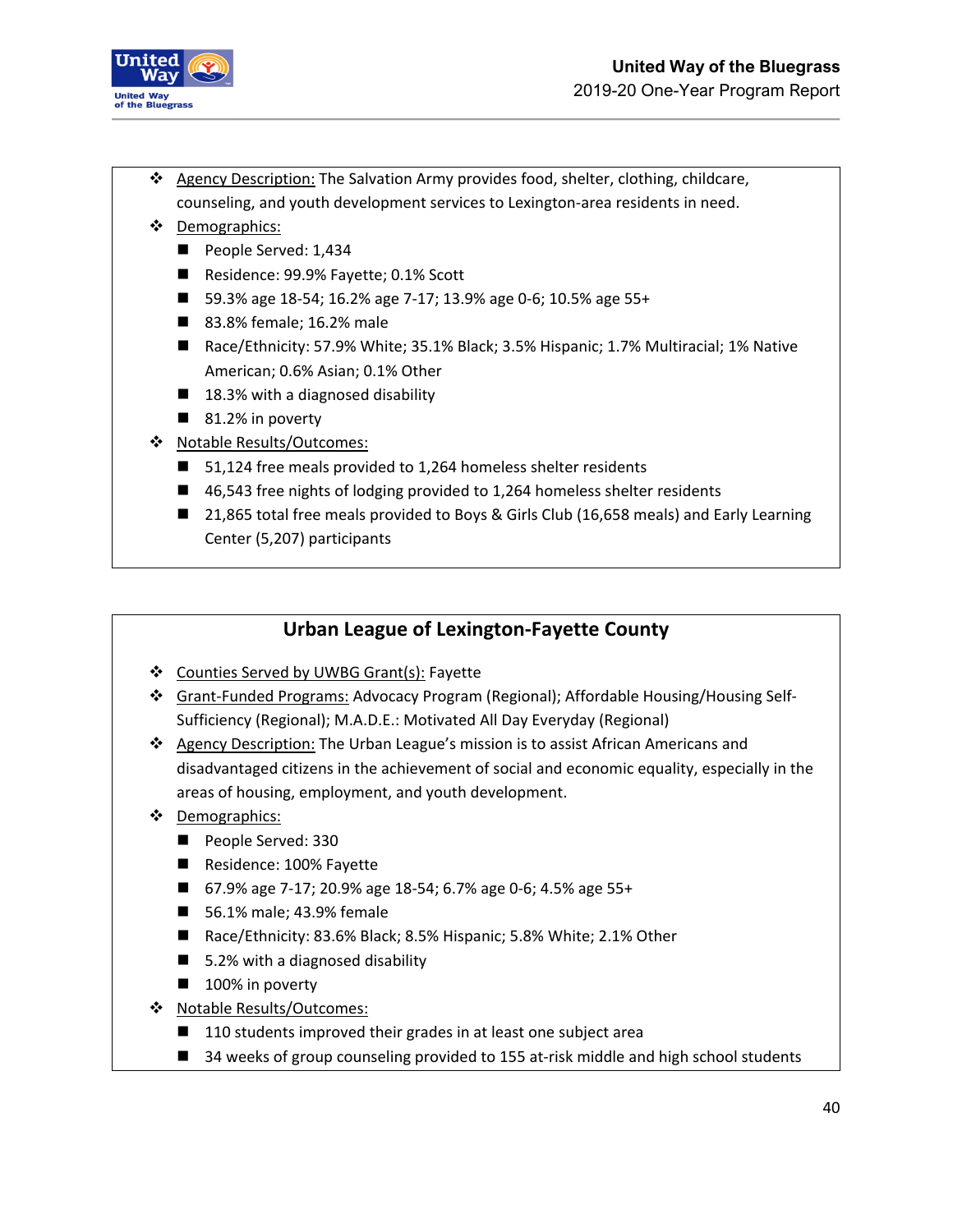

■ 20 people secured long-term or permanent housing

### **Visually Impaired Preschool Services (VIPS)**

- Counties Served by UWBG Grant(s): Entire Region
- Grant-Funded Program: Early Intervention (Regional)
- Agency Description: VIPS provides early intervention services to Kentucky and Indiana's youngest children with blindness and low vision. Services include evaluations, in-home visits, and access to resources that help parents and caregivers better understand and support their child with visual impairment.
- ❖ Demographics:
	- People Served: 113
	- Residence: 68.1% Out-of-Region; 15% Fayette; 4.4% Jessamine; 2.7% Bourbon; 2.7% Scott; 1.8% Madison; 1.8% Montgomery; 1.8% Woodford; 0.9% Anderson; 0.9% Clark
	- **100%** age 0-6
	- 56.6% male; 43.4% female
	- Race/Ethnicity: 86.1% White; 6.5% Multiracial; 5.6% Hispanic; 1.9% Black
	- 100% with a diagnosed disability
	- $\blacksquare$  47.5% in poverty
- ❖ Notable Results/Outcomes:
	- 33 visually impaired children made progress toward achieving their Individualized Family Service Plan (IFSP) goals

### **Woodford County 4-H Council**

- Counties Served by UWBG Grant(s): Woodford
- Grant-Funded Program: Woodford County 4-H Youth Development (Regional)
- $\triangle$  Agency Description: Woodford County 4-H Council provides a wide range of experiential learning opportunities for grade-school children.
- Demographics:
	- People Served: 672
	- Residence: 100% Woodford
	- 96.3% age 7-17; 3.4% age 0-6; 0.3% age 18-54
	- 53.7% female; 46.3% male
	- Race/Ethnicity: 83% White; 9.1% Black; 5.8% Hispanic; 1.5% Multiracial; 0.6% Asian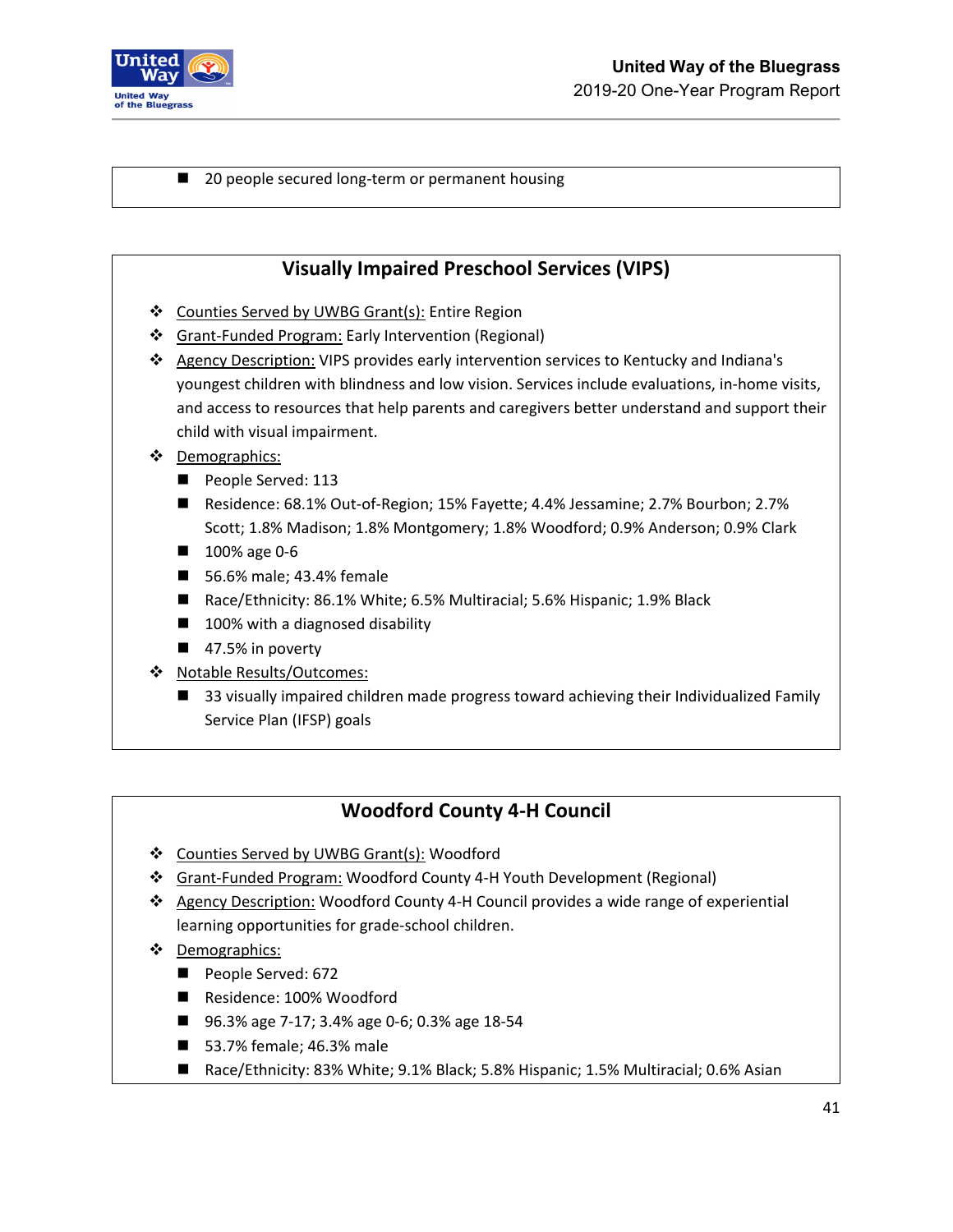

\* Notable Results/Outcomes:

- 525 participants of soft-skill development and/or vocational exploratory programs
- 254 participants of special interest clubs, ranging from STEM, leadership to public speaking to economics

## **Woodford County Reading Club**

- ❖ Counties Served by UWBG Grant(s): Woodford
- Grant-Funded Program: Woodford County Reading Club (Local)
- **Agency Description:** Woodford County Reading Club aims to improve the literacy skills of  $4<sup>th</sup>$ and 5<sup>th</sup> graders in Woodford County.
- Demographics:
	- People Served: 12
	- Residence: 100% Woodford
	- 100% age 7-17
	- 91.7% female; 8.3% male
	- Race/Ethnicity: 66.7% White; 25% Multiracial; 8.3% Black
- ◆ Notable Results/Outcomes:
	- 10 new books for each child

## **Woodford County Theatrical Arts**

- ❖ Counties Served by UWBG Grant(s): Woodford
- Grant-Funded Programs: The Girl Project (Local)
- \* Agency Description: The mission of Woodford County Theatrical Arts is to provide quality live theatre for and with our community, involving people of all ages and backgrounds.
- Demographics:
	- People Served: 6
	- Residence: 100% Woodford
	- 100% age 7-17
	- 100% female
	- Race/Ethnicity: 83.3% White; 16.7% Multiracial
	- $\blacksquare$  16.7% with a diagnosed disability
- Notable Results/Outcomes: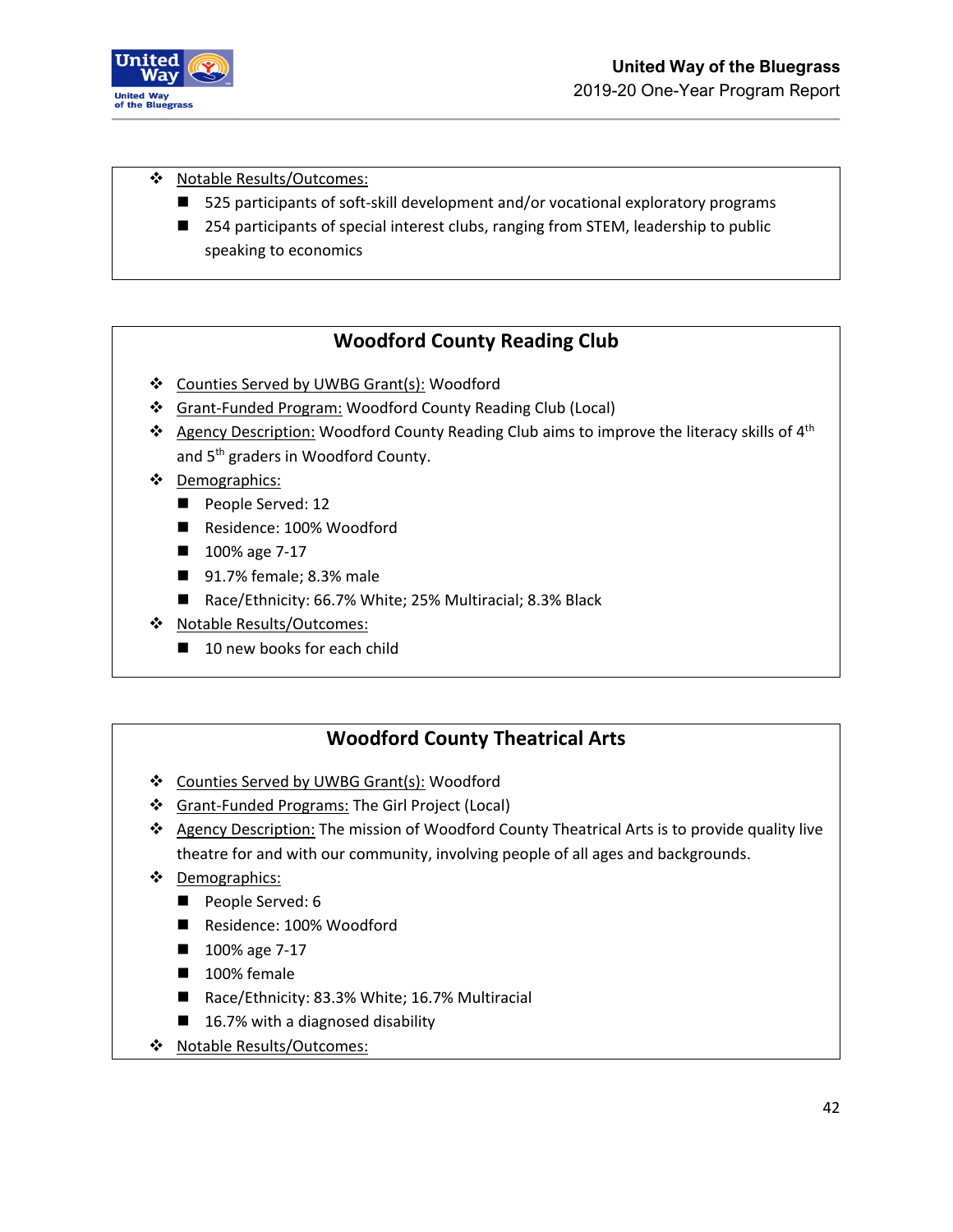

■ 4 students participated in theatrical arts programs, free of charge

### **Woodford County Woman's Club**

- ❖ Counties Served by UWBG Grant(s): Woodford
- Grant-Funded Program: Woodford County Woman's Club "Coats and Shoes for Kids" (Local)
- Agency Description: The Woodford County Woman's Club provides winter coats/jackets, shoes, and three pairs of socks to low-income children in Woodford County schools.
- Demographics:
	- People Served: 200
	- Residence: 100% Woodford
	- 86.5% age 7-17; 13.5% age 0-6
	- 56% male; 44% female
	- Race/Ethnicity: 46% White; 38.5% Hispanic; 11% Black; 4% Multiracial; 0.5% Asian
	- 19% with a diagnosed disability
	- $\blacksquare$  100% in poverty
- Notable Results/Outcomes:
	- At least 1,000 articles of clothing (coats, shoes, and socks) distributed to low-income Woodford County students

### **YMCA of Central Kentucky**

- ❖ Counties Served by UWBG Grant(s): Entire Region
- Grant-Funded Programs: YMCA Youth Development (Regional); YMCA Power Scholars Academy (Local)
- Agency Description: The YMCA of Central Kentucky provides programs for kids to develop into smart, resilient adults, for people to improve their health and build a sense of community, and for our most vulnerable young people to get the care and support they need.
- Demographics:
	- People Served: 8,611
	- Residence: 92.5% Fayette; 2.9% Jessamine; 1.3% Scott; 1.1% Out-of-Region; 0.5% Anderson; 0.5% Montgomery; 0.4% Madison; 0.3% Clark; 0.2% Woodford; 0.1% Bourbon
	- 91.1% age 7-17; 8.9% age 0-6
	- 54% female; 46% male
	- Race/Ethnicity: 45.5% Black; 40.3% Hispanic; 11.3% White; 1.8% Other; 1% Asian